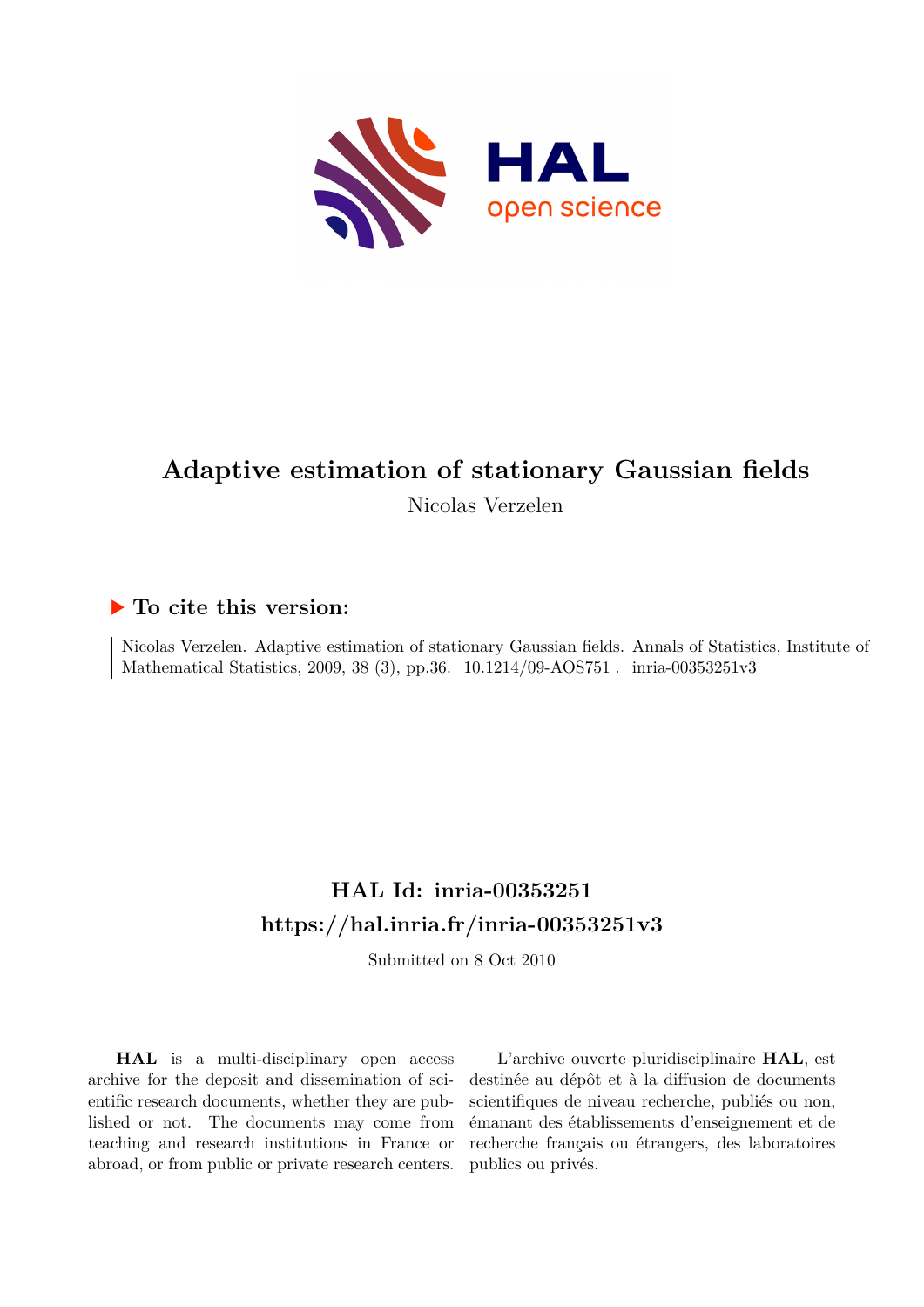## **ADAPTIVE ESTIMATION OF STATIONARY GAUSSIAN FIELDS**

## BY NICOLAS VERZELEN<sup>1</sup>

#### *INRA and SUPAGRO*

We study the nonparametric covariance estimation of a stationary Gaussian field *X* observed on a regular lattice. In the time series setting, some procedures like AIC are proved to achieve optimal model selection among autoregressive models. However, there exists no such equivalent results of adaptivity in a spatial setting. By considering collections of Gaussian Markov random fields (GMRF) as approximation sets for the distribution of *X*, we introduce a novel model selection procedure for spatial fields. For all neighborhoods  $m$  in a given collection  $M$ , this procedure first amounts to computing a covariance estimator of *X* within the GMRFs of neighborhood *m*. Then it selects a neighborhood  $\hat{m}$  by applying a penalization strategy. The so-defined method satisfies a nonasymptotic oracle-type inequality. If *X* is a GMRF, the procedure is also minimax adaptive to the sparsity of its neighborhood. More generally, the procedure is adaptive to the rate of approximation of the true distribution by GMRFs with growing neighborhoods.

**1. Introduction.** In this paper, we study the estimation of the distribution of a stationary Gaussian field  $X = (X_{[i,j]})_{(i,j) \in \Lambda}$  indexed by the nodes of a square lattice  $\Lambda$  of size  $p \times p$ . This problem is often encountered in spatial statistics or in image analysis.

Various estimation methods have been proposed to handle this question. Most of them fall into two categories. On the one hand, one may consider direct covariance estimation. A traditional approach amounts to computing an empirical variogram and then fitting a suitable parametric variogram model such as the exponential or Matérn model (Cressie [10], Chapter 2). Some procedures also apply to nonregular lattices. However, a bad choice of the variogram model may lead to poor results. The issue of variogram model selection has not been completely solved yet although some procedures based on cross-validation have been proposed. See [10], Section 2.6.4, for a discussion. Most of the nonparametric (Hall, Fisher and Hoffmann [19]) and semiparametric (Im, Stein and Zhu [21]) methods are based on the spectral representation of the field. To our knowledge, these procedures have not yet been shown to achieve adaptiveness; that is, their rate of convergence does not adapt to the *complexity* of the correlation functions.

Received January 2009; revised September 2009.

<sup>&</sup>lt;sup>1</sup>Research mostly carried out at Univ. Paris-Sud (Laboratoire de Matématiques, CNRS-UMR 8628).

*[AMS 2000 subject classifications.](http://www.ams.org/msc/)* Primary 62H11; secondary 62M40.

*Key words and phrases.* Gaussian field, Gaussian Markov random field, model selection, pseudolikelihood, oracle inequalities, minimax rate of estimation.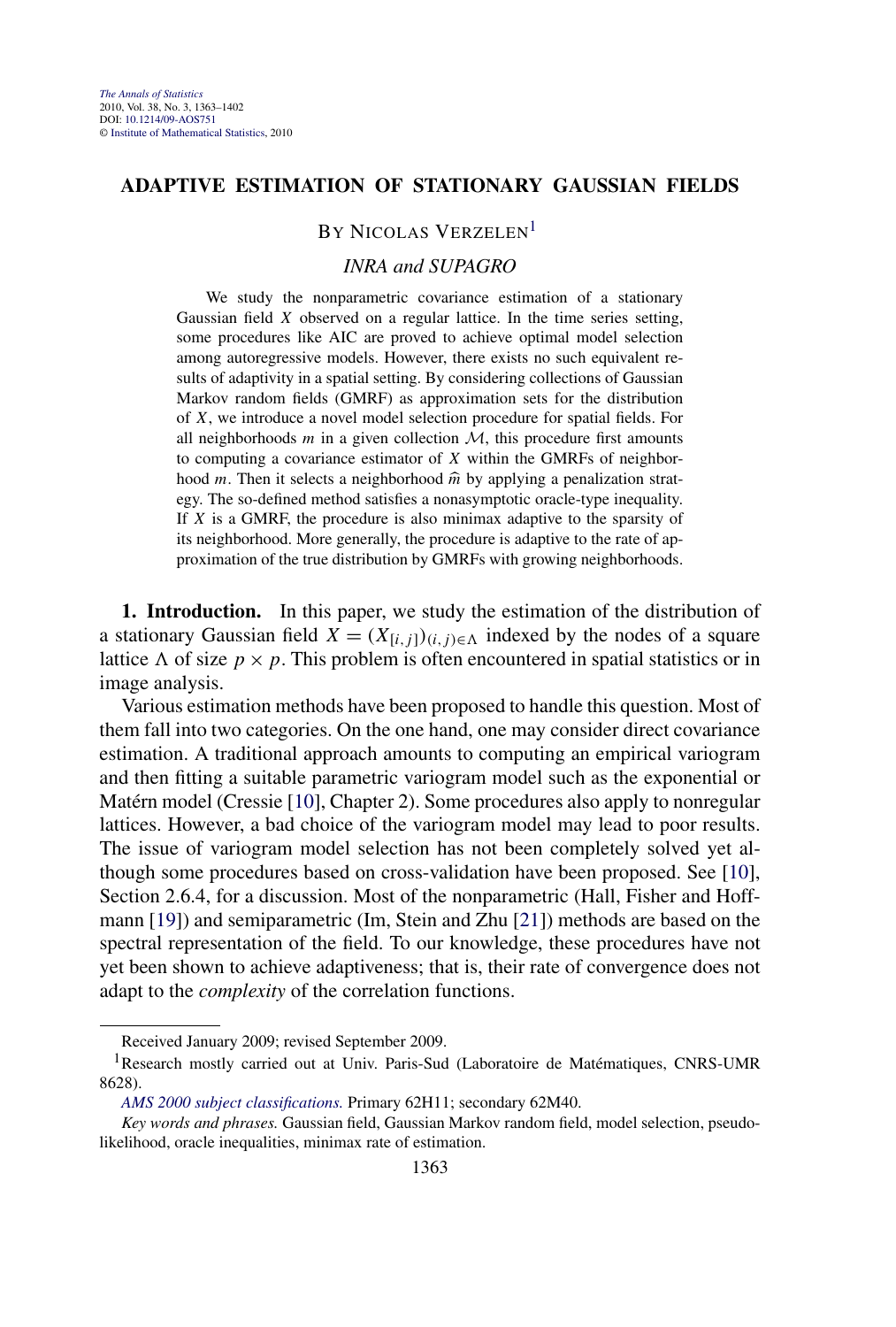#### 1364 N. VERZELEN

An alternative approach to the problem amounts to considering the conditional distribution at one node given the remaining nodes. This point of view is closely connected to the notion of *Gaussian Markov random field* (GMRF). Let G be a graph whose vertex set is  $\Lambda$ . The field *X* is GMRF with respect to  $\mathcal G$  if it satisfies the following property: for any node  $(i, j) \in \Lambda$ , conditionally to the set of variables  $X_{[k,l]}$  such that  $(k, l)$  is a neighbor of  $(i, j)$  in  $\mathcal{G}, X_{[i,j]}$  is independent from all the remaining variables. GMRFs are also sometimes called Gaussian graphical models. A huge literature develops around this subject since Gaussian graphical models are promising tools to analyze complex high-dimensional systems involved, for instance, in postgenomic data. In other applications, GMRFs are relevant because they allow one to perform a Markov chain Monte Carlo run quickly using Markov properties (e.g., [31]). See Lauritzen [24] or Edwards [14] for introductions to Gaussian graphical models and Markov properties. In the sequel, we assume that the node  $(0, 0)$  belongs to  $\Lambda$ . Since we assume that the field *X* is stationary, defining a graph  $G$  is equivalent to defining the neighborhood *m* of the node  $(0, 0)$ . Indeed, the neighborhood of any node  $(i, j) \in \Lambda$  is the transposition of *m* by *(i, j )*. In the sequel, we call *m the neighborhood* of a GMRF. If the neighborhood is empty, then the Markov property states that the components of *X* are all independent. Alternatively, any zero-mean Gaussian stationary field is a GMRF with respect to the complete neighborhood [i.e., containing all the nodes except *(*0*,* 0*)*].

Numerous papers have been devoted to parametric estimation for stationary GMRFs with a known neighborhood. The authors have derived their asymptotic properties of such estimators (see [3, 5, 16]). If the field *X* is assumed to be a GMRF with respect to a *known* neighborhood, in each of these works, the issue of neighborhood selection has been less studied. Besag and Kooperberg [4], Rue and Tjelmeland [31], Song, Fuentes and Ghosh [33] and Cressie and Verzelen [11] have tackled the problem of *approximating* the distribution of a Gaussian field by a GMRF, but this requires the knowledge of the true distribution. Guyon and Yao have stated in [18] necessary conditions and sufficient conditions for a model selection procedure to choose asymptotically the true neighborhood of a GMRF with probability one.

In this paper, we study a nonparametric estimation procedure based on neighborhood selection. In short, we select a *suitable* neighborhood and estimate the distribution of *X* in the space of stationary GMRFs with respect to this neighborhood. The objective is not to estimate the "true" neighborhood. We rather want to select a neighborhood that allows to estimate *well* the distribution of *X* (i.e., to minimize a risk). In fact, we do not even assume that the true correlation of *X* corresponds to a GMRF. This estimation procedure is relevant for two main reasons:

• To our knowledge, it is the first nonparametric estimator in a spatial setting which achieves adaptive rates of convergence.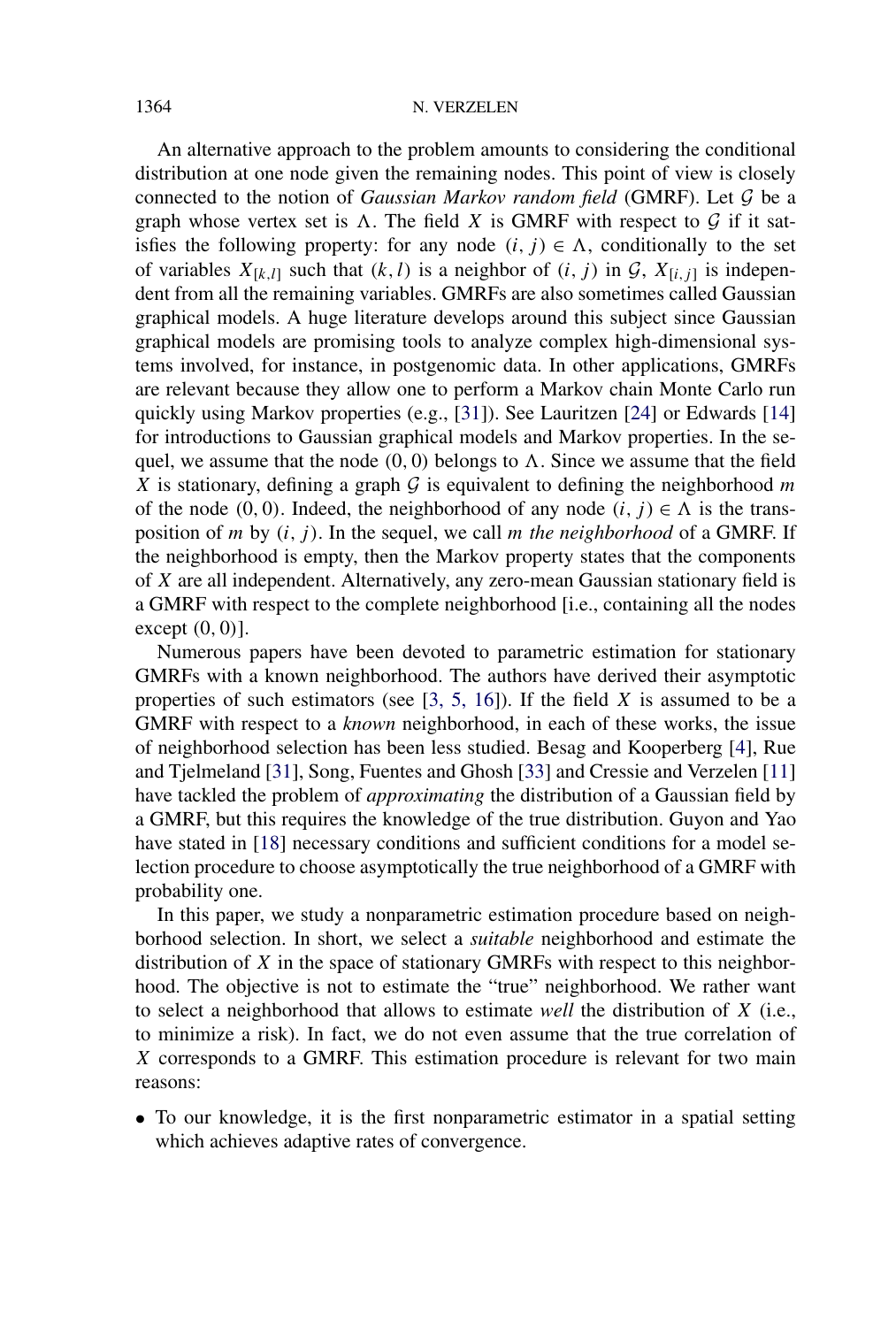• In most of the statistical applications where GMRFs are involved, the neighborhood is a priori unknown. Our procedure allows one to select a "good" neighborhood.

Our problem on a two-dimensional field has a natural one-dimensional counterpart in time series analysis. It is indeed known that an auto-regressive process (AR) of order  $p$  is also a GMRF with  $2p$  nearest neighbors and reciprocally (see [17], Section 1.3). In this one-dimensional setting, our issue reformulates as follows: how can we select the order of an AR to estimate well the distribution of a time series? It is known that order selection by minimization of criteria like AICC, AIC or FPE satisfy asymptotically oracle inequalities (Shibata [32] and Hurvich and Tsai [20]). We refer to Brockwell and Davis [9] and McQuarrie and Tsai [26] for detailed discussions. However, one cannot readily extend these results to a spatial setting because of computational and theoretical difficulties.

In the rest of this introduction, we further describe the framework and we summarize the main results of the paper.

1.1. *Conditional regression*. Let us now make precise the notation and present the ideas underlying our approach. In the sequel,  $\Lambda$  stands for the toroidal lattice of size *p* × *p*. We consider the random field  $X = (X_{[i],j}]_{1 \le i,j \le p}$  indexed by the nodes of  $\Lambda$ . Additionally,  $X^v$  refers to the vectorialized version of X with the convention  $X_{[i,j]} = X_{[(i-1)\times p+j]}^v$  for any  $1 \leq i, j \leq p$ . Using this new notation amounts to "forgetting" the spatial structure of *X* and allows one to get into a more classical statistical framework. For the sake of simplicity, the components of *X* are defined modulo *p* in the remainder of the paper.

Throughout this paper, we assume the field *X* is centered. In practice, the statistician has to first subtract some parametric form of the mean value. Hence, the vector  $X^{\nu}$  follows a zero-mean Gaussian distribution  $\mathcal{N}(0, \Sigma)$  where the  $p^2 \times p^2$ matrix  $\Sigma$  is nonsingular but unknown. Also, we suppose that the field *X* is stationary on the torus A. More precisely, for any  $r > 0$ , any  $(i, j) \in \{1, ..., p\}^2$  and any  $(k_1, l_1), \ldots, (k_r, l_r) \in \{1, \ldots, p\}^{2r}$ , it holds that

$$
(X_{[k_1,l_1]},\ldots,X_{[k_r,l_r]})\sim (X_{[k_1+i,l_1+j]},\ldots,X_{[k_r+i,l_r+j]}).
$$

We observe  $n \ge 1$  i.i.d. replications of the vector  $X^{\nu}$ . In the sequel,  $X^{\nu}$  denotes the  $p^2 \times n$  matrix of the *n* observations of  $X^v$ . For any  $1 \le i \le n$ , the  $p \times p$  matrix  $X_i$  stands for the *i*th observation of the field *X*. All these notations are recalled in Table 1. In practice, the number of observations *n* often equals one. Our goal is to estimate the matrix  $\Sigma$ .

We sometimes assume that the field *X* is isotropic. Let *G* be the group of vector isometries of the unit square. For any node  $(i, j) \in \Lambda$  and any isometry  $g \in G$ ,  $g(i, j)$  stands for the image of  $(i, j)$  in  $\Lambda$  under the action of  $g$ . We say that  $X$  is isotropic on  $\Lambda$  if for any  $r > 0$ ,  $g \in G$ , and  $(k_1, l_1), \ldots, (k_r, l_r) \in \{1, \ldots, p\}^{2r}$ ,

$$
(X_{[k_1,l_1]},\ldots,X_{[k_r,l_r]})\sim (X_{[g.(k_1,l_1)]},\ldots,X_{[g.(k_r,l_r)]}).
$$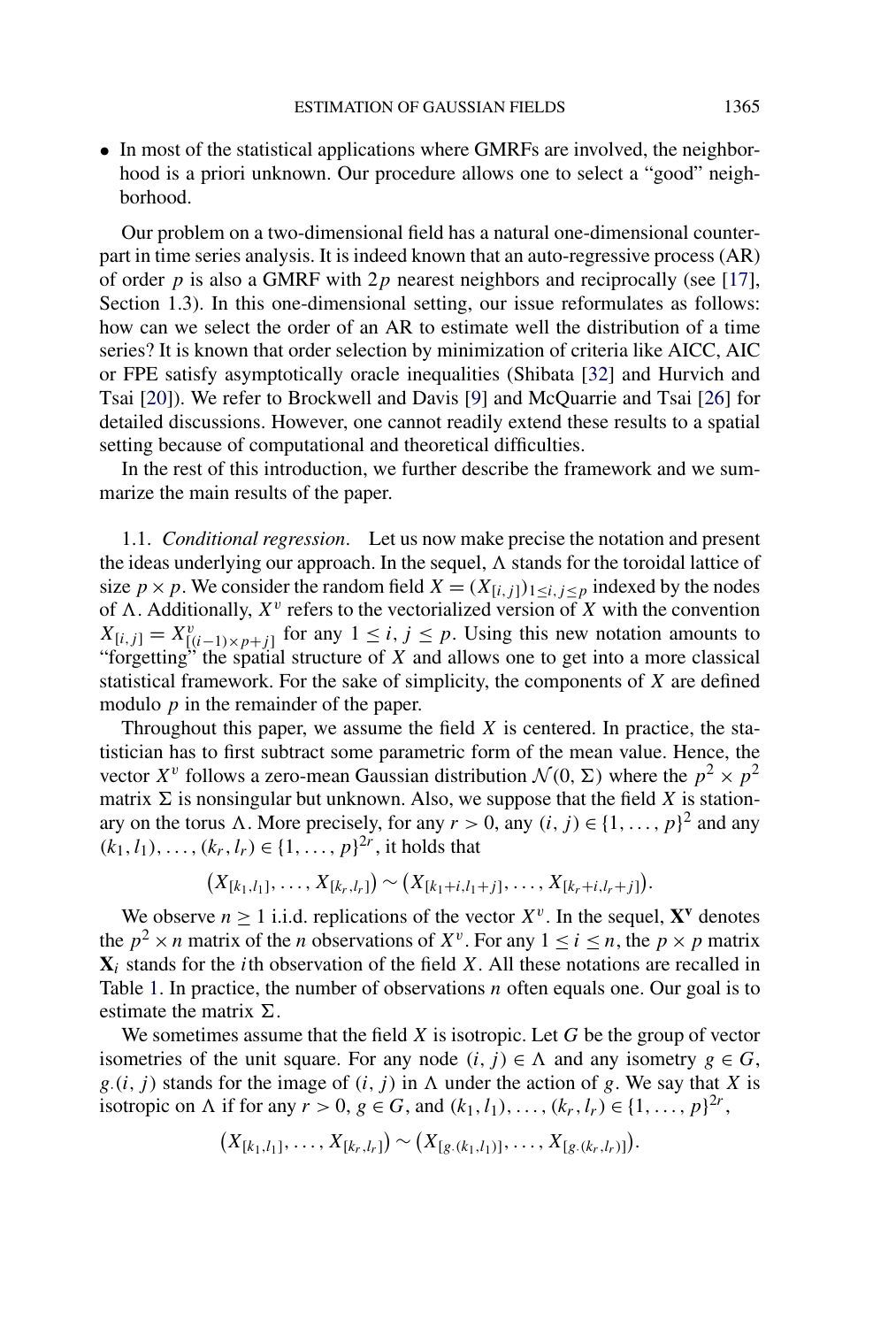#### 1366 N. VERZELEN

As mentioned earlier, we aim at estimating the distribution of the field *X* through a conditional distribution approach. By standard Gaussian derivations (see, for instance, [24], Appendix C), there exists a unique  $p \times p$  matrix  $\theta$  such that  $\theta_{[0,0]} = 0$  and

(1) 
$$
X_{[0,0]} = \sum_{(i,j)\in\Lambda\setminus\{(0,0)\}} \theta_{[i,j]} X_{[i,j]} + \varepsilon_{[0,0]},
$$

where the random variable  $\varepsilon_{[0,0]}$  follows a zero-mean normal distribution and is independent from the covariates  $(X_{[i,j]})_{(i,j)\in\Lambda\setminus\{(0,0)\}}$ . Equation (1) describes the conditional distribution of  $X_{[0,0]}$  given the remaining variables. Since the field *X* is stationary, the matrix  $\theta$  also satisfies  $\theta_{[i,j]} = \theta_{[-i,-j]}$  for any  $(i, j) \in \Lambda$ . Let us note  $\sigma^2$ , the conditional variance of *X*<sub>[0,0]</sub>, and *I<sub>p</sub>*2, the identity matrix of size *p*<sup>2</sup>. The matrix  $\theta$  is closely related to the covariance matrix  $\Sigma$  of  $X^v$  through the following property:

$$
\Sigma = \sigma^2 (I_{p^2} - C(\theta))^{-1},
$$

where the  $p^2 \times p^2$  matrix  $C(\theta)$  is defined as  $C(\theta)_{[i_1(p-1)+j_1,i_2(p-1)+j_2]}$  := *θ*<sub>[*i*2−*i*<sub>1</sub></sub>*, j*<sub>2</sub>−*j*<sub>1</sub>] for any 1 ≤ *i*<sub>1</sub>*, i*<sub>2</sub>*, j*<sub>1</sub>*, j*<sub>2</sub> ≤ *p*. The matrix  $(I_{p^2} - C(\theta))$  is called the partial correlation matrix of the field *X*. The so-defined matrix  $C(\theta)$  is symmetric block circulant with  $p \times p$  blocks as stated below. We refer to [29], Section 2.6 or the book of Gray [15] for definitions and main properties on circulant and block circulant matrices.

LEMMA 1.1. Let  $\theta$  *be a square matrix of size p such that* 

(3) *for any* 
$$
1 \le i, j \le p
$$
  $\theta_{[i,j]} = \theta_{[-i,-j]};$ 

*then the matrix*  $C(\theta)$  *is symmetric block circulant with*  $p \times p$  *blocks. Conversely, if B is a*  $p^2 \times p^2$  *symmetric block circulant matrix with*  $p \times p$  *blocks, then there exists a square matrix*  $\theta$  *of size p satisfying* (3) *and such that*  $B = C(\theta)$ .

A proof is given in the technical Appendix [36]. In conclusion, estimating the matrix  $\sum/\sigma^2$  amounts to estimating the matrix  $C(\theta)$  which is also equivalent to estimating the  $p \times p$  matrix  $\theta$ . This is why we shall focus on the estimation of the matrix *θ*.

Let us make precise the set of possible values for  $\theta$ . In the sequel,  $\Theta$  denote the vector space of the *p* × *p* matrices that satisfy  $\theta_{[0,0]} = 0$  and  $\theta_{[i,j]} = \theta_{[-i,-j]}$ for any  $(i, j) \in \Lambda$ . A matrix  $\theta \in \Theta$  corresponds to the distribution of a stationary Gaussian field if and only if the  $p^2 \times p^2$  matrix  $(I_{p^2} - C(\theta))$  is positive definite. This is why we define the convex subset  $\Theta^+$  of  $\Theta$  by

(4) 
$$
\Theta^+ := \{ \theta \in \Theta \text{ s.t. } (I_{p^2} - C(\theta)) \text{ is positive definite} \}.
$$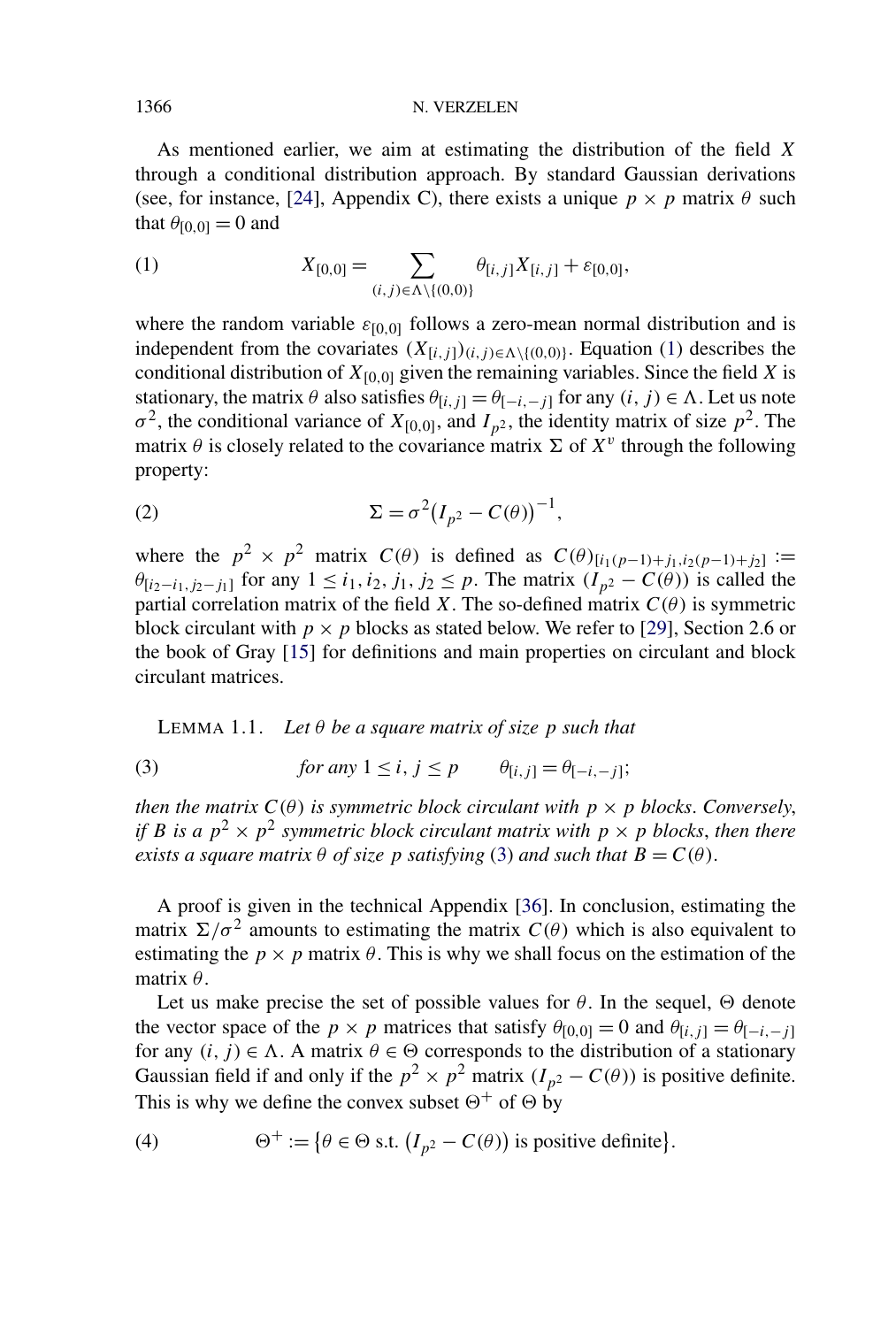The set of covariance matrices of stationary Gaussian fields on  $\Lambda$  with unit conditional variance is therefore in one to one correspondence with the set  $\Theta^+$ . Let us define the corresponding set  $\Theta^{iso}$  and  $\Theta^{+,iso}$  for isotropic Gaussian fields:

$$
(5)
$$

$$
\Theta^{\text{iso}} := \{ \theta \in \Theta, \theta_{[i,j]} = \theta_{[g.(i,j)]}, \forall (i,j) \in \Lambda, \forall g \in G \} \text{ and}
$$
  

$$
\Theta^{+, \text{iso}} := \Theta^+ \cap \Theta^{\text{iso}}.
$$

1.2. *Model selection*. We have the issue of covariance estimation as an estimation problem for conditional regressions (1). However, the set  $\Theta^+$  of admissible parameters for the estimation is huge. The dimension of  $\Theta$  is indeed of the same order as  $p^2$  whereas we only observe  $p^2$  nonindependent data if *n* equals one. In order to avoid the curse of dimensionality, it is natural to assume that the target *θ* is approximately *sparse*.

It is indeed likely that the coefficients  $\theta_{[i,j]}$  are *close* to zero for the nodes  $(i, j)$ which are *far* from the origin  $(0, 0)$ . By  $(1)$ , this means that  $X_{[0,0]}$  is *well* predicted by the covariates  $X_{[i,j]}$  whose corresponding nodes  $(i, j)$  are close to the origin. In other terms, the true covariance is presumably well approximated by a GMRF with a *reasonable* neighborhood. The main difficulty is that we do not know a priori what "reasonable" means. We want to adapt to the *sparsity* of the matrix *θ*.

In the sequel, *m* refers to a subset of  $\Lambda \setminus \{0, 0\}$ . We call it a model. By (1), the property, "*X* is a GMRF with respect to the neighborhood *m*," is equivalent to, "the support of  $\theta$  is included in *m*." We are given a nested collection  $\mathcal M$  of models. For any of these models  $m \in \mathcal{M}$ , we compute  $\widehat{\theta}_{m,\rho_1}$ , the conditional least squares estimator (CLS), of  $\theta$  for the model *m* by maximizing the pseudolikelihood over a subset of matrices  $\theta$  whose support is included in *m*. These estimators, as well as their dependency on the quantity  $\rho_1$ , are defined in Section 2.

The model *m* that minimizes the risk of  $\theta_{m,\rho_1}$  over the collection M is called an oracle and is noted *m*∗. In practice, this model is unknown and we have to estimate it. The art of model selection is to pick a model  $m \in \mathcal{M}$  that is large enough to enable a good approximation of  $\theta$  but is small enough so that the variance of  $\theta_{m,p_1}$ is small. Let us reformulate the approach in terms of GMRFs: given a collection M of neighborhoods, we compute an estimator of  $\theta$  in the set of GMRFs with neighborhood *m* for any  $m \in M$ . Our purpose is to select a suitable neighborhood  $\hat{m}$  so that the estimator  $\theta_{\hat{m}}$  has a risk as small as possible.

A classical method to estimate a *good model*  $\hat{m}$  is achieved through *penalization* with respect to the size of the models. In the following expression,  $\gamma_{n,p}(\cdot)$  stands for the CLS empirical contrast that we shall define in Section 2. We select a model  $\hat{m}$  by minimizing the criterion,

(6) 
$$
\widehat{m} = \underset{m \in \mathcal{M}}{\arg \min} [\gamma_{n,p}(\widehat{\theta}_{m,\rho_1}) + \text{pen}(m)],
$$

where  $pen(\cdot)$  denotes a positive function defined on M. In this paper, we prove that under a suitable choice of the penalty function pen*(*·*)*, the risk of the estimator  $\hat{\theta}_{\hat{m}}$  is as small as possible.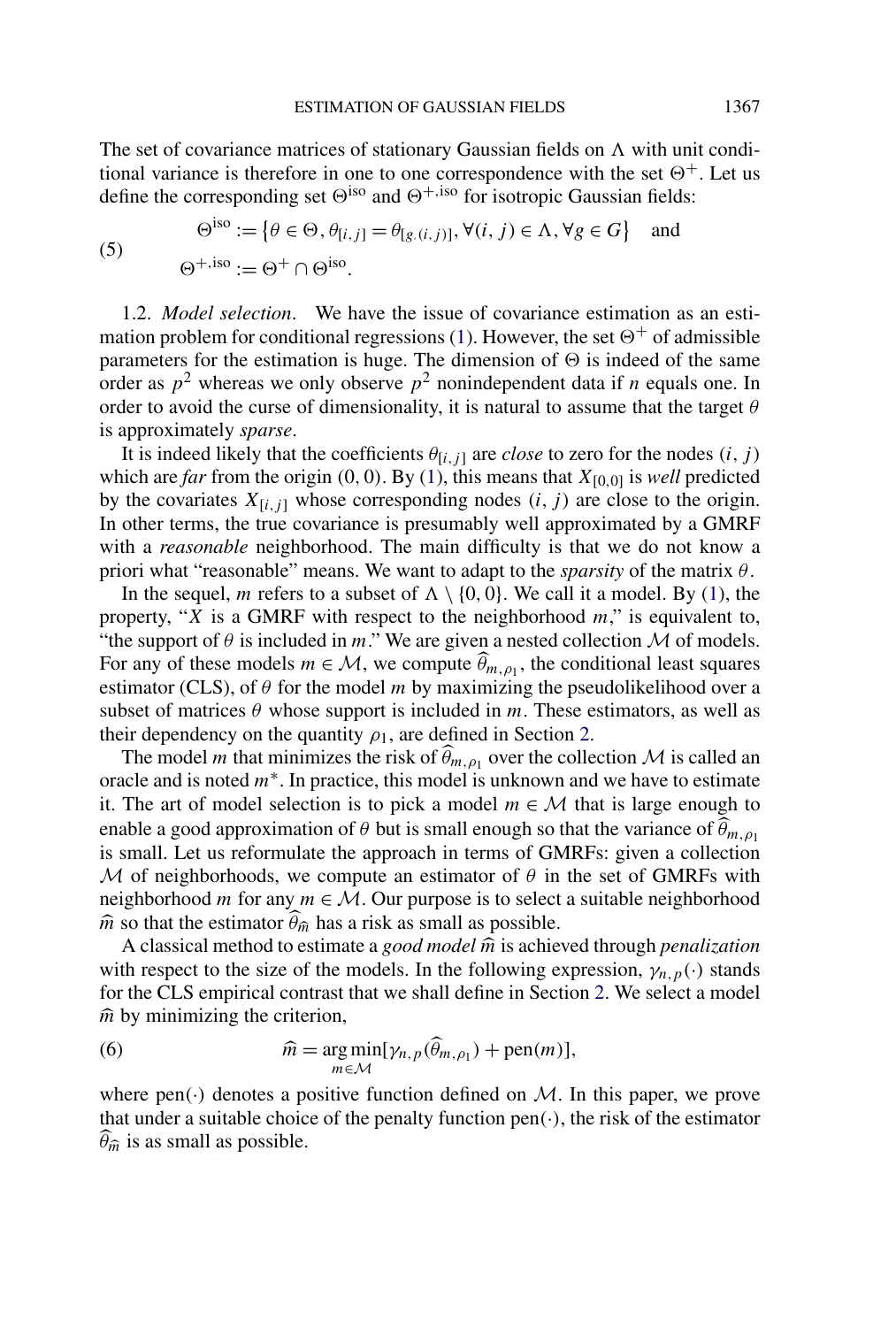#### 1368 N. VERZELEN

1.3. *Risk bounds and adaptation*. We shall assess our procedure using two different loss functions. First, we introduce the loss function  $l(\cdot, \cdot)$  that measures how well we estimate the conditional distribution (1) of the field. For any  $\theta_1, \theta_2 \in \Theta$ , the distance  $l(\theta_1, \theta_2)$  is defined by

(7) 
$$
l(\theta_1, \theta_2) := \frac{1}{p^2} \operatorname{tr}[(C(\theta_1) - C(\theta_2))\Sigma(C(\theta_1) - C(\theta_2))].
$$

Let us reformulate  $l(\theta_1, \theta_2)$  in terms of conditional expectation,

$$
l(\theta_1, \theta_2) = \mathbb{E}_{\theta} \{ \big[ \mathbb{E}_{\theta_1} (X_{[0,0]} | X_{\Lambda \setminus \{0,0\}}) - \mathbb{E}_{\theta_2} (X_{[0,0]} | X_{\Lambda \setminus \{0,0\}}) \big]^2 \},
$$

where  $\mathbb{E}_{\theta}(\cdot)$  stands for the expectation with respect to the distribution of  $X^v$ ,  $\mathcal{N}(0, \sigma^2(I_{p^2} - C(\theta))^{-1})$ . Hence,  $l(\widehat{\theta}, \theta)$  corresponds the mean squared prediction loss which is often used in the random design regression framework, in time series analysis [20] or in spatial statistics [33]. Moreover, the loss function  $l(\theta, \theta)$  is also connected to the notion of kriging error. The kriging predictor (Stein [34]) of  $X_{[0,0]}$  is defined as the best linear combination of the covariates  $(X_{[k,l]})_{(k,l)\in\Lambda\setminus\{(0,0)\}}$  for predicting the value  $X_{[0,0]}$ . By (1), this predictor is exactly  $\sum_{(k,l)\in\Lambda\setminus\{(0,0)\}} \theta_{[k,l]} X_{[k,l]}$ , and the mean squared prediction error is  $\sigma^2$ . If we do not know  $\theta$  but we are given an estimator  $\theta$ , then the corresponding kriging predictor  $\sum_{(k,l)\in\Lambda\setminus\{(0,0)\}} \widehat{\theta}_{[k,l]} X_{[k,l]}$  has a mean squared prediction error equal to  $\sigma^2 + l(\hat{\theta}, \theta)$ . Kriging is a key concept in spatial statistics, and it is therefore interesting to consider a loss function that measures the kriging performances when one estimates *θ*.

We shall also assess our results using the Frobenius distance noted  $\|\cdot\|_F$  and defined by  $||A||_F^2 := \sum_{1 \le i, j \le p} A_{[i,j]}^2$ . Observe that the Frobenius distance  $||\theta_1 \theta_2 \parallel^2_F$  also equals the Frobenius distance between the partial correlation matrices *(I<sub>p</sub>*2 − *C*( $θ$ <sub>1</sub>))</sub> and (*I<sub>p</sub>*2 − *C*( $θ$ <sub>2</sub>)) (up to a factor *p*<sup>2</sup>)

(8) 
$$
\|\theta_1 - \theta_2\|_F^2 = \frac{1}{p^2} \left\| (I_{p^2} - C(\theta_1)) - (I_{p^2} - C(\theta_2)) \right\|_F^2.
$$

Our aim is then to define a suitable penalty function pen $(\cdot)$  in  $(6)$  so that the estimator  $\theta_{\hat{m},\rho_1}$  performs almost as well as the oracle estimator  $\theta_{m^*,\rho_1}$ . For any model  $m \in \mathcal{M}$ , we define  $\theta_{m,\rho_1}$  as the matrix which minimizes the loss  $l(\theta', \theta)$  over the sets of matrices  $\theta'$  corresponding to model *m*. The loss  $l(\theta_{m, \rho_1}, \theta)$  is called the *bias*. Our main result is stated in Section 3. We provide a condition on the penalty function  $pen(\cdot)$ , so that the selected estimator satisfies a risk bound of the form

(9) 
$$
\mathbb{E}_{\theta}[l(\widehat{\theta}_{\widehat{m},\rho_1},\theta)] \le L \inf_{m \in \mathcal{M}} \bigg[l(\theta_{m,\rho_1},\theta) + \varphi_{\max}(\Sigma) \frac{\text{Card}(m)}{np^2}\bigg],
$$

where  $\varphi_{\text{max}}(\Sigma)$  is the largest eigenvalue of  $\Sigma$ , and Card $(\cdot)$  stands for the cardinality. Contrary to most results in a spatial setting, this upper bound on the risk is nonasymptotic and holds in a general setting. The term  $\varphi_{\text{max}}(\Sigma) \text{Card}(m)/(np^2)$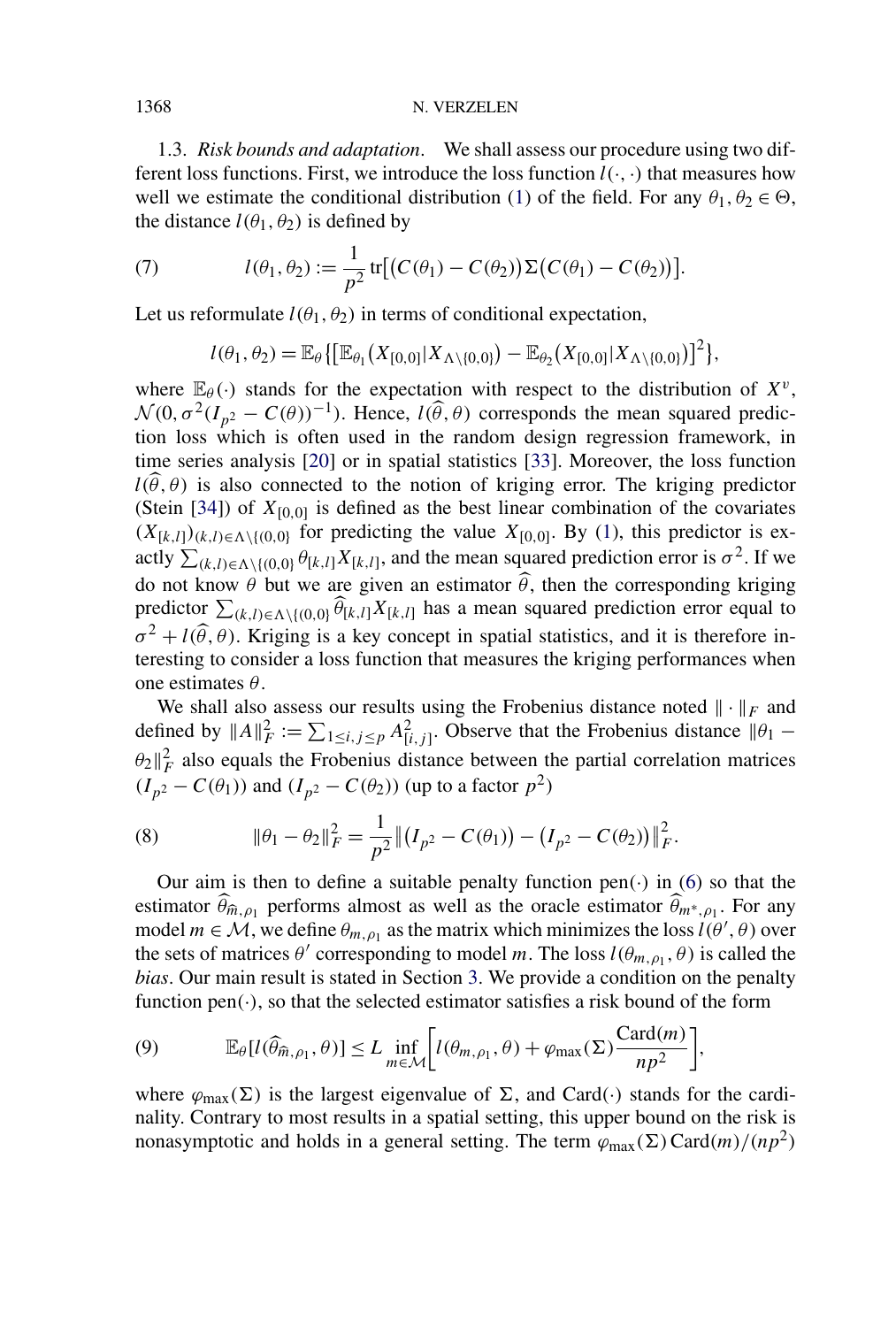grows linearly with the size of *m* and goes to 0 with *n* and *p*. In Section 4, we prove that the variance term of a model *m* is of the same order as  $\varphi_{\text{max}}(\Sigma) \text{Card}(m)/(np^2)$ . Hence, the bound (9) tells us that the risk of  $\widehat{\theta}_{\widehat{m},\rho_1}$  is smaller than a quantity which is the same order as the risk  $\mathbb{E}_{\theta}[l(\widehat{\theta}_{m^*,\rho_1},\theta)]$  of the oracle *m*∗. We say that the selected estimator achieves an *oracle-type inequality*.

In Section 4, we bound the asymptotic expectations  $\mathbb{E}[l(\widehat{\theta}_{m,\rho_1}, \widehat{\theta})]$  and connect them to the variance terms in bound (9). As a consequence, we prove that under mild assumptions on the target  $\theta$ , the upper bound (9) is optimal from the asymptotic point of view (up to a multiplicative numerical constant). We discuss the assumptions in Section 5. In Section 6, we compute nonasymptotic minimax lower bounds with respect to the loss functions  $l(\cdot, \cdot)$  and  $\|\cdot\|_F^2$ . We then derive that under mild assumptions, our estimator  $\theta_{\hat{m},\rho_1}$  is minimax adaptive to the sparsity of  $\theta$ and minimax adaptive to the decay of *θ*.

To our knowledge, these are the first oracle-type inequalities in a spatial setting. The computation of the minimax rates of convergence is also new. Moreover, most of our results are nonasymptotic. Although we have considered a square on the two-dimensional lattice, our method straightforwardly extends to any *d*-dimensional toroidal rectangle with  $d \geq 1$ . In the one-dimensional setting, we retrieve a oracle-type inequality that is close to the work of Shibata [32]. Yet, he has stated an asymptotic oracle inequality for the estimation of autoregressive processes. In contrast, our result applies on a torus and is only optimal up to constants but it is nonasympotic, and, most of all, it applies for higher-dimensional lattices. In Section 7, we further discuss the advantages and the weak points of our method. Moreover, we mention the extensions and the simulations made in a subsequent paper [37]. All the proofs are postponed to Section 8 and to the Appendix [36].

1.4. *Some notation*. Throughout this paper,  $L, L_1, L_2, \ldots$  denote constants that may vary from line to line. The notation  $L(\cdot)$  specifies the dependency on some quantities. For any matrix *A*,  $\varphi_{\text{max}}(A)$  and  $\varphi_{\text{min}}(A)$ , respectively, refer the largest eigenvalue and the smallest eigenvalues of *A*. We recall that  $||A||_F$  is the Frobenius norm of *A*. For any matrix  $\theta$  of size  $p$ ,  $\|\theta\|_1$  stands for the sum of of the absolute values of the components of  $\theta$ ; we call it its  $l_1$  norm. In the sequel,  $0_p$  is the square matrix of size *p* whose indices are 0. Given  $\rho > 0$ , the ball  $\mathcal{B}_1(0_p; \rho)$  is defined as the set of square matrices of size p whose  $l_1$  norm is smaller than *ρ*. Finally, Table 1 gathers the notation involving *X*.

TABLE 1 *Notations for the random field and the data*

| $\boldsymbol{X}$ | Matrix of size $p \times p$   | Random field                             |
|------------------|-------------------------------|------------------------------------------|
| $X^{\nu}$        | Vector of length $p^2$        | Vectorialized version of $X$             |
| $X^V$            | Matrix of size $p^2 \times n$ | Observations of $X^v$                    |
| $\mathbf{X}_i$   | Matrix of size $p \times p$   | <i>i</i> th observation of the field $X$ |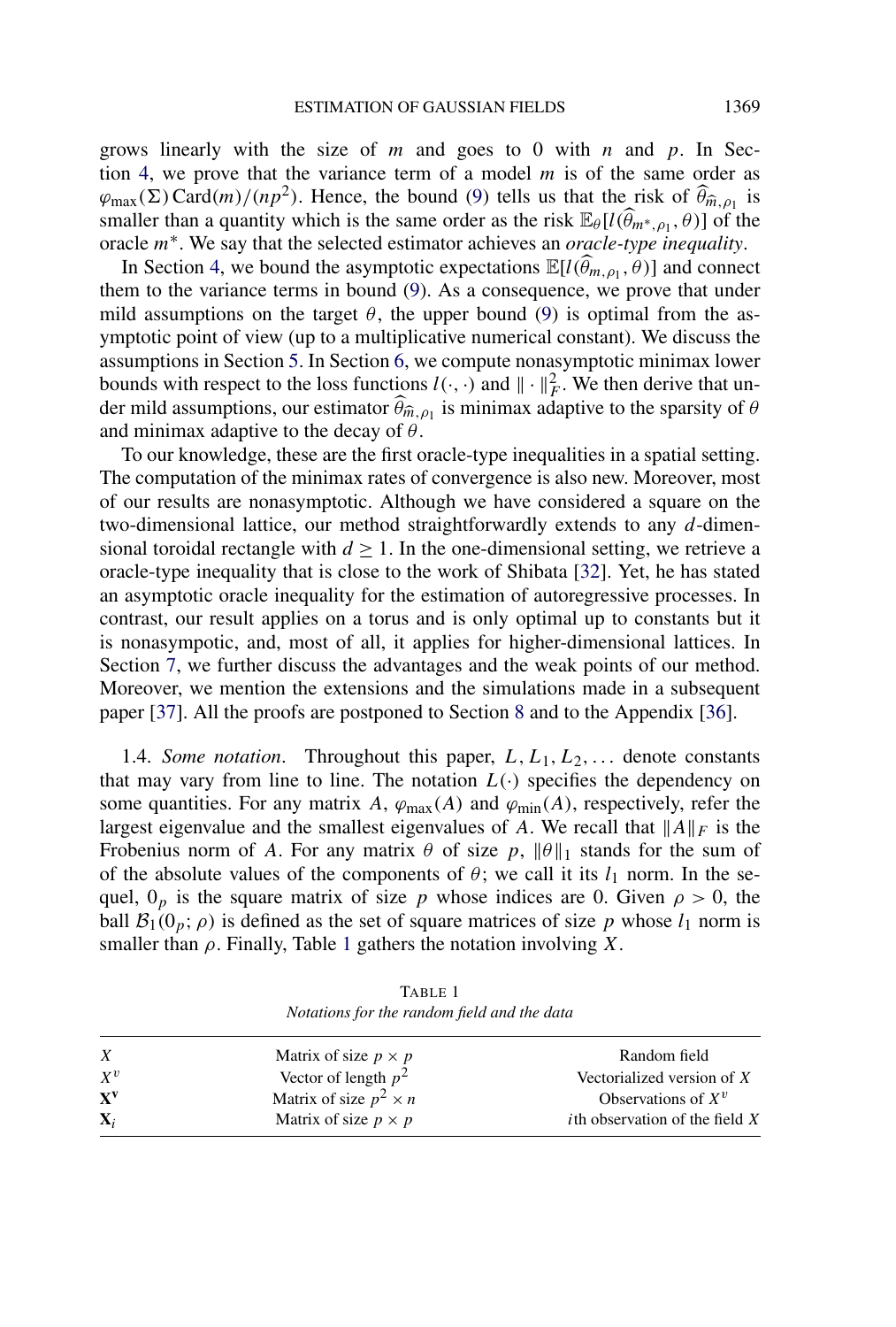**2. Model selection procedure.** In this section, we formally define our model selection procedure.

2.1. *Collection of models*. For any node  $(i, j)$  belonging to the lattice  $\Lambda$ , let us define the toroidal norm by

$$
|(i, j)|_t^2 := [i \wedge (p - i)]^2 + [j \wedge (p - j)]^2.
$$

We aim at selecting a "good" neighborhood for the GMRF. Since *X* corresponds to some "spatial" process, it is natural to assume that nodes that are close to *(*0*,* 0*)* are more likely to be significant. This is why we restrict ourselves in the sequel to the collection  $\mathcal{M}_1$  of neighborhoods.

DEFINITION 2.1. A subset  $m \subset \Lambda \setminus \{(0,0)\}\)$  belongs to  $\mathcal{M}_1$  if there exists a number  $r_m > 1$  such that

(10) 
$$
m = \{(i, j) \in \Lambda \setminus \{(0, 0)\} \text{ s.t. } |(i, j)|_t \leq r_m\}.
$$

The collection  $\mathcal{M}_1$  is totally ordered with respect to the inclusion and we therefore order our models  $m_0 \subset m_1 \subset \cdots \subset m_i \cdots$ . For instance,  $m_0$  corresponds to the empty neighborhood whereas  $m_1$  stands for the neighborhood of size 4. See Figure 1 for other examples.

For any model  $m \in \mathcal{M}_1$ , we define the vector space  $\Theta_m$  as the subset of the elements of  $\Theta$  whose support is included in *m*. We recall that  $\Theta$  is defined in Section 1.1. Similarly  $\Theta_m^{iso}$  is the subset of  $\Theta^{iso}$  whose support is included in *m*. The dimensions of  $\Theta_m$  and  $\Theta_m^{\text{iso}}$  are, respectively, noted  $d_m$  and  $d_m^{\text{iso}}$ . Since we



FIG. 1. *Examples of models*. *The four gray nodes refer to m*1. *The model m*2 *also contains the nodes with a cross whereas m*3 *contains all the nodes except (*0*,* 0*)*.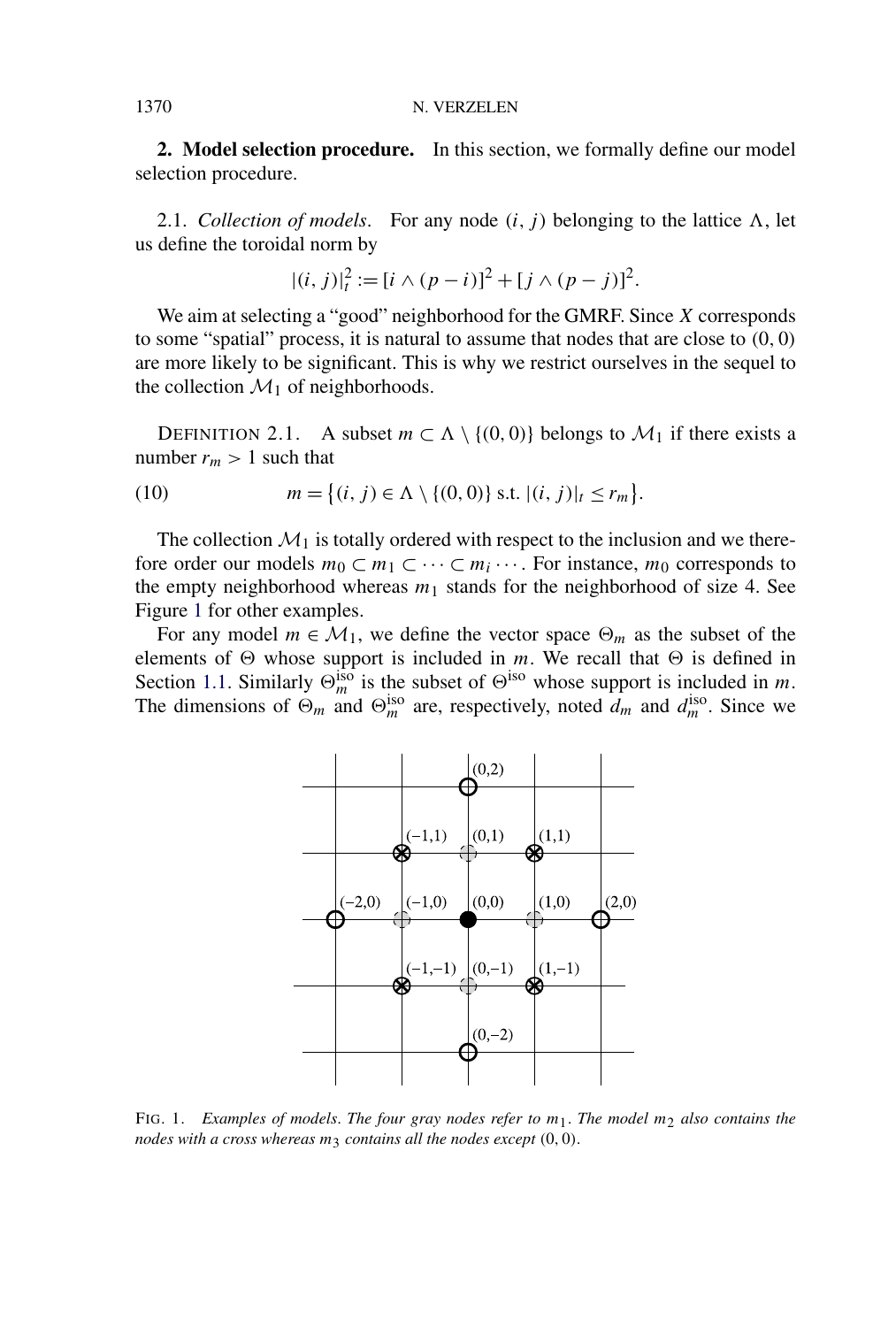aim at estimating the positive matrix  $(I_{p^2} - C(\theta))$ , we shall consider the convex subsets of  $\Theta_m^+$  and  $\Theta_m^{+,iso}$  that correspond to nonnegative precision matrices,

(11) 
$$
\Theta_m^+ := \Theta_m \cap \Theta^+ \quad \text{and} \quad \Theta_m^{+, \text{iso}} := \Theta_m^{\text{iso}} \cap \Theta^{+, \text{iso}}.
$$

For instance, the set  $\Theta_{m_1}^+$  is in one-to-one correspondence with the sets of GMRFs whose neighborhood is made of the four nearest neighbors. Similarly,  $\Theta_{m_1}^+$  is in one-to-one correspondence with the GMRFs with eight nearest neighbors. In our estimation procedure, we shall restrict ourselves to precision matrices whose largest eigenvalue is upper bounded by a constant. This is why we define the subsets  $\Theta_{m_2,\rho_1}^+$  and  $\Theta_{m,\rho_1}^{+,\text{iso}}$  for any  $\rho_1 \geq 2$ :

(12) 
$$
\Theta_{m,\rho_1}^+ := \{ \theta \in \Theta_m^+, \varphi_{\max}(I_{p^2} - C(\theta)) < \rho_1 \},
$$

(13) 
$$
\Theta_{m,\rho_1}^{+,\text{iso}} := \{ \theta \in \Theta_m^{+,\text{iso}}, \varphi_{\text{max}}(I_{p^2} - C(\theta)) < \rho_1 \}.
$$

Finally, we need a generating family of the spaces  $\Theta_m$  and  $\Theta_m^{\text{iso}}$ . For any node *(i, j)* ∈  $\Lambda$   $\setminus$  {*(*0*,* 0*)*}, let us define the *p* × *p* matrix  $\Psi$ <sub>*i,j*</sub> as

(14) 
$$
\Psi_{i,j[k,l]} := \begin{cases} 1, & \text{if } (k,l) = (i,j) \text{ or } (k,l) = -(i,j), \\ 0, & \text{otherwise.} \end{cases}
$$

Hence,  $\Theta_m$  is generated by the matrices  $\Psi_{i,j}$  for which  $(i, j)$  belongs to *m*. Similarly, for any  $(i, j) \in \Lambda \setminus \{(0, 0)\}\)$ , let us define the matrix  $\Psi_{i,j}^{\text{iso}}$  by

(15) 
$$
\Psi_{i,j[k,l]}^{\text{iso}} := \begin{cases} 1, & \text{if } \exists g \in G, (k,l) = g.(i,j), \\ 0, & \text{otherwise.} \end{cases}
$$

2.2. *Estimation by conditional least squares* (*CLS*). Let us turn to the conditional least squares estimator. For any  $\theta' \in \Theta^+$ , the criterion  $\gamma_{n,p}(\theta')$  is defined by

(16)  

$$
\gamma_{n,p}(\theta') := \frac{1}{np^2} \sum_{i=1}^n \sum_{1 \le j_1, j_2 \le p} \left( \mathbf{X}_{i[j_1, j_2]} - \sum_{(l_1, l_2) \in \Lambda \setminus \{(0, 0)\}} \theta'_{[l_1, l_2]} \mathbf{X}_{i[j_1 + l_1, j_2 + l_2]} \right)^2.
$$

In a nutshell,  $\gamma_{n,p}(\theta')$  is a least squares criterion that allows one to perform the simultaneous linear regression of all  $\mathbf{X}_{i[j_1,j_2]}$  with respect to the covariates  $({\bf X}_{i[l_1,l_2]})_{(l_1,l_2)\neq (j_1,j_2)}$ . The advantage of this criterion is that it does not require the computation of a determinant of a huge matrix as for the likelihood. We shall often use an alternative expression of  $\gamma_{n,p}(\theta')$  in terms of the factor  $C(\theta')$  and the empirical covariance matrix **XvXv**<sup>∗</sup>,

(17) 
$$
\gamma_{n,p}(\theta') = \frac{1}{p^2} \operatorname{tr}[(I_{p^2} - C(\theta'))\overline{\mathbf{X}^{\mathbf{v}}\mathbf{X}^{\mathbf{v}*}}(I_{p^2} - C(\theta'))].
$$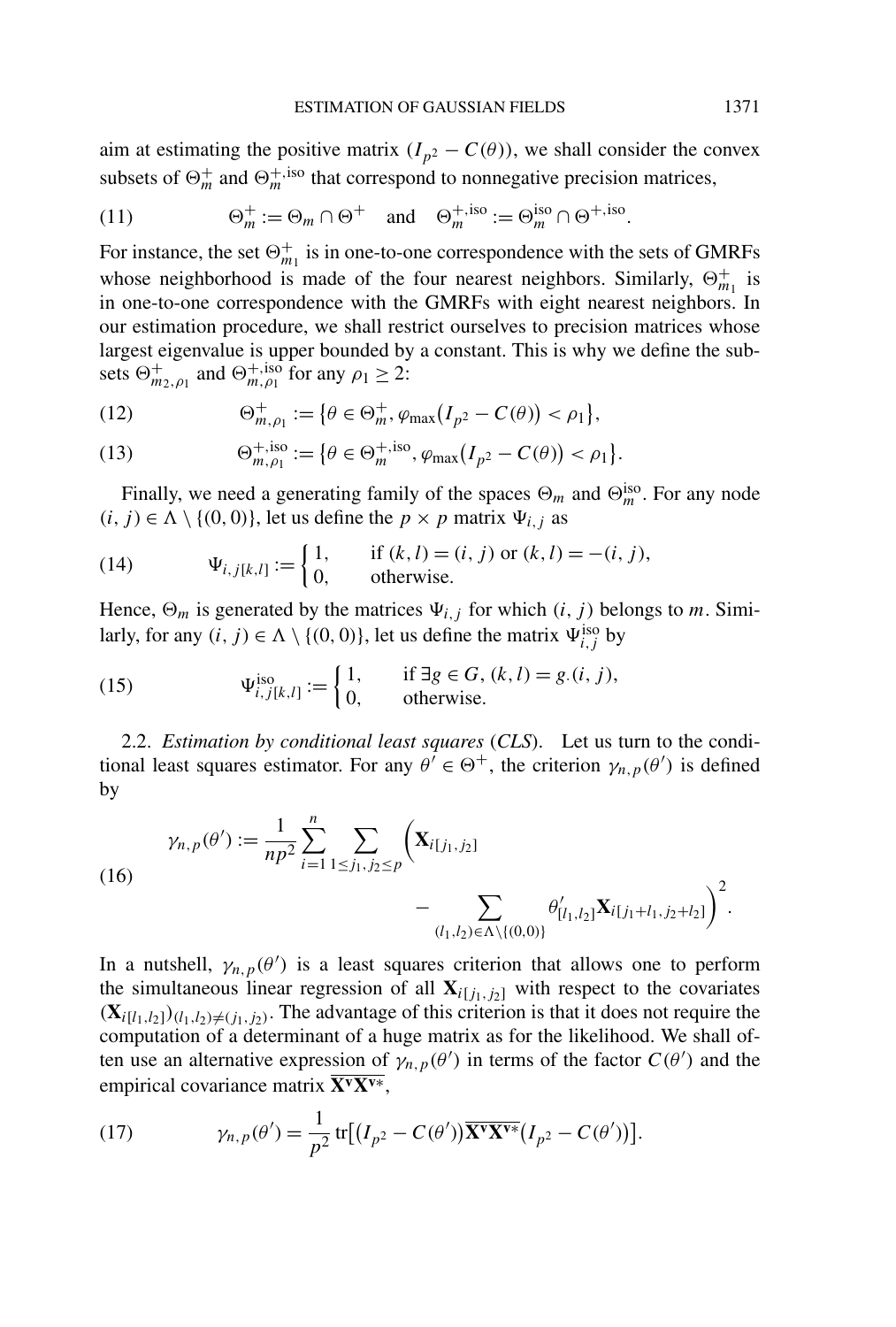One proves the equivalence between these two expressions by coming back to the definition of  $C(\hat{\theta})$ . Let  $\rho_1 > 2$  be fixed. For any model  $m \in \mathcal{M}$ , we compute the CLS estimators  $\widehat{\theta}_{m,\rho_1}$  and  $\widehat{\theta}_{m,\rho_1}^{iso}$  by minimizing the criterion  $\gamma_{n,p}(\cdot)$  as follows:

(18) 
$$
\widehat{\theta}_{m,\rho_1} := \underset{\theta' \in \overline{\Theta_{m,\rho_1}^+}}{\text{arg min}} \gamma_{n,p}(\theta') \quad \text{and} \quad \widehat{\theta}_{m,\rho_1}^{\text{iso}} := \underset{\theta' \in \overline{\Theta_{m,\rho_1}^+}}{\text{arg min}} \gamma_{n,p}(\theta'),
$$

where  $\overline{A}$  stands for the closure of the set *A*. The existence and the uniqueness of  $\widehat{\theta}_{m,\rho_1}$  and  $\widehat{\theta}_{m,\rho_1}^{\text{iso}}$  are ensured by the following lemma.

LEMMA 2.2. *For any*  $\theta \in \Theta^+$ ,  $\gamma_{n,p}(\cdot)$  *is almost surely strictly convex on*  $\overline{\Theta^+}$ .

The proof is postponed to the Appendix [36]. We discuss the dependency of  $\theta_{m,\rho_1}$  on the parameter  $\rho_1$  in Section 5. For stationary Gaussian fields, minimizing the CLS criterion  $\gamma_{n,p}(\cdot)$  over a set  $\Theta_{m,\rho_1}^+$  is equivalent to minimizing the product of the conditional likelihoods  $(X_{[i,j]} | X_{-[i,j]})$ , called *conditional pseudolikelihood* (CPL),

$$
p\mathcal{L}_n(\theta', \mathbf{X}^{\mathbf{v}}) := \prod_{\substack{1 \le i \le n, \\ (j_1, j_2) \in \Lambda}} \mathcal{L}_{n, \theta'}(\mathbf{X}_{i[j_1, j_2]} | (\mathbf{X}_i)_{-\{j_1, j_2\}})
$$

$$
= (\sqrt{2\pi}\sigma)^{-np^2} \exp\left(-\frac{1}{2}\frac{np^2\gamma_{n, p}(\theta')}{\sigma^2}\right),
$$

where we recall that  $\sigma^2$  refers to the conditional variance of any  $X_{[i,j]}$ . In fact, CLS estimators were first introduced by Besag [2] who call them pseudolikelihood estimators since they minimize the CPL.

Let us define the function  $\gamma(\cdot)$  as an infinite sampled version of the CLS criterion  $\gamma_{n,p}(\cdot)$ ,

(19) 
$$
\gamma(\theta') := \mathbb{E}_{\theta}[\gamma_{n,p}(\theta')] = \mathbb{E}_{\theta}\bigg[\bigg(X_{[0,0]} - \sum_{(i,j)\neq(0,0)} \theta'_{[i,j]} X_{[i,j]}\bigg)^2\bigg]
$$

for any  $\theta$ ,  $\theta \in \Theta^+$ . The function  $\gamma(\theta')$  measures the prediction error of  $X_{[0,0]}$  if one uses  $\sum_{(i,j)\neq(0,0)} \theta'_{[i,j]} X_{[i,j]}$  as a predictor. Moreover, it is a special case of the CMLS criterion introduced by Cressie and Verzelen (see [11], (10)) to approximate a Gaussian field by a GMRF. Hence, one may interpret the CLS criterion as a finite sampled version of their approximation method. Observe that the function  $\gamma(\cdot)$ is minimized over  $\Theta^+$  at the point  $\theta$  and that  $\gamma(\theta) = \text{Var}_{\theta}(X_{[0,0]} | X_{-[0,0]}) = \sigma^2$ . Moreover, the difference  $\gamma(\theta') - \gamma(\theta)$  equals the loss  $l(\theta', \theta)$  defined by (7).

For any model  $m \in \mathcal{M}$ , we introduce the projections  $\theta_{m,\rho_1}$  and  $\theta_{m,\rho_1}^{iso}$  as the best approximation of  $\theta$  in  $\overline{\Theta_{m,\rho_1}^+}$  and  $\overline{\Theta_{m,\rho_1}^+}$ .

(20) 
$$
\theta_{m,\rho_1} := \underset{\theta' \in \overline{\Theta_{m,\rho_1}^+}}{\arg \min} \, l(\theta',\theta) \quad \text{and} \quad \theta_{m,\rho_1}^{\text{iso}} := \underset{\theta' \in \overline{\Theta_{m,\rho_1}^+}}{\arg \min} \, l(\theta',\theta).
$$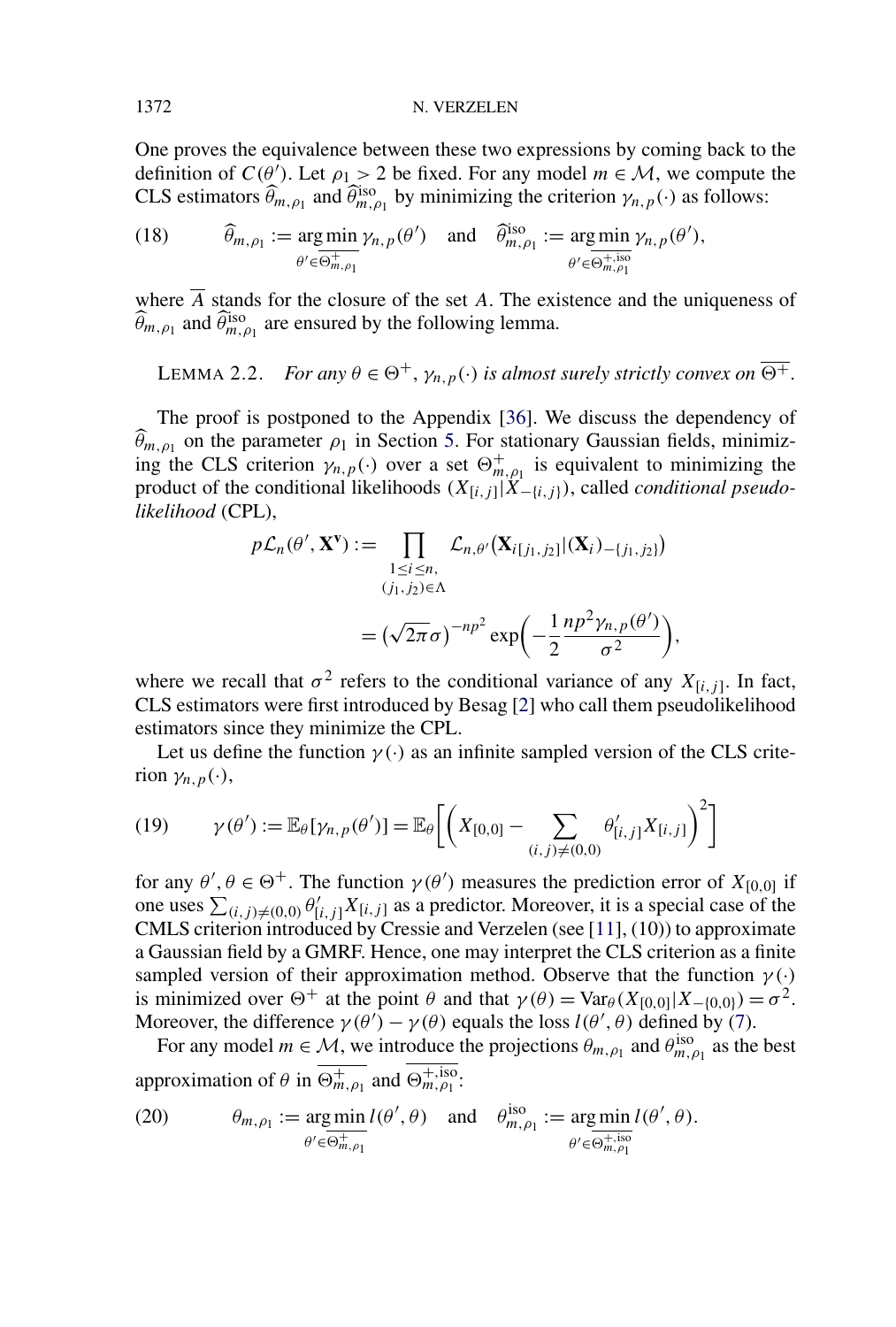Since  $\gamma(\cdot)$  is strictly convex on  $\Theta^+$ , the matrices  $\theta_{m,\rho_1}$  and  $\theta_{m,\rho_1}^{iso}$  are uniquely defined. By its definition (7), one may interpret  $l(\cdot, \cdot)$  as an inner product on the space  $\Theta$ ; therefore, the orthogonal projection of  $\theta$  onto the convex closed set  $\overline{\Theta_{m,\rho_1}^+}$  $(\text{resp., }\overline{\Theta_{m,\rho_1}^{+,\text{iso}}})$  with respect to  $l(\cdot,\cdot)$  is  $\theta_{m,\rho_1}$  (resp.,  $\theta_{m,\rho_1}^{\text{iso}}$ ). It then follows from a property of orthogonal projections that the loss of  $\theta_{m,\rho_1}$  is upper bounded by

(21) 
$$
l(\widehat{\theta}_{m,\rho_1},\theta) \leq l(\theta_{m,\rho_1},\theta) + l(\widehat{\theta}_{m,\rho_1},\theta_{m,\rho_1}).
$$

The first term  $l(\theta_{m,\rho_1}, \theta)$  accounts for the bias whereas the second term  $l(\theta_{m,\rho_1}, \theta)$  $\theta_{m,\rho_1}$ ) is a variance term. Observe that  $\theta \in \Theta_m^+$  does not necessarily imply that the bias  $l(\theta_{m,\rho_1}, \theta)$  is null because in general  $\overline{\Theta_m^+} \neq \overline{\Theta_{m,\rho_1}^+}$ . This will be the case only if  $\theta$  satisfies the following hypothesis:

$$
(22) \qquad (\mathbb{H}_1): \qquad \varphi_{\max}(I_{p^2}-C(\theta)) < \rho_1.
$$

Assumption  $(H_1)$  is necessary to ensure the existence of a model  $m \in \mathcal{M}$  such that the bias is zero (i.e.,  $\theta_{m,\rho_1} = \theta$ ). By identity (2), one observes that  $(\mathbb{H}_1)$  is equivalent to a lower bound on the smallest eigenvalue of  $\Sigma$ , i.e.,  $\varphi_{min}(\Sigma) \leq$  $\sigma^2/\rho_1$ . We further discuss *(H<sub>1</sub>)* in Section 5.

For the sake of completeness, we recall the penalization criterion introduced in (6). Given a subcollection of models  $M \subset M_1$  and a positive function pen:  $\mathcal{M} \rightarrow \mathbb{R}^+$  that we call a penalty, we select a model as follows:

$$
\widehat{m} := \underset{m \in \mathcal{M}}{\arg \min} [\gamma_{n,p}(\widehat{\theta}_{m,\rho_1})] + \text{pen}(m)
$$

and

$$
\widehat{m}^{\text{iso}} := \underset{m \in \mathcal{M}}{\arg \min} [\gamma_{n,p}(\widehat{\theta}_{m,\rho_1}^{\text{iso}})] + \text{pen}(m).
$$

Observe that  $\hat{m}$  and  $\hat{m}^{\text{iso}}$  depend on  $\rho_1$ . For the sake clarity, we do not emphasize this dependency in the notation. In the sequel, we write  $\tilde{\theta}_{\rho_1}$  and  $\tilde{\theta}_{\rho_1}^{iso}$  for  $\hat{\theta}_{\hat{m},\rho_1}$  and  $\widehat{\theta}_{\widehat{m}^{\mathrm{iso},\rho_1}}^{\mathrm{iso},\rho_1}$ .

**3. Main result.** We now provide a nonasymptotic upper bound for the risk of the estimators  $\tilde{\theta}_{\rho_1}$  and  $\tilde{\theta}_{\rho_1}^{iso}$ . Let us recall that  $\Sigma$  stands for the covariance matrix of  $X^v$ .

THEOREM 3.1. *Let K be a positive number larger than a universal constant K*<sub>0</sub> *and let M be a subcollection of*  $M_1$ *. If for every model*  $m \in M$ ,

(23) 
$$
\text{pen}(m) \geq K \rho_1^2 \varphi_{\text{max}}(\Sigma) \frac{d_m}{np^2},
$$

*then for any*  $\theta \in \Theta^+$ , *the estimator*  $\widetilde{\theta}_{\rho_1}$  *satisfies* 

$$
(24) \quad \mathbb{E}_{\theta}[l(\widetilde{\theta}_{\rho_1},\theta)] \le L_1(K) \inf_{m \in \mathcal{M}}[l(\theta_{m,\rho_1},\theta) + \text{pen}(m)] + L_2(K) \frac{\rho_1^2 \varphi_{\text{max}}(\Sigma)}{np^2}.
$$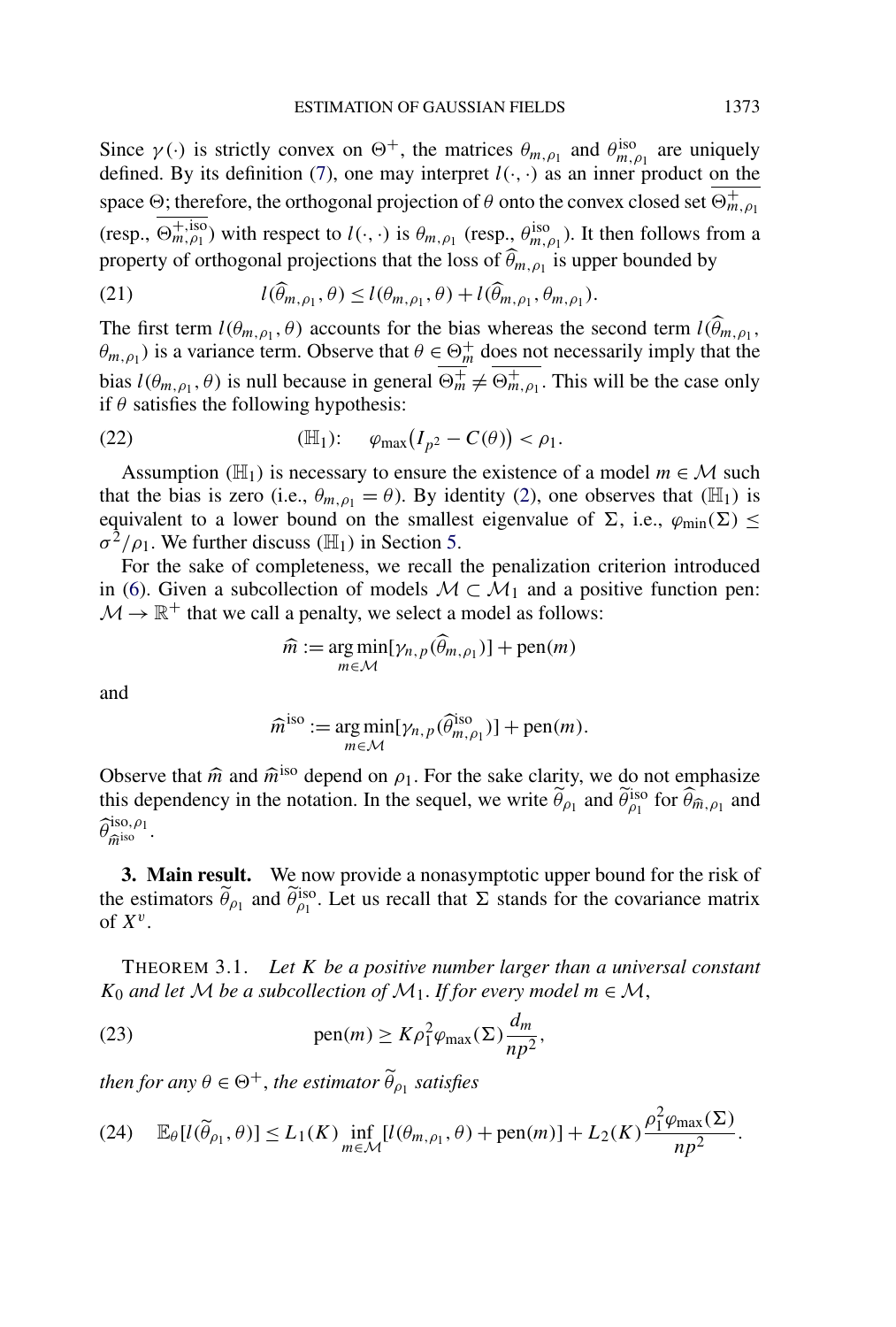#### 1374 N. VERZELEN

*A similar bound holds if one replaces*  $\widetilde{\theta}_{\rho_1}$  *by*  $\widetilde{\theta}_{\rho_1}^{iso}$ ,  $\Theta^+$  *by*  $\Theta^{+,iso}$ ,  $\theta_{m,\rho_1}$  *by*  $\theta_{m}^{iso}$ , *and*  $d_m$  by  $d_m^{\text{iso}}$ .

The proof is postponed to Section 8.2. It is based on a novel concentration inequality for suprema of Gaussian chaos stated in Section 8.1. The constant  $K_0$  is made explicit in the proof. Observe that the theorem holds for any  $n$ , any  $p$  and that we have not performed any assumption on the target  $\theta \in \Theta^+$  (resp.,  $\Theta^{+,iso}$ ). If the collection  $M$  does not contain the empty model, one gets the more readable upper bound,

$$
\mathbb{E}_{\theta}[l(\widetilde{\theta}_{\rho_1}, \theta)] \le L(K) \inf_{m \in \mathcal{M}}[l(\theta_{m, \rho_1}, \theta) + \text{pen}(m)].
$$

This theorem tells us that  $\tilde{\theta}_{\rho_1}$  essentially performs as well as the best trade-off between the bias term  $l(\theta_{m,\rho_1}, \theta)$  and  $\rho_1^2 \varphi_{\text{max}}(\Sigma) \frac{d_m}{np^2}$  that plays the role of a variance. Here are some additional comments.

REMARK 1. Consider the special case where the target  $\theta$  belongs to some parametric set  $\Theta_m^+$  with  $m \in \mathcal{M}$ . Suppose that the hypothesis ( $\mathbb{H}_1$ ) defined in (22) is fulfilled. Choosing a penalty pen $(m) = K\rho_1^2\varphi_{\text{max}}(\Sigma)\frac{d_m}{np^2}$ , we get

(25) 
$$
\mathbb{E}_{\theta}[l(\widetilde{\theta}_{\rho_1}, \theta)] \le L(K)\rho_1^2 \varphi_{\max}(\Sigma) \frac{d_m}{np^2}.
$$

We shall prove in Sections 4.2 and 6.1 that this rate is optimal both from an asymptotic oracle and a minimax point of view. We have mentioned in Section 2.2 that  $(\mathbb{H}_1)$  is necessary for bound (25) to hold. If  $\rho_1$  is chosen large enough, then assumption  $(H_1)$  is fulfilled. We do not have access to this minimal  $\rho_1$  that ensures  $(\mathbb{H}_1)$ , since it requires the knowledge of  $\theta$ . Nevertheless, we argue in Section 5 that "moderate" values for  $\rho_1$  ensure assumption  $(\mathbb{H}_1)$  when the model *m* is small.

REMARK 2. We have mentioned in the Introduction that our objective was to obtain oracle inequalities of the form

$$
\mathbb{E}_{\theta}[l(\widetilde{\theta}_{\rho_1}, \theta)] \le L(K) \inf_{m \in \mathcal{M}} \mathbb{E}[l(\widehat{\theta}_{m, \rho_1}, \theta)] = L(K) \mathbb{E}[(\widehat{\theta}_{m^*, \rho_1}, \theta)].
$$

This is why we want to compare the sum  $l(\theta_{m,\rho_1}, \theta) + \text{pen}(m)$  with  $\mathbb{E}[l(\widehat{\theta}_{m,\rho_1}, \theta)]$ . First, we provide in Section 4.1 a sufficient condition so that the risk  $\mathbb{E}[l(\widehat{\theta}_{m,\rho_1},\theta)]$ decomposes exactly as the sum  $l(\theta_{m,\rho_1}, \theta) + \mathbb{E}[l(\widehat{\theta}_{m,\rho_1}, \theta_{m,\rho_1})]$ . Moreover, we compute in Section 4.2 the asymptotic variance term  $\mathbb{E}[l(\widehat{\theta}_{m,n}, \theta_{m,n})]$  and compare it with the penalty term  $\rho_1^2 \varphi_{\text{max}}(\Sigma) \frac{d_m}{np^2}$ . We shall then derive oracle-type inequalities and discuss the dependency of the different bounds on  $\varphi_{\text{max}}(\Sigma)$ .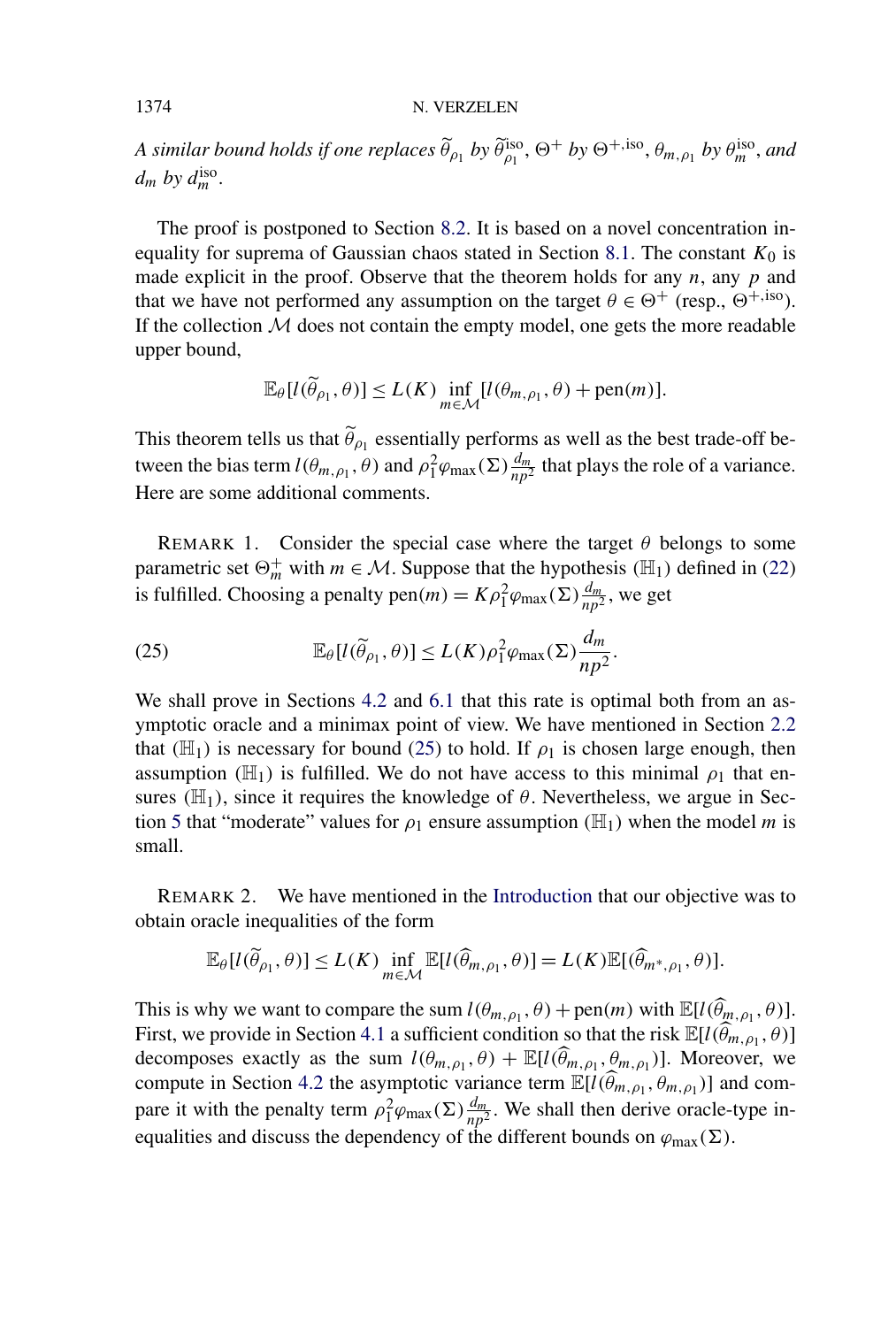REMARK 3. Condition (23) gives a lower bound on the penalty function  $pen(\cdot)$  so that the result holds. Choosing a proper penalty term according to (23) therefore requires an upper bound on the largest eigenvalue of  $\Sigma$ . However, such a bound is seldom known in practice. We shall mention in Section 7 a practical method to calibrate the penalty.

A bound similar to (24) holds for the Frobenius distance between the partial correlation matrices  $(I_{p^2} - C(\theta))$  and  $(I_{p^2} - C(\tilde{\theta}_{p_1}))$ .

COROLLARY 3.2. *Assume the same as in Theorem* 3.1, *except that there is equality in* (23). *Then*

$$
\mathbb{E}_{\theta}[\|C(\widetilde{\theta}_{\rho_1}) - C(\theta)\|_{F}^{2}]
$$
\n
$$
\leq L_{1}(K) \frac{\varphi_{\max}(\Sigma)}{\varphi_{\min}(\Sigma)} \inf_{m \in \mathcal{M}} \Big[ \|C(\theta_{m,\rho_1}) - C(\theta)\|_{F}^{2} + \frac{K\rho_{1}^{2}d_{m}}{n} \Big] + L_{2}(K) \frac{\varphi_{\max}(\Sigma)}{\varphi_{\min}(\Sigma)} \frac{\rho_{1}^{2}}{n}.
$$

*A similar result holds for isotropic GMRFs*.

PROOF. This is a consequence of Theorem 3.1. By definition (7) of the loss function  $l(\cdot, \cdot)$ , the two following bounds hold:

$$
p^2 l(\theta_1, \theta_2) \ge \varphi_{\min}(\Sigma) \| C(\theta_1) - C(\theta_2) \|_F^2,
$$
  

$$
p^2 l(\theta_1, \theta_2) \le \varphi_{\max}(\Sigma) \| C(\theta_1) - C(\theta_2) \|_F^2.
$$

Gathering these bounds with (24) yields the result.  $\Box$ 

The same comments as for Theorem 3.1 hold. We may express this Corollary 3.2 in terms of the risk  $\mathbb{E}(\|\widetilde{\theta}_{\rho_1} - \theta\|_F^2)$ , since  $\|C(\theta_1) - C(\theta_2)\|_F^2 = p^2 \|\theta_1 - \theta_2\|_F^2$ :

$$
\mathbb{E}_{\theta}[\|\widetilde{\theta}_{\rho_1} - \theta\|_F^2] \le L_1(K) \frac{\varphi_{\max}(\Sigma)}{\varphi_{\min}(\Sigma)} \inf_{m \in \mathcal{M}} \left[ \|\theta_{m,\rho_1} - \theta\|_F^2 + \frac{K\rho_1^2 d_m}{np^2} \right] + L_2(K) \frac{\varphi_{\max}(\Sigma)}{\varphi_{\min}(\Sigma)} \frac{\rho_1^2}{np^2}.
$$

**4. Parametric risk and asymptotic oracle inequalities.** In this section, we study the risk of the parametric estimators  $\hat{\theta}_{m,\rho_1}$  in order to assess the optimality of Theorem 3.1.

4.1. *Bias-variance decomposition*. The properties of the parametric estimator  $\theta_{m,\rho_1}$  and of the projection  $\theta_{m,\rho_1}$  differ slightly whether  $\theta_{m,\rho_1}$  belongs to the open set  $\Theta_{m,\rho_1}^+$  or to its border. Observe that Hypothesis ( $\mathbb{H}_1$ ) defined in (22) does not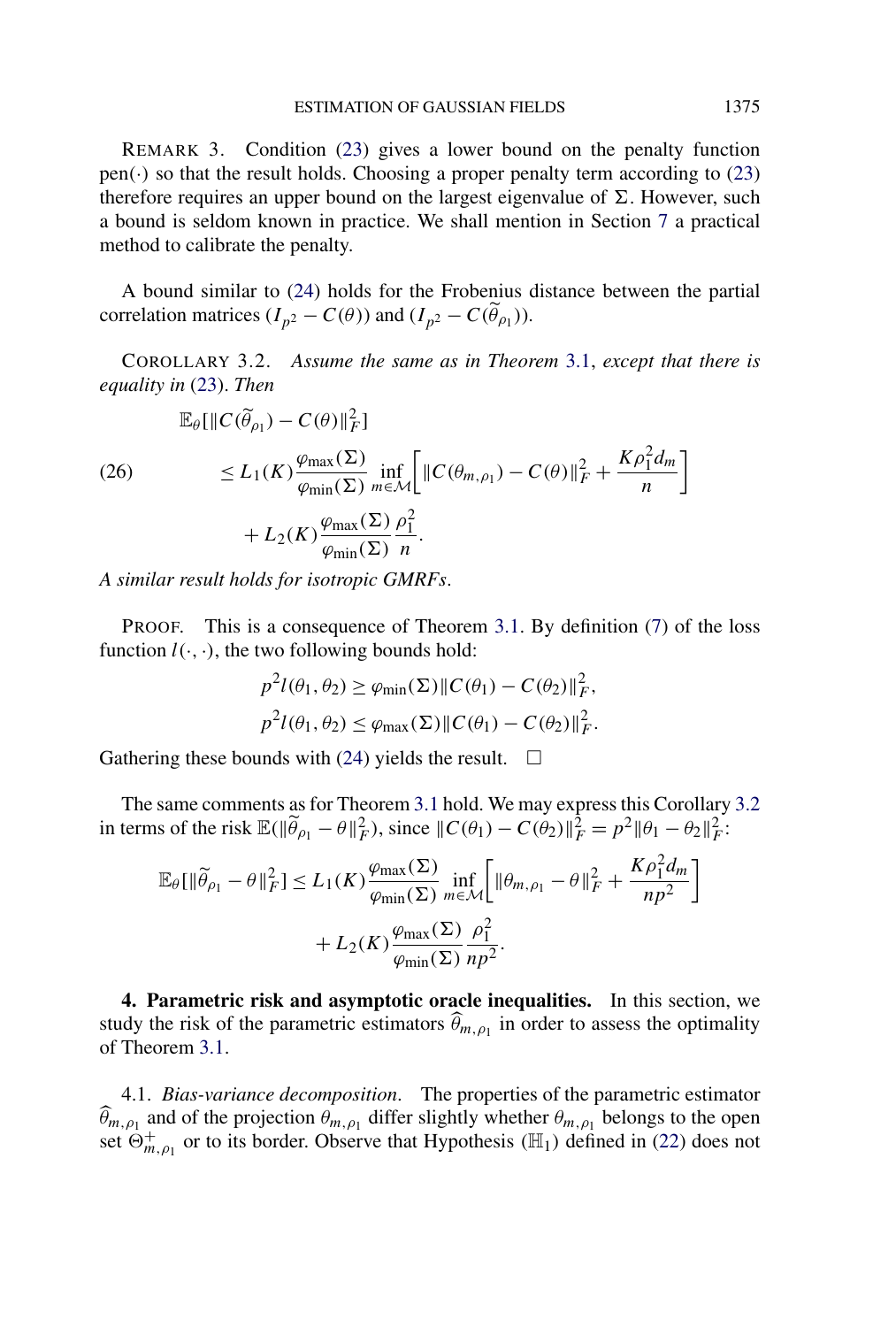necessarily imply that projection  $\theta_{m,\rho_1}$  belongs to  $\Theta_m^+$ . This is why we introduce condition  $(H_2)$ :

(27) 
$$
\theta \in \mathcal{B}_1(0_p, 1) \iff \|\theta\|_1 < 1.
$$

The condition  $\|\theta\|_1 < 1$  is equivalent to  $(I_{p^2} - C(\theta))$  is strictly diagonally dominant. Condition *(H<sub>2</sub>)* implies that the largest eigenvalue of  $(I_{p^2} - C(\theta))$  is smaller than 2 and therefore that  $(\mathbb{H}_1)$  is fulfilled since  $\rho_1$  is supposed larger than 2. We further discuss this assumption in Section 5.

LEMMA 4.1. *Let*  $\theta \in \Theta^+$  *such that*  $(\mathbb{H}_2)$  *holds and let*  $m \in \mathcal{M}_1$ *. Then, the minimum of*  $\gamma(\cdot)$  *over*  $\Theta_m$  *is achieved in*  $\Theta_{m,2}^+$ *. This implies that* 

$$
\theta_{m,\rho_1} = \underset{\theta' \in \Theta_m}{\arg \min} \gamma(\theta') \quad \text{and} \quad \gamma(\theta_{m,\rho_1}) = \text{Var}_{\theta}\big(X_{[0,0]}|X_m\big).
$$

*Additionally,*  $\|\theta_{m,\rho_1}\|_1 \leq \|\theta\|_1$ . *The same results holds for*  $\theta_{m,\rho_1}^{\text{iso}}$  *if*  $\theta$  *in*  $\Theta^{+,\text{iso}}$ .

The proof is given in the technical Appendix [36]. The purpose of this property is threefold. First, we derive that assumption  $(\mathbb{H}_2)$  ensures that  $\theta_{m,\rho_1}$  belongs  $\Theta_{m,\rho_1}^+$  and that the smallest eigenvalue of  $(I_{p^2} - C(\theta_{m,\rho_1}))$  is larger than  $1 - \|\theta\|_1$ . Second, it allows to express the projection  $\theta_{m,\rho_1}$  in terms of conditional expectation (Corollary 4.2). Finally, we deduce a bias-variance decomposition of the estimator  $\hat{\theta}_{m,p_1}$  (Corollary 4.3). In other words, the equality holds in (21).

COROLLARY 4.2. *Let*  $\theta \in \Theta^+$  *such that*  $(\mathbb{H}_2)$  *holds and let*  $m \in \mathcal{M}_1$ *. The projection*  $\theta_{m,\rho_1}$  *is uniquely defined by the equation* 

$$
\mathbb{E}_{\theta}\big(X_{[0,0]}|X_m\big)=\sum_{(i,j)\in m}\theta_{m,\rho_1[i,j]}X_{[i,j]}
$$

 $\partial_{m,p_1[i,j]} = 0$  *for any*  $(i, j) \notin m$ . *Similarly, if*  $\theta \in \Theta^{+,}$ *iso satisfies (H<sub>2</sub>), then θ*iso *m,ρ*<sup>1</sup> *is uniquely defined by the equation*

$$
\mathbb{E}_{\theta}\big(X_{[0,0]}|X_m\big)=\sum_{(i,j)\in m}\theta_{m,\rho_1[i,j]}^{\text{iso}}X_{[i,j]}
$$

 $and \ \theta_{m,\rho_1[i,j]}^{\text{iso}} = 0 \text{ for any } (i, j) \notin m.$ 

Consequently,  $\sum_{1 \le i, j \le p} \theta_{m,p_1[i,j]} X_{[i,j]}$  is the best linear predictor of  $X_{[0,0]}$ given the covariates  $X_{[i,j]}$  with  $(i, j) \in m$ . This is precisely the definition of the kriging parameters (Stein [34]). Hence, the matrix  $\theta_{m,\rho_1}$  corresponds to the kriging parameters of  $X_{[0,0]}$  with kriging neighborhood's range of  $r_m$ . The distance  $r_m$  is introduced in Definition 2.1 and stands for the radius of *m*.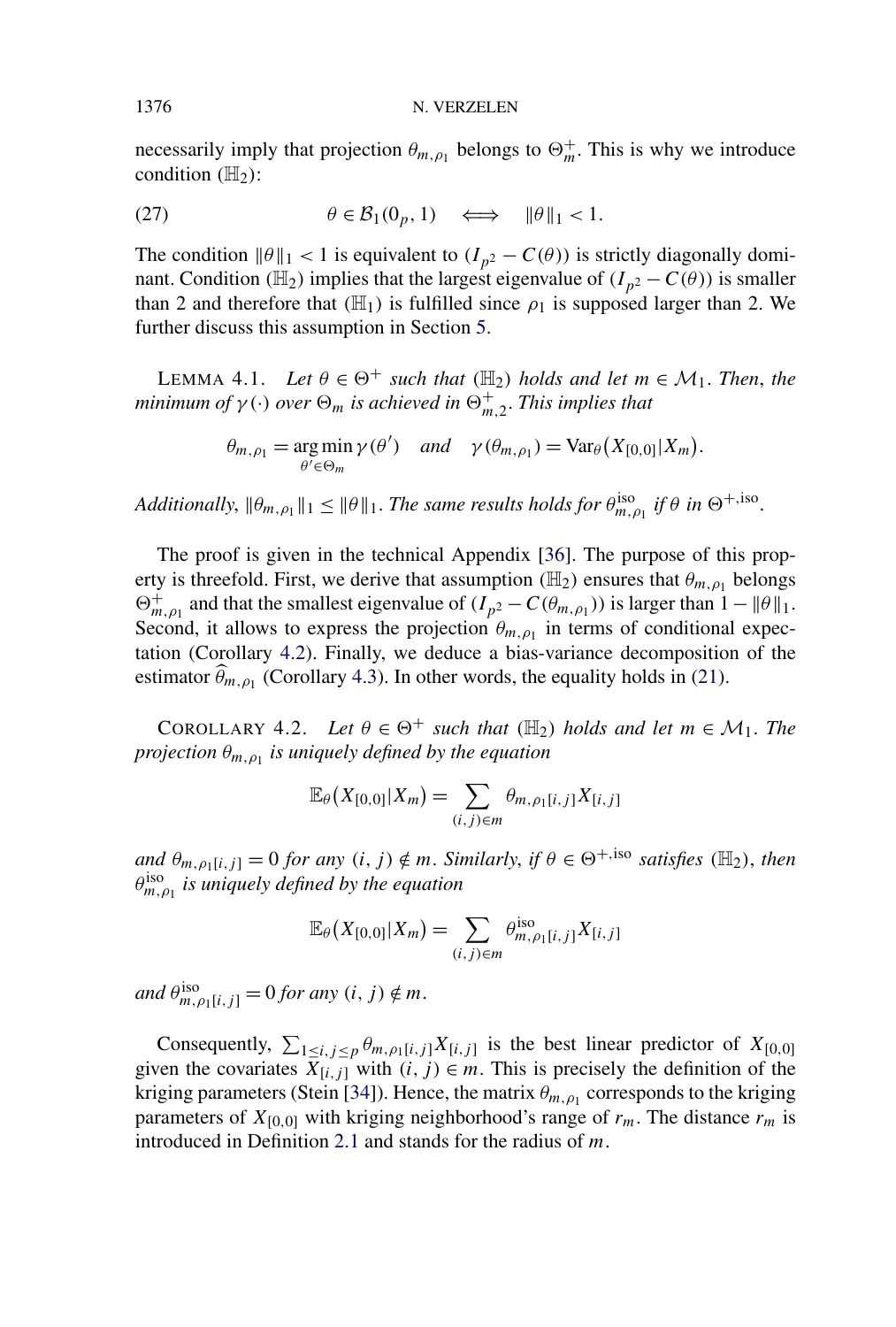COROLLARY 4.3. *Let*  $\theta \in \Theta^+$  *such that* ( $\mathbb{H}_2$ ) *holds and let*  $m \in \mathcal{M}_1$ *. The loss of*  $\widehat{\theta}_{m,\rho_1}$  *decomposes as*  $l(\widehat{\theta}_{m,\rho_1}, \theta) = l(\theta_{m,\rho_1}, \theta) + l(\widehat{\theta}_{m,\rho_1}, \theta_{m,\rho_1})$ . If  $\theta$  *belongs to*  $\Theta_m^{+,\mathrm{iso}}$  *and* ( $\mathbb{H}_2$ ) *holds, then we also have the decomposition*  $l(\widehat{\theta}_{m,\rho_1}^{\mathrm{iso}},\theta)$  =  $l(\theta_{m,\rho_1}^{\text{iso}}, \theta) + l(\widehat{\theta}_{m,\rho_1}^{\text{iso}}, \theta_{m,\rho_1}).$ 

A proof is provided in the technical Appendix [36]. If *θ* does not satisfy assumption ( $\mathbb{H}_2$ ), then  $\theta_{m,\rho_1}$  does not necessarily belong to  $\Theta_{m,\rho_1}^+$ , and there may not be such a bias variance decomposition.

4.2. *Asymptotic risk*. In this section, we evaluate the risk of each estimator  $\hat{\theta}_{m,p_1}$  and use it as a benchmark to assess the result of Theorem 3.1. We have mentioned in Corollary 4.3 that under *(H<sub>2</sub>)* the risk  $\mathbb{E}_{\theta}[l(\widehat{\theta}_{m,\rho_1}, \theta)]$  decomposes into the sum of the bias  $l(\theta_{m,\rho_1}, \theta)$  and a variance term  $\mathbb{E}_{\theta}[l(\hat{\theta}_{m,\rho_1}, \theta_{m,\rho_1})]$ . If this last quantity is of the same order as the penalty  $pen(m)$  introduced in  $(23)$ , then Theorem 3.1 yields an oracle inequality. However, we are unable to express this variance term  $\mathbb{E}_{\theta}[l(\widehat{\theta}_{m,\rho_1}, \theta_{m,\rho_1})]$  in a simple form. This is why we restrict ourselves to study the risks when *n* tends to infinity. Nevertheless, these results give us some hints to appreciate the strength and the weaknesses of Theorem 3.1 and the upper bound (25).

In the following proposition, we adapt a result of Guyon [17], Section 4.3.2 to obtain an asymptotic expression of the risk  $\mathbb{E}_{\theta}[l(\widehat{\theta}_{m,\rho_1}, \theta_{m,\rho_1})]$ . We first need to introduce some new notation. For any model *m* in the collection  $\mathcal{M}_1 \setminus \{\emptyset\}$ , we fix a sequence  $(i_k, j_k)_{k=1,\dots,d_m}$  of integers such that  $(\Psi_{i_1,j_1}, \dots, \Psi_{i_{d_m},j_{d_m}})$  is a basis of the space  $\Theta_m$ . Then  $\chi_{m[0,0]}$  stands for the random vector of size  $d_m$  that contains the neighbors of  $X_{[0,0]}$ 

$$
\chi_{m[0,0]}^* := [\text{tr}(\Psi_{i_1,j_1} X^v), \dots, \text{tr}(\Psi_{i_{d_m},j_{d_m}} X^v)].
$$

Additionally, for any  $\theta \in \Theta^+$ , we define the matrices *V*, *W* and *IL<sub>m</sub>* as

$$
\begin{cases}\nV := \text{cov}_{\theta}(\chi_{m[0,0]}), \\
W_{[k,l]} := \frac{1}{p^2} \text{tr}[C(\Psi_{i_k,j_k}) (I_{p^2} - C(\theta_{m,\rho_1}))^2 (I_{p^2} - C(\theta))^{-2} C(\Psi_{i_l,j_l})] \\
\text{for any } k = 1, ..., d_m, \\
IL_m := \text{Diag}(\|\Psi_{i_k,j_k}\|_F^2, k = 1, ..., d_m),\n\end{cases}
$$

where for any vector  $u$ ,  $Diag(u)$  is the diagonal matrix whose diagonal elements are the components of *u*. We also define the corresponding quantities  $\chi_{m[0,0]}^{\text{iso}}, V^{\text{iso}},$  $W^{\text{iso}}$  and  $IL^{\text{iso}}_m$  in order to consider the isotropic estimator  $\widehat{\theta}_{m,\rho_1}^{\text{iso}}$ .

PROPOSITION 4.4. *Let m be a model in*  $M_1 \setminus \{ \varnothing \}$ , *and let*  $\theta$  *be an element of*  $\Theta_m^+$  *that satisfies* ( $\mathbb{H}_1$ ). *Then*  $\widehat{\theta}_{m,\rho_1}$  *converges to*  $\theta$  *in probability, and* 

(28) 
$$
\lim_{n \to +\infty} np^2 \mathbb{E}_{\theta}[l(\widehat{\theta}_{m,\rho_1},\theta)] = 2\sigma^4 \text{tr}[IL_m V^{-1}].
$$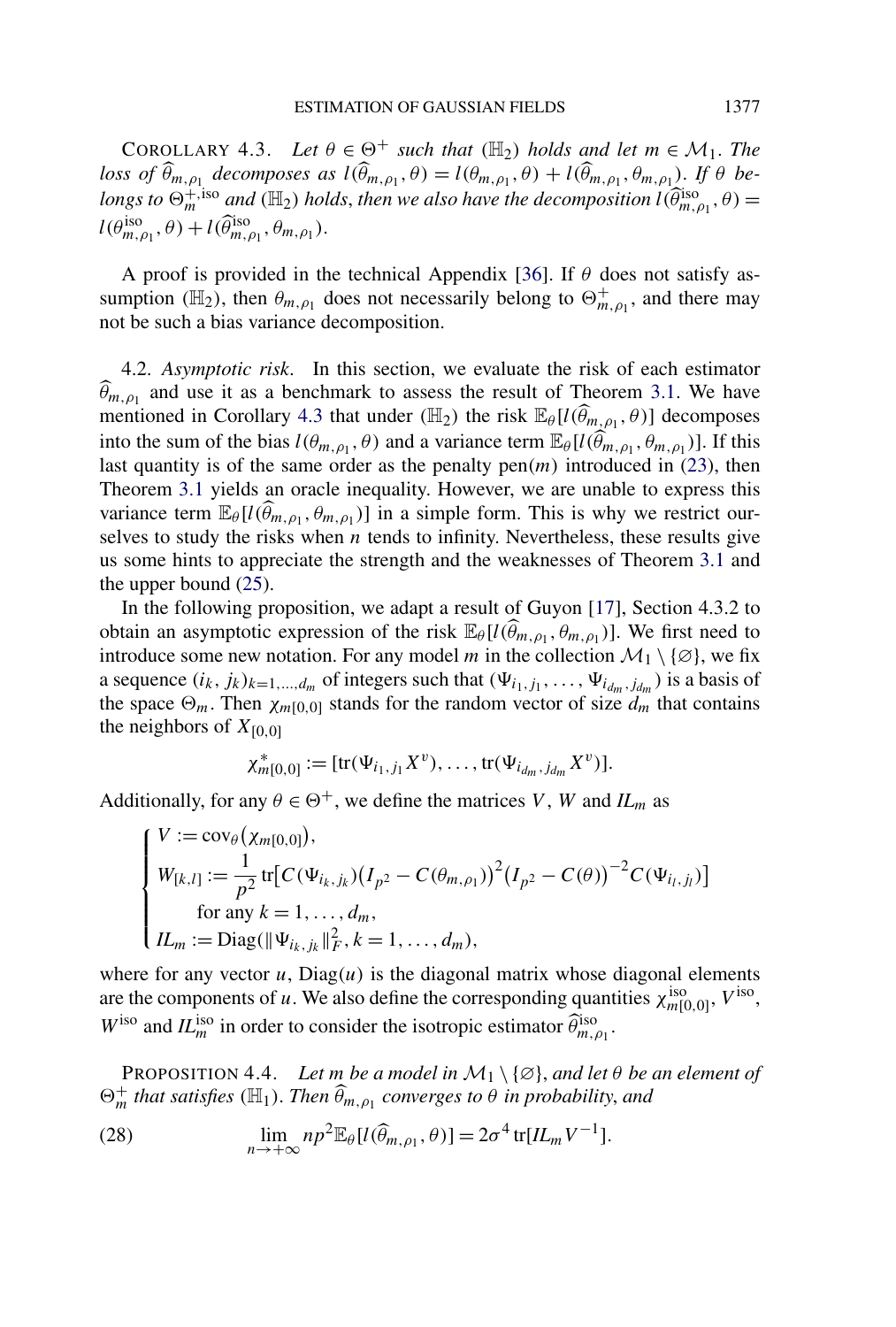$Let\ \theta\ in\ \Theta^+$  such that  $(\mathbb H_2)$  is fulfilled. Then,  $\widehat \theta_{m,\rho_1}$  converges to  $\theta_{m,\rho_1}$  in probability *and*

(29) 
$$
\lim_{n \to +\infty} n p^2 \mathbb{E}_{\theta}[l(\widehat{\theta}_{m,\rho_1}, \theta_{m,\rho_1})] = 2\sigma^4 \operatorname{tr}(WV^{-1}).
$$

*Both results still hold for the estimator*  $\widehat{\theta}_{m,\rho_1}^{\text{iso}}$  *if*  $\theta$  *belongs to*  $\Theta^{+,\text{iso}}$  *and if one replaces*  $V$ *,*  $W$ *, and*  $IL_m$  *by*  $V^{\text{iso}}$ *,*  $W^{\text{iso}}$  *and*  $IL_m^{\text{iso}}$ *.* 

In the first case, assumption  $(\mathbb{H}_1)$  ensures that  $\theta \in \Theta_{m,\rho_1}^+$  whereas assumption ( $\mathbb{H}_2$ ) ensures that  $\theta_{m,\rho_1} \in \Theta^+_{m,\rho_1}$ . The proof is based on the extension of Guyon's approach in the toroidal framework.

Expressions (28) and (29) are not easily interpretable in the present form. This is why we first derive (28) when  $\theta$  is zero. Observe that it is equivalent to the independence of  $(X_{[i,j]})_{(i,j)\in\Lambda}$ .

EXAMPLE 4.5. Assume that  $\theta$  is zero. Then for any model  $m \in \mathcal{M}_1$ , the as $y$ mptotic risks of  $\widehat{\theta}_{m,\rho_1}$  and  $\widehat{\theta}_{m,\rho_1}^{\text{iso}}$  satisfy

$$
\lim_{n \to +\infty} np^2 \mathbb{E}_{0_p}[l(\widehat{\theta}_{m,\rho_1}, 0_p)] = 2\sigma^2 d_m
$$

*and*

$$
\lim_{n \to +\infty} np^2 \mathbb{E}_{0_p}[l(\widehat{\theta}_{m,\rho_1}^{\text{iso}}, 0_p)] = 2\sigma^2 d_m^{\text{iso}},
$$

where we recall that  $d_m^{\text{iso}}$  is the dimension of the space  $\Theta_m^{\text{iso}}$ .

PROOF. Since the components of *X* are independent, the matrix *V* equals  $\sigma^2 I L_m$ . We conclude by applying Proposition 4.4.  $\Box$ 

Therefore, when the variables  $X_{[i,j]}$  are independent, the asymptotic risk of  $\hat{\theta}_{m,p_1}$  equals, up to a factor 2, the variance term of the least squares estimator in the fixed design Gaussian regression framework. This quantity is of the same order as the penalty introduced in Section 3. When the matrix  $\theta$  is nonzero, we can lower bound the limits (28) and (29).

COROLLARY 4.6. *Let m be a model in*  $M_1$  *and let*  $\theta \in \Theta_m^+$  *that satisfies* ( $\mathbb{H}_1$ ). *Then*, *the variance term is asymptotically lower bounded as follows*:

(30) 
$$
\lim_{n \to +\infty} np^2 \mathbb{E}_{\theta}[l(\widehat{\theta}_{m,\rho_1},\theta)] \geq L\sigma^2 \varphi_{\min}[I_{p^2} - C(\theta)]d_m = L\sigma^4 \frac{d_m}{\varphi_{\max}(\Sigma)},
$$

*where L is a universal constant. Let*  $\theta \in \Theta^+$  *that satisfies (H<sub>2</sub>)*. *For any model*  $m \in \mathcal{M}_1$ ,

(31) 
$$
\lim_{n\to+\infty}np^2\mathbb{E}_{\theta}[l(\widehat{\theta}_{m,\rho_1},\theta_{m,\rho_1})]\geq L\sigma^2(1-\|\theta\|_1)^3d_m.
$$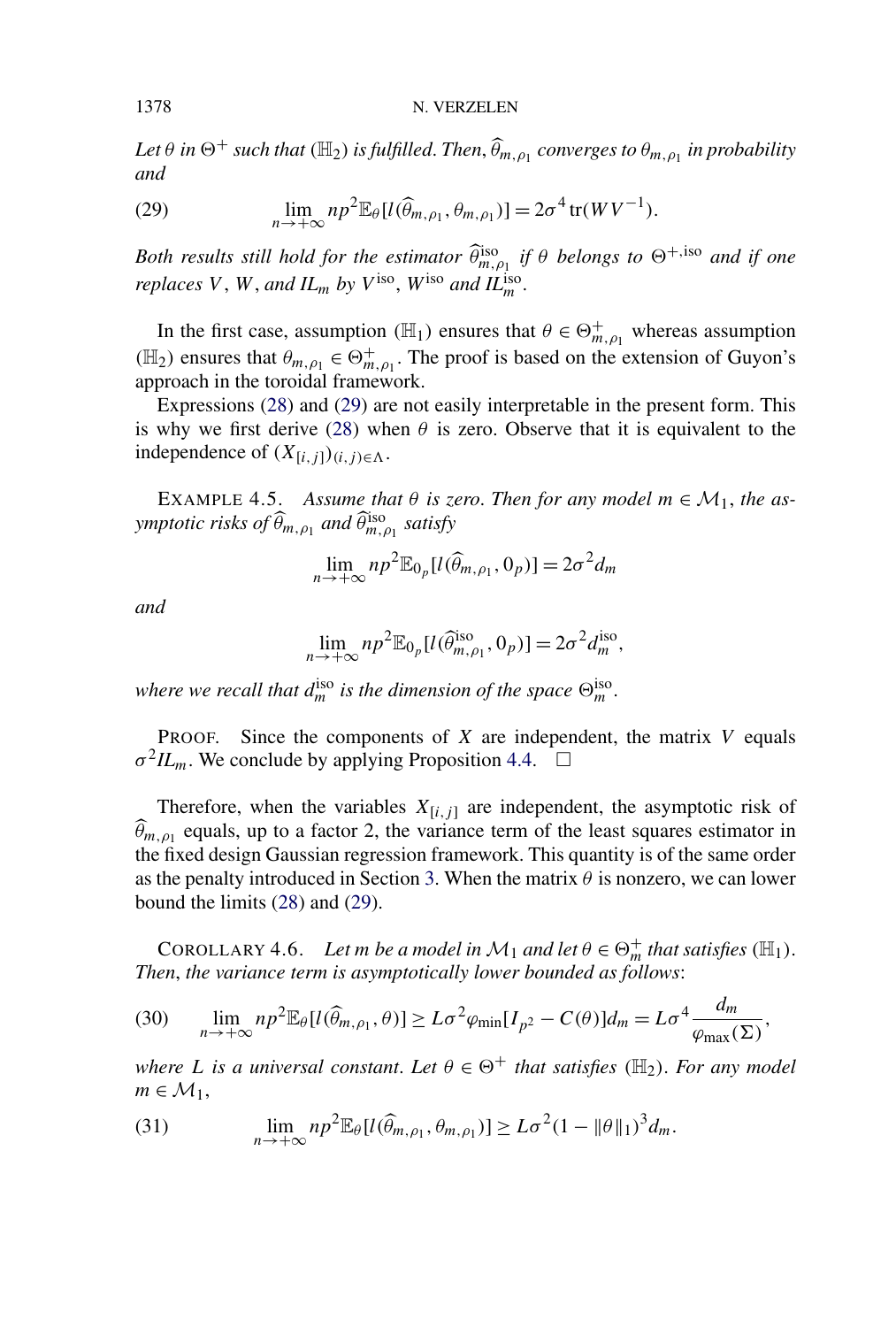The proof is postponed to the technical Appendix [36]. Again, analogous lower bounds hold for  $\widehat{\theta}_{m,\rho_1}^{iso}$  when  $\theta$  belongs to  $\widehat{\Theta}^{iso,+}$ . This corollary states that asymptotically with respect to *n* the variance term of  $\hat{\theta}_{m,\rho_1}$  is larger than the order  $d_m/(np^2)$ . This expression is not really surprising since  $d_m$  stands for the dimension of the model  $m$  and  $np^2$  corresponds to the number of data observed. Let us define  $R_{\theta,\infty}(\widehat{\theta}_{m,\rho_1},\theta_{m,\rho_1}) := \lim_{n \to +\infty} np^2 \mathbb{E}_{\theta}[l(\widehat{\theta}_{m,\rho_1},\theta_{m,\rho_1})]$  as the asymptotic variance term for  $\widehat{\theta}_{m,\rho_1}$  rescaled by the number  $np^2$  of observations.

The first part of corollary (30) states that from an asymptotic point of view the upper bound (25) is optimal. By Theorem 3.1, if we choose  $pen(m)$  =  $K\rho_1^2\varphi_{\text{max}}(\Sigma)\frac{d_m}{np^2}$ , then it holds that

$$
\mathbb{E}[l(\widetilde{\theta}_{\rho_1}, \theta)] \le L(K, \rho_1, \varphi_{\min}[I_{p^2} - C(\theta)]) \frac{R_{\theta, \infty}(\widehat{\theta}_{m, \rho_1}, \theta)}{np^2}
$$

for any model  $m \in \mathcal{M} \setminus \emptyset$  and any  $\theta \in \Theta_m^+$  that satisfies  $(\mathbb{H}_1)$ . This property holds for any *n* and any *p*. Hence,  $\hat{\theta}_{\rho_1}$  performs as well as the parametric estimator  $\hat{\theta}_{m,\rho_1}$ if the support of  $\theta$  belongs to some unknown model *m* and if  $\theta$  satisfies ( $\mathbb{H}_1$ ).

If we assume that  $\|\theta\|_1 < 1$  [hypothesis  $(\mathbb{H}_2)$ ], we are able to derive a stronger result.

**PROPOSITION 4.7.** *Considering*  $K \geq K_0$ ,  $\rho_1 \geq 2$ ,  $\eta < 1$  *and a collection*  $M \subset M_1 \setminus \varnothing$ , we define the estimator  $\widetilde{\theta}_{\rho_1}$  with the penalty  $pen(m) = K\rho_1^2 \frac{d_m}{np^2(1-\eta)}$ . *Then the risk of*  $\widetilde{\theta}_{p_1}$  *is upper bounded by* 

$$
(32) \qquad \mathbb{E}_{\theta}[l(\widetilde{\theta}_{\rho_1}, \theta)] \le L(K, \rho_1, \eta) \inf_{m \in \mathcal{M}} \left\{ l(\theta_{m, \rho_1}, \theta) + \frac{R_{\theta, \infty}(\widetilde{\theta}_{m, \rho_1}, \theta_{m, \rho_1})}{np^2} \right\}
$$

*for any*  $\theta \in \Theta^+ \cap \mathcal{B}_1(0_p, \eta)$ .

Observe that this property holds for any *n* and any *p*. If the matrix  $\theta$  is strictly diagonally dominant, we therefore obtain an upper bound similar to an oracle inequality, except that the variance term  $\mathbb{E}_{\theta}[l(\widehat{\theta}_{m,\rho_1}, \theta_{m,\rho_1})]$  has been replaced by its asymptotic counterpart  $R_{\theta,\infty}(\widehat{\theta}_{m,\rho_1},\theta_{m,\rho_1})/(np^2)$ . However, this inequality is not valid uniformly over any  $\eta$  < 1: when  $\eta$  converges to one, the constant  $L(K, \rho_1, \eta)$ tends to infinity. Indeed, if  $\|\theta\|_1$  converges to one, the lower bound (31) on the variance term can behave like  $(1 - ||\theta||_1)^3 d_m/(np^2)$  for some matrices  $\theta$  whereas the penalty term  $d_m/[np^2(1 - ||\theta||_1)]$  tends to infinity.

In the remaining part of the section, we illustrate that the constant  $L(K, \eta, \rho_1)$ has to go to infinity when  $\eta$  goes to one. Let us consider the model  $m_1$ . It consists of GMRFs with 4-nearest neighbors.

EXAMPLE 4.8. Let  $\theta$  be a nonzero element of  $\Theta_{m_1}^{\text{iso}}$ ; then the asymptotic risk  $of \widehat{\theta}_{m_1, \rho_1}^{\text{iso}}$  *simplifies as* 

(33) 
$$
\lim_{n \to +\infty} np^2 \mathbb{E}_{\theta}[l(\widehat{\theta}_{m_1,\rho_1}^{\text{iso}},\theta)] = 2 \frac{\sigma^4 \theta_{[1,0]}}{\text{cov}(X_{[1,0]},X_{[0,0]})}.
$$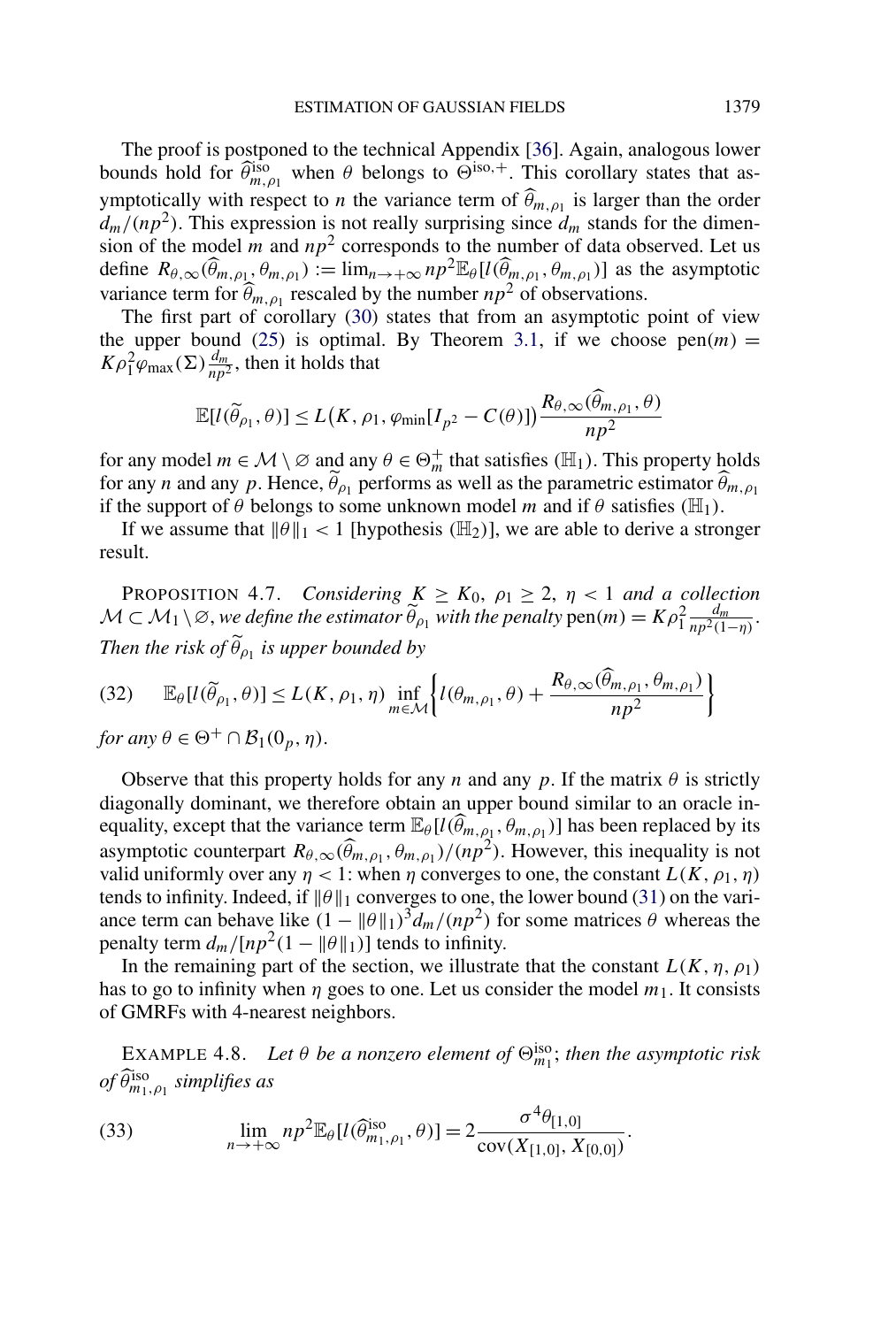*If we let size p of the network tend to infinity and*  $\theta_{11,01}$  *go to* 1/4, *the risk is equivalent to*

$$
\lim_{p\to+\infty}\lim_{n\to+\infty}np^2\mathbb{E}_{\theta}[l(\widehat{\theta}_{m_1,\rho_1}^{\text{iso}},\theta)]\underset{\theta_{[1,0]}\to{1/4}}{\sim}\frac{16\sigma^2(1-4\theta_{[1,0]})}{\log(16)}.
$$

The proof is postponed to the technical Appendix [36]. If follows from the second result that the lower bound (30) is sharp since in this particular case  $\varphi_{\text{min}}(I_{p^2} - C(\theta)) = \sigma^2(1 - 4\theta_{[1,0]})$ . When  $\theta_{[1,0]}$  tends to 1/4, then  $\|\theta\|_1$  tends to one, and  $\mathbb{E}_{\theta}[l(\widehat{\theta}_{m_1,\rho_1}^{\text{iso}},\theta)]$  behaves like  $\sigma^2(1-\|\theta\|_1)d_{m_1}^{\text{iso}}/(np^2)$  whereas the penalty pen $(m_1)$  given in Theorem 3.1 has to be larger than  $\sigma^2 d_{m_1}^{\text{iso}} / [np^2(1 - \|\theta\|_1)].$ Hence, the variance term and the penalty  $pen(\cdot)$  are not necessarily of the same order when  $\|\theta\|_1$  tends to one. Theorem 3.1 cannot lead to an oracle inequality of the type (32) which is valid uniformly on  $\eta$  < 1.

EXAMPLE 4.9. *Let α be a positive number smaller than* 1*/*4. *For any integer p* which is divisible by 4, we define the  $p \times p$  matrix  $\theta^{(p)}$  by

$$
\begin{cases} \theta_{[p/4,p/4]}^{(p)} = \theta_{[-p/4,p/4]}^{(p)} = \theta_{[p/4,-p/4]}^{(p)} = \theta_{[-p/4,-p/4]}^{(p)} := \alpha, \\ \theta_{[i,j]}^{(p)} := 0, \qquad else. \end{cases}
$$

*Then the variance term is asymptotically lower bounded as follows*:

$$
\lim_{p\to+\infty}\lim_{n\to+\infty}np^2\mathbb{E}_{\theta^{(p)}}[l(\widehat{\theta}^{(p)}_{m_1,\rho_1},[\theta^{(p)}_{m_1,\rho_1})]\geq \frac{L\sigma^2}{1-4\alpha}.
$$

The proof is postponed to the technical Appendix [36]. This variance term is of order  $\sigma^2 d_m^{\text{iso}} / [np^2(1 - ||\theta||_1)] = \varphi_{\text{max}}(\Sigma) d_m^{\text{iso}} / (np^2)$  when  $||\theta||_1$  goes to one. The penalty pen*(m)* introduced in Proposition 4.7 is therefore a sharp upper bound of the variance terms.

On one hand, we take a penalty pen $(m)$  larger than  $\sigma^2 d_m / (np^2(1 - ||\theta||_1))$ . On the other hand, the variance of  $\widehat{\theta}_{m,\rho_1}$  is of the order  $\sigma^2(1-\|\theta\|_1)d_m/(np^2)$  in some cases. Bound (32) cannot, therefore, hold uniformly over any  $\eta$  < 1. We think that it is intrinsic to the penalization strategy.

**5. Comments on the assumptions.** In this section, we discuss the dependency of the estimators  $\widehat{\theta}_{m,\rho_1}$  on  $\rho_1$  as well as assumptions ( $\mathbb{H}_1$ ) and ( $\mathbb{H}_2$ ).

*Dependency of*  $\hat{\theta}_{m,p_1}$  *on*  $\rho_1$ . We recall that the estimator  $\hat{\theta}_{m,p_1}$  is defined in (18) as the minimizer of the CLS empirical contrast  $\gamma_{n,p}(\cdot)$  over  $\Theta_{m,\rho_1}^+$ . It may seem restrictive to perform the minimization over the set  $\Theta_{m,\rho_1}^+$  instead of  $\Theta_m^+$ . Nevertheless, we advocate that it is not the case, at least for small models. Let us indeed define

$$
\rho(m) := \sup_{\theta \in \Theta_m^+} \varphi_{\max}[I_{p^2} - C(\theta)] \quad \text{and} \quad \rho^{\text{iso}}(m) := \sup_{\theta \in \Theta_m^+, \text{iso}} \varphi_{\max}[I_{p^2} - C(\theta)].
$$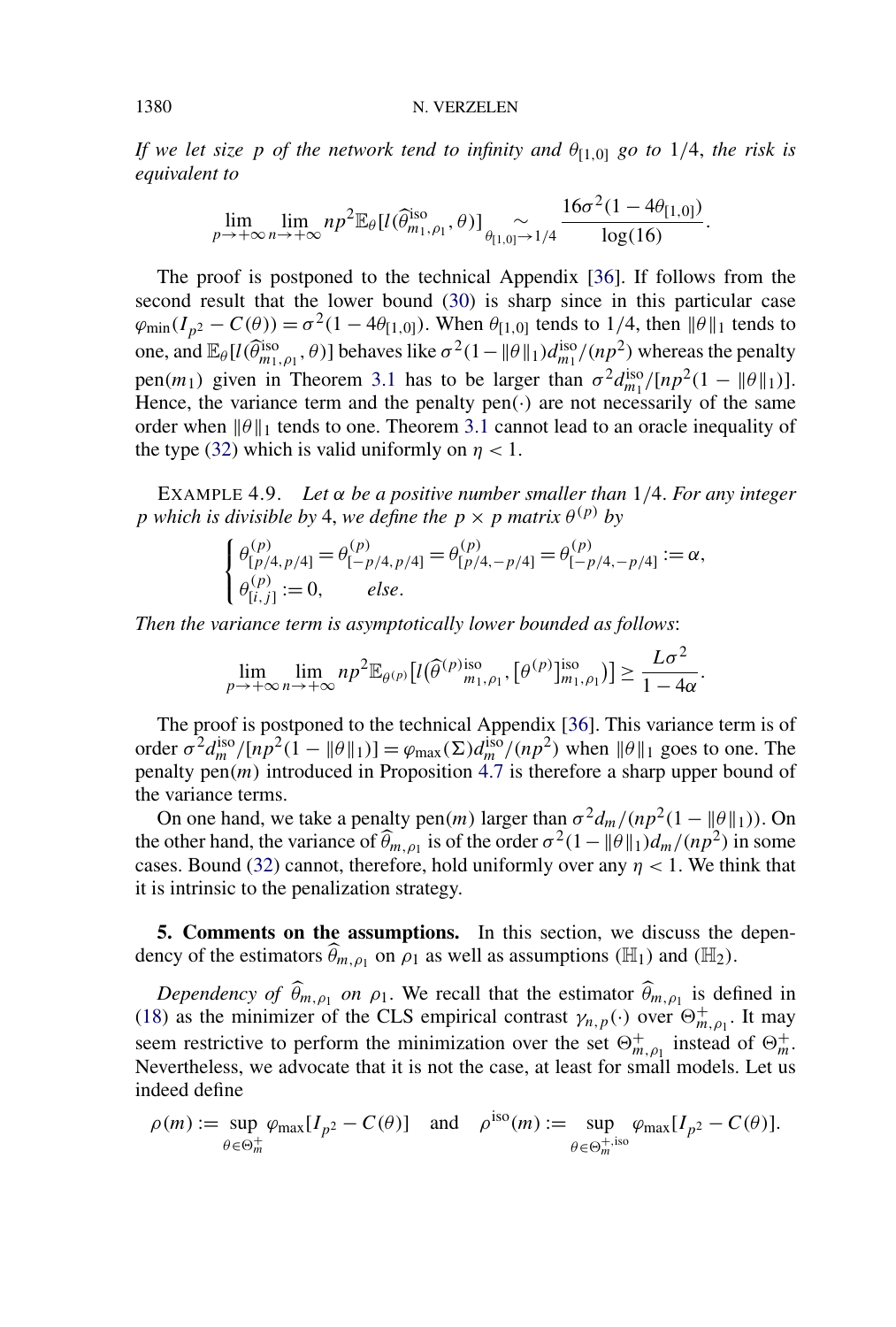| Approximate computation of $\rho(m)$ and<br>$\rho^{\text{iso}}(m)$ for the four smallest models with $p = 50$ |     |     |     |           |  |
|---------------------------------------------------------------------------------------------------------------|-----|-----|-----|-----------|--|
| $d_m$<br>$\rho(m)$                                                                                            | 2.0 | 4.0 | 5.0 | 10<br>6.8 |  |
| $d_m^{\rm iso}$                                                                                               |     |     | 3   |           |  |
| $\rho^{\text{iso}}(m)$                                                                                        | 2.0 | 4.0 | 5.0 | 6.8       |  |

TABLE 2

The quantities  $\rho(m)$  and  $\rho^{\text{iso}}(m)$  are finite since  $\Theta_m^+$  is bounded. If one takes  $\rho_1$ larger than  $\rho(m)$  [resp.,  $\rho^{iso}(m)$ ], then the set  $\Theta_{m,\rho_1}^+$  (resp.,  $\Theta_{m,\rho_1}^{+,iso}$ ) is exactly  $\Theta_m^+$ (resp.,  $\Theta_m^{+,iso}$ ). We illustrate in Table 2 that  $\rho(m)$  and  $\rho^{iso}(m)$  are small when model *m* is small. Consequently, choosing a moderate value for  $\rho_1$  is not really restrictive for small models. However, when the size of model *m* increases, the sets  $\Theta_{m,\rho_1}^+$  and  $\Theta_m^+$  become different for moderate values of  $\rho_1$ . In Section 7, we discuss the choice of *ρ*1.

*Assumption* ( $\mathbb{H}_1$ ) defined in (22) states that the largest eigenvalue of  $(I_{p^2} - I_p)$  $C(\theta)$ ) is smaller than  $\rho_1$ . We have illustrated in Table 2 that if the support of  $\theta$ belongs to a small model *m*, then the maximal absolute value of  $(I_{p^2} - C(\theta))$  is small. Hence, assumption  $(H_1)$  is ensured for "moderate" values of  $\rho_1$  as soon as the support of  $\theta$  belongs to some small model. If  $\theta$  is not sparse but approximately sparse it is likely that the largest eigenvalue of  $\theta$  remain moderate. In practice, we do not know in advance if a given choice of  $\rho_1$  ensures ( $\mathbb{H}_1$ ). In Section 7, we discuss an extension of our procedure which does not require assumption  $(\mathbb{H}_1)$ .

*Assumption* ( $\mathbb{H}_2$ ) defined in (27) states that  $\theta \in \mathcal{B}_1(0_p, 1)$  or equivalently that the matrix  $(I_{p^2} - C(\theta))$  is diagonally dominant. Rue and Held prove in [29], Section 2.7, that  $\Theta_{m_1}^+$  is included in  $\mathcal{B}_1(0_p, 1)$ . They also point out that a small part of  $\Theta_{m_2}^+$  does not belong to  $\mathcal{B}_1(0_p, 1)$ . In fact, assumption ( $\mathbb{H}_2$ ) becomes more and more restrictive if the support of *θ* becomes larger. Nevertheless, assumption *(*H2*)* is also quite common in the literature (as, for instance, in [17]).

If one looks closely at our proofs involving assumption  $(\mathbb{H}_2)$ , one realizes that this assumption is only made to ensure the following facts:

- 1. The *projection*  $\theta_{m,\rho_1}$  belongs to the open set  $\Theta_{m,\rho_1}^+$  for any model  $m \in \mathcal{M}$ (Corollary 4.3).
- 2. The smallest eigenvalue of  $(I_{p^2} C(\theta_{m,p_1}))$  is lower bounded by some positive number  $\rho_2$ , uniformly over all models  $m \in \mathcal{M}$ .

From empirical observations, these two last facts seem far more restrictive than  $(\mathbb{H}_2)$ . We used assumption  $(\mathbb{H}_2)$  in the statement of our results, because we did not find any weaker but still simple condition that ensures facts 1 and 2.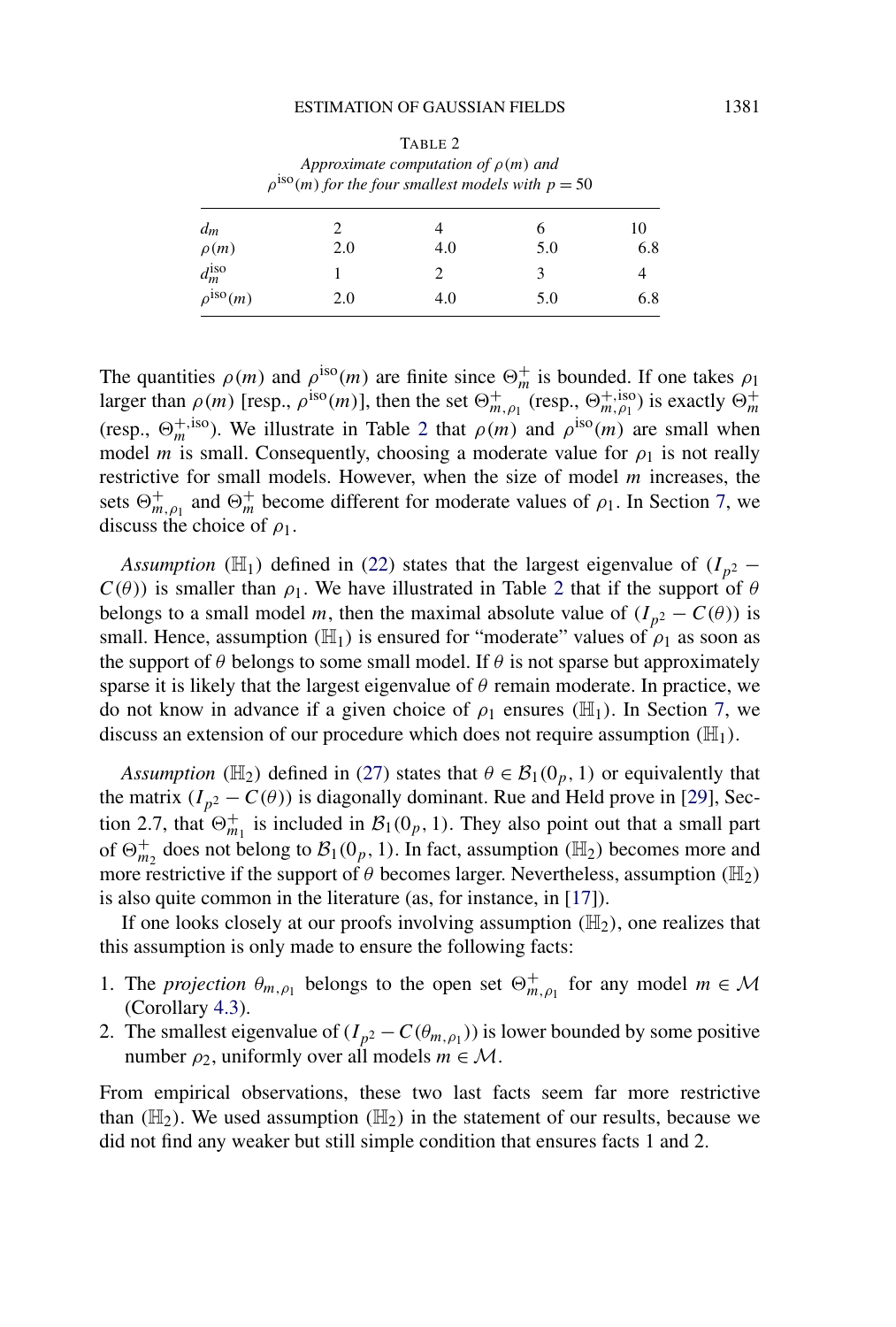#### 1382 N. VERZELEN

**6. Minimax rates.** In Theorem 3.1 and Proposition 4.7 we have shown that under mild assumptions on  $\theta$  the estimator  $\tilde{\theta}_{\rho_1}$  behaves almost as well as the best estimator among the family  $\{\widehat{\theta}_{m,\rho_1}, m \in \mathcal{M}\}\)$ . We now compare the risk of  $\widetilde{\theta}_{\rho_1}$  with the risk of any other possible estimator  $\hat{\theta}$ . This includes comparison with maximum likelihood methods. There is no hope to make a pointwise comparison with an arbitrary estimator. Therefore, we classically consider the maximal risk over some suitable subsets  $T$  of  $\Theta^+$ . The *minimax risk* over the set  $T$  is given by  $\inf_{\widehat{\theta}} \sup_{\theta \in \mathcal{T}} \mathbb{E}_{\theta}[l(\widehat{\theta}, \theta)]$  where the infimum is taken over all possible estimators  $\theta$  of  $\theta$ . Then the estimator  $\theta_{\rho_1}$  is said to be *approximately minimax* with respect to the set  $T$  if the ratio,

$$
\frac{\sup_{\theta \in \mathcal{T}} \mathbb{E}_{\theta}[l(\widetilde{\theta}_{\rho_1}, \theta)]}{\inf_{\widehat{\theta}} \sup_{\theta \in \mathcal{T}} \mathbb{E}_{\theta}[l(\widehat{\theta}, \theta)]},
$$

is smaller than a constant that does not depend on  $\sigma^2$ , *n* or *p*. An estimator is said to be *adaptive* to a collection  $(T_i)_{i \in \mathcal{I}}$  if it is simultaneously minimax over each  $T_i$ . The problem of designing adaptive estimation procedures is in general difficult. It has been extensively studied in the fixed design Gaussian regression framework. See for instance [6] for a detailed discussion. In the sequel, we adapt some of their ideas to the GMRF framework.

We prove in Section 6.1 that the estimator  $\tilde{\theta}_{\rho_1}$  is adaptive to the unknown sparsity of the matrix  $\theta$ . Moreover, it is also adaptive if we consider the Frobenius distance between partial correlation matrices. In Section 6.2, we show that  $\tilde{\theta}_{\rho_1}$  is also adaptive to the rates of decay of the bias.

We need to restrain ourselves to set of matrices  $\theta$  such that the largest eigenvalue of the covariance matrix  $\Sigma$  is uniformly bounded. This is why we define

(34) 
$$
\forall \rho_2 > 1 \qquad \mathcal{U}(\rho_2) := \left\{ \theta \in \Theta, \varphi_{\min}(I_{p^2} - C(\theta)) \geq \frac{1}{\rho_2} \right\}.
$$

Observe that  $\theta \in \mathcal{U}(\rho_2)$  is exactly equivalent to  $\varphi_{\text{max}}(\Sigma) \leq \sigma^2 \rho_2$  since  $\Sigma =$  $\sigma^2(I_{n^2}-C(\theta)).$ 

6.1. *Adapting to unknown sparsity*. In this subsection, we prove that under mild assumptions the penalized estimator  $\tilde{\theta}_{\rho_1}$  is adaptive to the unknown sparsity of *θ*. We first lower bound the minimax rate of convergence on given hypercubes.

DEFINITION 6.1. Let *m* be a model in the collection  $\mathcal{M}_1 \setminus \emptyset$ . We consider  $(\Psi_{i_1,j_1}, \ldots, \Psi_{i_{dm},j_{dm}})$  a basis of the space  $\Theta_m$  defined by (14). For any  $\theta' \in \Theta_m^+$ , the hypercube  $\mathcal{C}_m(\theta', r)$  is defined as

$$
\mathcal{C}_m(\theta',r) := \left\{\theta' + \sum_{k=1}^{d_m} \Psi_{i_k,j_k} \phi_k, \phi \in \{0,1\}^{d_m} \right\},\
$$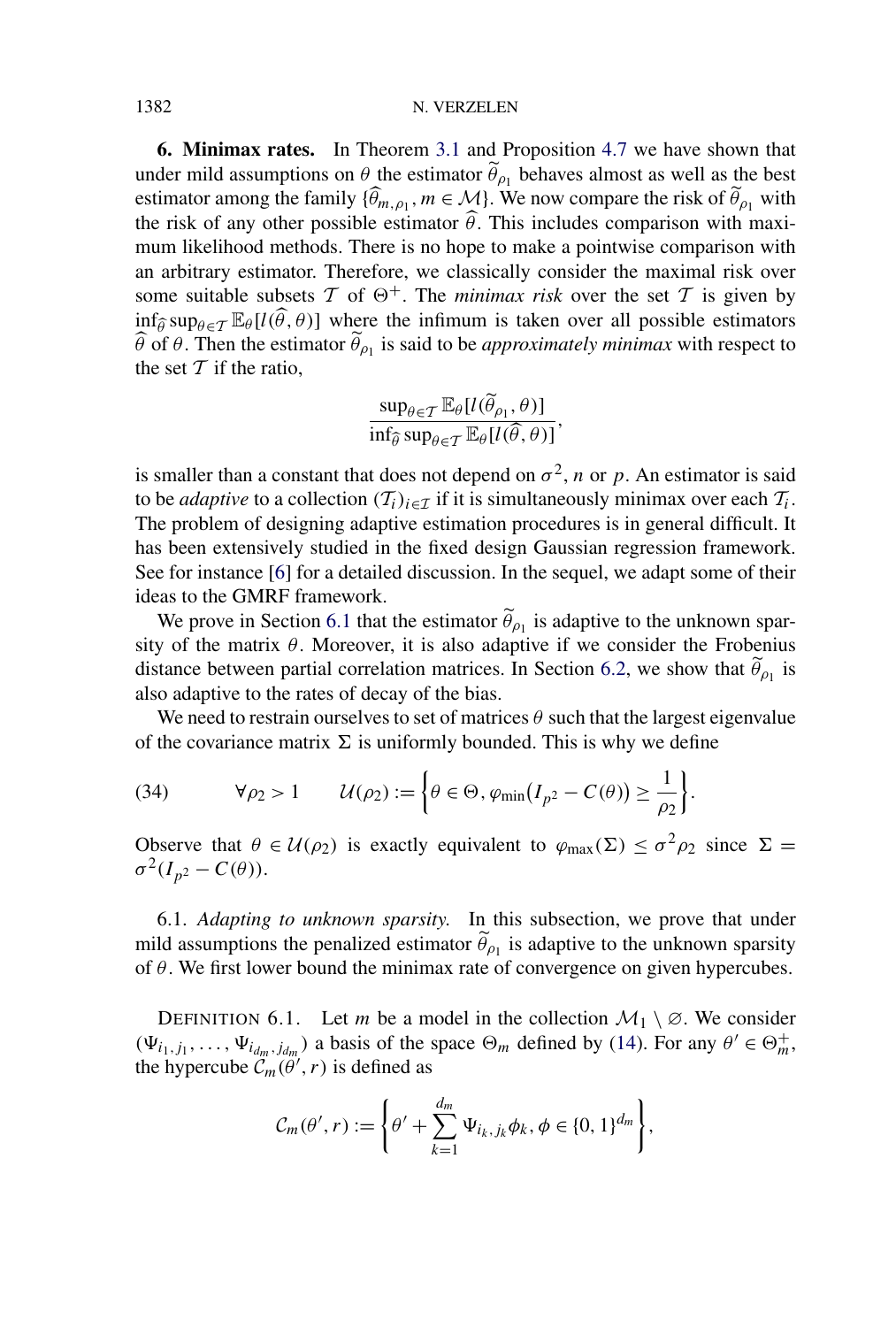if the positive number *r* is small enough so that  $C_m(\theta', r) \subset \Theta^+$ . For any  $\theta' \in \Theta_m^{+,iso}$ , we analogously define the hypercubes  $C_m^{iso}(\theta', r)$  using a basis  $(\Psi_{i_1, j_1}^{\text{iso}}, \dots, \Psi_{i_{d_m}, j_{d_m}}^{\text{iso}}).$ 

PROPOSITION 6.2. Let *m* be a model in  $M_1 \setminus \emptyset$  whose dimension  $d_m$  is *smaller than*  $p\sqrt{n}$ . *Then, for any estimator*  $\widehat{\theta}$ ,

(35) 
$$
\sup_{\theta \in \Theta_m^+} \mathbb{E}_{\theta}[l(\widehat{\theta}, \theta)] \geq \sup_{\theta \in \Theta_{m,2}^+} \mathbb{E}_{\theta}[l(\widehat{\theta}, \theta)] \geq L\sigma^2 \frac{d_m}{np^2}.
$$

Let  $\theta'$  be an element of  $\Theta_m^+$  that satisfies ( $\mathbb{H}_2$ ). For any estimator  $\widehat{\theta}$  of  $\theta$ ,

(36) 
$$
\sup_{\theta \in \text{Co}[\mathcal{C}_m(\theta', (1 - \|\theta'\|_1)/\sqrt{np^2})]} \mathbb{E}_{\theta}[l(\widehat{\theta}, \theta)] \geq L\sigma^2 \varphi_{\min}^2[I_{p^2} - C(\theta')] \frac{d_m}{np^2},
$$

*where*  $\text{Co}[\mathcal{C}_m(\theta', r)]$  *denotes the convex hull of*  $\mathcal{C}_m(\theta', r)$ *.* 

An analogous result holds for isotropic hypercubes. The first bound (35) means that for any estimator  $\widehat{\theta}$ , the supremum of the risks  $\mathbb{E}_{\theta}[l(\widehat{\theta}_{m,\rho_1},\theta)]$  over  $\Theta_m^+$  is larger than  $\sigma^2 d_m/(np^2)$  (up to some numerical constant). This rate  $\sigma^2 d_m/(np^2)$  is achieved by the CLS estimator by Theorem 3.1.

The second lower bound (36) is of independent interest. It implies that in a small neighborhood of  $\theta'$  the risk  $\mathbb{E}_{\theta}[l(\widehat{\theta}_{m,\rho_1}, \theta)]$  is larger than  $\sigma^2 \varphi_{\min}^2[I_{p^2} C(\theta')$ ] $d_m/(np^2)$ . This confirms the lower bound (30) of Corollary 4.6 in a nonasymptotic way. Indeed, these two expressions match up to a factor  $\varphi_{\text{min}}[I_{p^2} C(\theta')$ ]. This difference comes from the fact that the lower bound (36) holds for any estimator  $\theta$ . Bound (36) is sharp in the sense that the maximum likelihood estimator  $\widehat{\theta}_{m_1}^{\text{iso,mle}}$  of isotropic GMRF in  $m_1$  exhibits an asymptotic risk of order  $\sigma^2 \varphi_{\min}^2 [I_{p^2} - C(\theta)]/(np^2)$  for the parameter  $\theta$  studied in Example 4.8. It is shown using the methodology introduced in the proof of Example 4.8. We now state that *θρ* is adaptive to the sparsity of *m*.

COROLLARY 6.3. *Considering*  $K \geq K_0$ ,  $\rho_1 \geq 2$ ,  $\rho_2 > 2$  *and a collection*  $M \subset M_1$ , we define the estimator  $\widetilde{\theta}_{\rho_1}$  with the penalty  $pen(m) = K\sigma^2\rho_1^2\rho_2\frac{d_m}{np^2}$ . *For any nonempty model m*,

(37) 
$$
\sup_{\theta \in \Theta_{m,\rho_1}^+ \cap \mathcal{U}(\rho_2)} \mathbb{E}_{\theta}[l(\widetilde{\theta}_{\rho_1}, \theta)] \le L(K, \rho_1, \rho_2) \inf_{\widehat{\theta}} \sup_{\theta \in \Theta_{m,\rho_1}^+ \cap \mathcal{U}(\rho_2)} \mathbb{E}[l(\widehat{\theta}, \theta)],
$$

*where*  $U(\rho_2)$  *is defined in* (34).

A similar result holds for  $\tilde{\theta}_{\rho_1}^{iso}$  and  $\Theta_{m,\rho_1}^{+,iso}$ . Corollary 6.3 is nonasymptotic and applies for any *n* and any  $p$ . If  $\theta$  belongs to some model  $m$ , then the optimal risk from a minimax point of view is of order  $\frac{d_m}{np^2}$ . In practice, we do not know the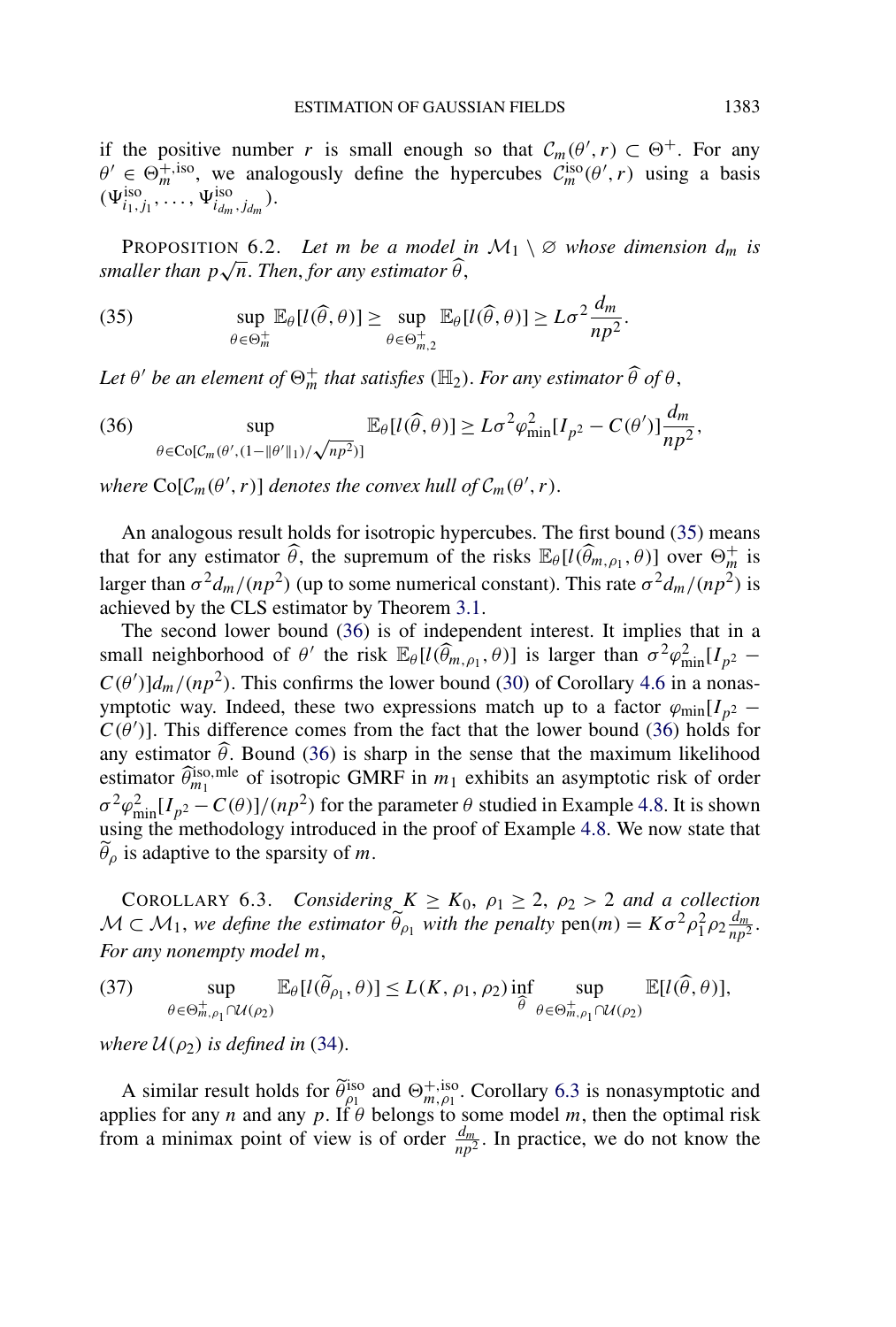true model *m*. Nevertheless, the procedure simultaneously achieves the minimax rates for all supports *m* possible. This means that  $\tilde{\theta}_{\rho_1}$  reaches this minimax rate  $\frac{d_m}{np^2}$  *without* knowing in advance the true model *m*.

The procedure is not adaptive to the smallest or the largest eigenvalue of  $(I_{p^2} - I_p)$  $C(\theta)$ ) which correspond to  $\rho_1$  and  $\rho_2$ . Indeed, the constant  $L(K, \rho_1, \rho_2)$  depends on  $\rho_1$  and  $\rho_2$ . We are not aware of any other covariance estimation procedure which is really adaptive to the smallest or the largest eigenvalue of the matrix.

Finally,  $\widetilde{\theta}_{\rho_1}$  exhibits the same adaptive properties with respect to the Frobenius norm.

COROLLARY 6.4. *Under the same assumptions as Corollary* 6.3,

sup  $\theta \in \Theta_{m,\rho_1}^+ \cap \mathcal{U}(\rho_2)$  $\mathbb{E}_{\theta}[\Vert C(\widetilde{\theta}_{\rho_1}) - C(\theta) \Vert_F^2]$  $\leq L(K, \rho_1, \rho_2)$ inf -*θ* sup  $\theta \in \Theta_{m,\rho_1}^+ \cap \mathcal{U}(\rho_2)$  $\mathbb{E}[\Vert C(\widehat{\theta}) - C(\theta) \Vert_F^2].$ 

PROOF. As in the proof of Corollary 3.2, we observe that

$$
||C(\theta_1) - C(\theta_2)||_F \ge \frac{p^2 \rho_1}{\sigma^2} l(\theta_1, \theta_2),
$$

if  $\theta$  satisfies assumption ( $\mathbb{H}_1$ ). We conclude by applying Proposition 6.2 and Corollary 3.2.  $\Box$ 

6.2. *Adapting to the decay of the bias*. In this section, we prove that the estimator  $\widetilde{\theta}_{\rho_1}$  is adaptive to a range of sets that we call *pseudo-ellipsoids*.

DEFINITION 6.5 (Pseudo-ellipsoids). Let  $(a_j)_{1 \leq j \leq \text{Card}(\mathcal{M}_1)}$  be a nonincreasing sequence of positive numbers. Then,  $\theta \in \Theta^+$  belongs to the *pseudo-ellipsoid*  $\mathcal{E}(a)$  if and only if

(38) 
$$
\sum_{i=1}^{\text{Card}(\mathcal{M}_1)} \frac{\text{var}_{\theta}(X_{[0,0]}|X_{\mathcal{N}(m_{i-1})}) - \text{var}_{\theta}(X_{[0,0]}|X_{\mathcal{N}(m_i)})}{a_i^2} \leq 1.
$$

Condition (38) measures how fast  $Var_{\theta}(X_{[0,0]}|X_{\mathcal{N}(m_i)})$  tends to  $Var_{\theta}(X_{[0,0]}|)$  $X_{\Lambda \setminus \{(0,0)\}}$ ). Suppose that assumption *(H<sub>2</sub>)* defined in (27) is fulfilled. By Corollary 4.2,  $Var_{\theta}(X_{[0,0]}|X_{\mathcal{N}(m_i)})$  is the sum of  $l(\theta_{m_i}, \theta)$  and  $\sigma^2$ , and condition (38) is equivalent to

(39) 
$$
\sum_{i=1}^{\text{Card}(\mathcal{M}_1)} \frac{l(\theta_{m_{i-1}}, \theta) - l(\theta_{m_i}, \theta)}{a_i^2} \le 1.
$$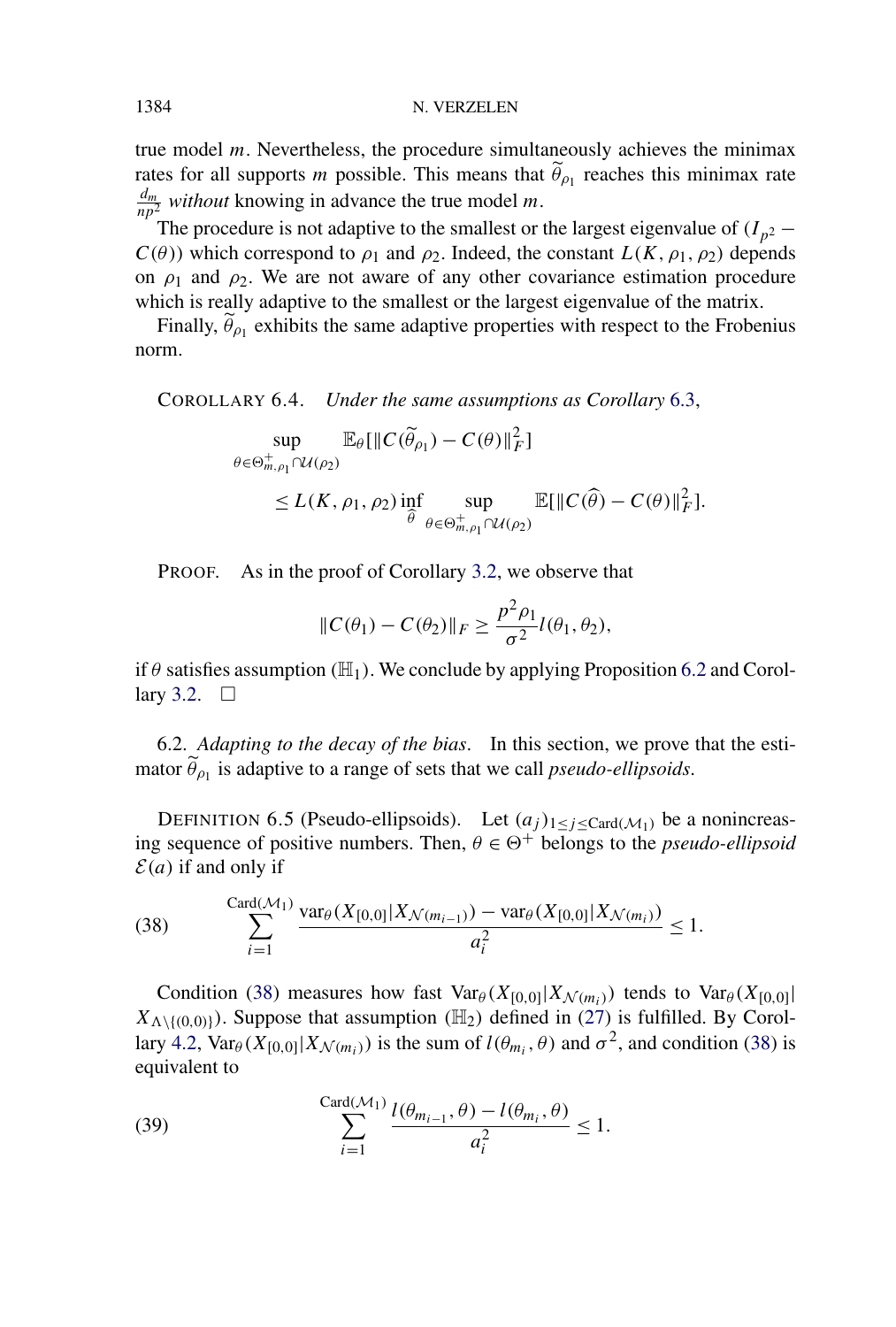Hence, the sequence (*ai*) gives some condition on the *rate of decay* of the bias when the dimension of the model increases. These sets  $\mathcal{E}(a)$  are not true ellipsoids. Nevertheless, one may consider them as counterparts of the classical ellipsoids studied in the fixed design Gaussian regression framework (see, for instance, [25], Section 4.3).

To prove adaptivity, we shall need the equivalence between conditions (38) and (39). This equivalence holds if  $Var_{\theta}(X_{[0,0]}|X_{\mathcal{N}(m_i)})$  decomposes as  $l(\theta_{m_i}, \theta) + \sigma^2$ for any model  $m \in \mathcal{M}_1$ . As mentioned earlier, assumption *(H<sub>2</sub>)* is sufficient *(but)* not necessary) for this property to hold. This is why we restrict ourselves to study sets of the type  $\mathcal{E}(a) \cap \mathcal{B}_1(0, b, 1)$ . We shall also perform the following assumption on the ellipsoids  $\mathcal{E}(a)$ :

$$
(\mathbb{H}_a): \quad a_i^2 \le \frac{\sigma^2}{d_{m_i}} \quad \text{for any } 1 \le i \le |\mathcal{M}_1|.
$$

It essentially means that the sequence  $(a_i)$  converges fast enough toward 0. For instance, all the sequences  $a_i = \sigma(d_{m_i})^{-s}$  with  $s \geq 1/2$  satisfy  $(\mathbb{H}_a)$ .

PROPOSITION 6.6. *Under assumption (*H*a)*, *the minimax rate of estimation on*  $\mathcal{E}(a) \cap \mathcal{B}_1(0_p, 1) \cap \mathcal{U}(2)$  *is lower bounded by* 

inf -*θ* sup *θ*∈E*(a)*∩B1*(*0*p,*1*)*∩U*(*2*)*  $\mathbb{E}_{\theta}[l(\widehat{\theta}, \theta)] \ge L$  sup 1≤*i*≤Card*(*M1*)*  $\left(a_i^2 \wedge \sigma^2 \frac{d_{m_i}}{np^2}\right)$ (40) inf sup  $\mathbb{E}_{\theta}[l(\widehat{\theta},\theta)] \ge L$  sup  $(a_i^2 \wedge \sigma^2 \frac{d_{m_i}}{2}).$ 

This lower bound is analogous to the minimax rate of estimation for ellipsoids in the Gaussian sequence model. Gathering Theorem 3.1 and Proposition 6.6 enables to derive adaptive properties for  $\widetilde{\theta}_{\rho_1}$ .

PROPOSITION 6.7. *Considering*  $K \geq K_0$ ,  $\rho_1 \geq 2$ ,  $\rho_2 > 2$  *and the collection*  $M_1$ , *we define the estimator*  $\widetilde{\theta}_{\rho_1}$  *with the penalty*  $pen(m) = K\sigma^2\rho_1^2\rho_2\frac{d_m}{np^2}$ . For *any ellipsoid*  $\mathcal{E}(a)$  *that satisfies*  $(\mathbb{H}_a)$  *and such that*  $a_1^2 \ge 1/(np^2)$ *, the estimator*  $\widetilde{\theta}_{\rho_1}$  *is minimax over the set*  $\mathcal{E}(a) \cap \mathcal{B}_1(0_p, 1) \cap \mathcal{U}(\rho_2)$ ,

$$
\sup_{\theta \in \mathcal{E}(a) \cap \mathcal{B}_1(0_p, 1) \cap \mathcal{U}(\rho_2)} \mathbb{E}_{\theta}[l(\widetilde{\theta}_{\rho_1}, \theta)]
$$
\n
$$
\leq L(K, \rho_1, \rho_2) \inf_{\widehat{\theta}} \sup_{\theta \in \mathcal{E}(a) \cap \mathcal{B}_1(0_p, 1) \cap \mathcal{U}(\rho_2)} \mathbb{E}_{\theta}[l(\widehat{\theta}, \theta)].
$$

Let us first illustrate this result. We have mentioned earlier that assumption  $(\mathbb{H}_a)$ is satisfied for all sequences  $a_i = \sigma(d_{m_i})^{-s}$  with  $s \ge 1/2$ . We note that  $\mathcal{E}'(s)$  such a pseudo-ellipsoid. By Propositions 6.6 and 6.7, the minimax rate over *one* pseudo ellipsoid  $\mathcal{E}'(s)$  is  $\sigma^2 (np^2)^{-2s/(1+2s)}$ . The larger *s* is, the faster the minimax rates is. The estimator  $\tilde{\theta}_{\rho_1}$  achieves simultaneously the rate  $\sigma^2(np^2)^{-2s/(1+2s)}$  for all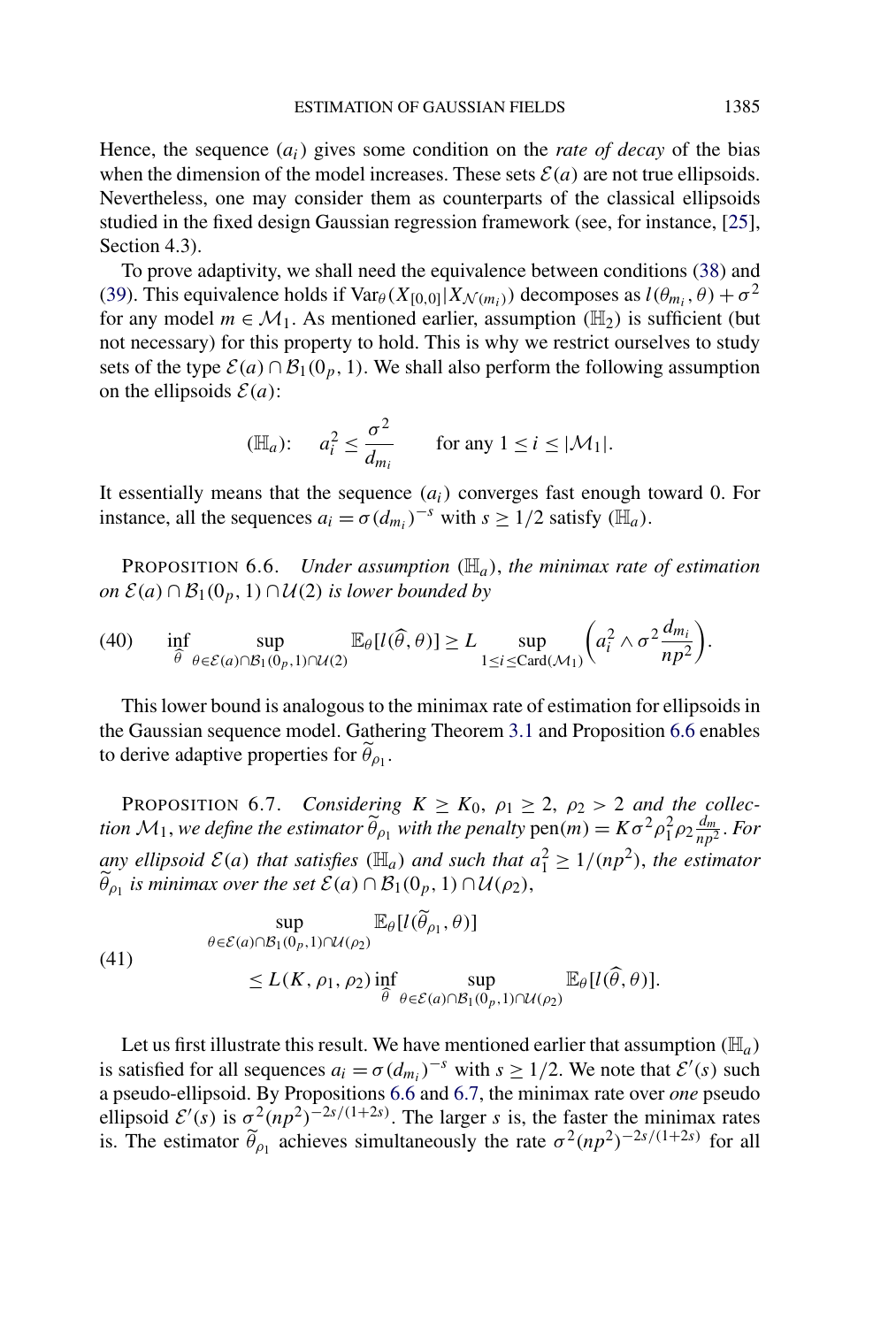$s \geq 1/2$ . Consequently,  $\tilde{\theta}_{\rho_1}$  is adaptive to the rate *s* of decay of the bias: it achieves the optimal rates without knowing *s* in advance.

Let us further comment on Proposition 6.7. By (41), the estimator  $\widetilde{\theta}_{\rho_1}$  is adaptive over  $\mathcal{E}(a) \cap \mathcal{B}_1(0_p, 1) \cap \mathcal{U}(\rho_2)$  for all sequences *(a)* such that  $(\mathbb{H}_a)$  is satisfied and such that  $a_1^2 \ge 1/(np^2)$ . Again, the result applies for any *n* and any *p*. The condition  $a_1^2 \ge 1/(np^2)$  is classical. It ensures that the pseudo-ellipsoid  $\mathcal{E}(a)$  is not degenerate, that is, that the minimax rates of estimation is not smaller than  $\sigma^2/(np^2)$ . We explained earlier that we restrict ourselves to parameters  $\theta$  in  $\mathcal{B}_1(0_p, 1)$  only because this enforces the equivalence between (38) and (39). In contrast, the hypothesis  $\varphi_{\text{max}}(\Sigma) \le \sigma^2 \rho_2$  is really necessary because we fail to be adaptive to  $\rho_2$ .

COROLLARY 6.8. *Under assumption*  $(H_a)$ , the minimax rate of estimation *over*  $\mathcal{E}(a) \cap \mathcal{U}(2) \cap \mathcal{B}_1(0, 1)$  *is lower bounded by* 

$$
\inf_{\widehat{\theta}} \sup_{\theta \in \mathcal{E}(a) \cap \mathcal{B}_1(0_p, 1) \cap \mathcal{U}(2)} \mathbb{E}_{\theta} [\|C(\widehat{\theta}) - C(\theta)\|_F^2] \ge L \sup_{1 \le i \le \text{Card}(\mathcal{M}_1)} \bigg( a_i^2 p^2 \wedge \frac{d_{m_i}}{n} \bigg).
$$

*Under the same assumptions as Proposition* 6.7,

$$
\sup_{\theta \in \mathcal{E}(a) \cap \mathcal{B}_1(0_p, 1) \cap \mathcal{U}(\rho_2)} \mathbb{E}_{\theta} [\|C(\widehat{\theta}) - C(\theta)\|_F^2]
$$
\n
$$
\leq L(K, \rho_1, \rho_2) \inf_{\widehat{\theta}} \sup_{\theta \in \mathcal{E}(a) \cap \mathcal{B}_1(0_p, 1) \cap \mathcal{U}(\rho_2)} \mathbb{E}_{\theta} [\|C(\widehat{\theta}) - C(\theta)\|_F^2].
$$

PROOF. As in the proof of Corollary 3.2, we observe that

$$
||C(\theta_1) - C(\theta_2)||_F \ge p^2 [\varphi_{\max}(\Sigma)]^{-1} l(\theta_1, \theta_2) \ge \frac{p^2}{\rho_2 \sigma^2} l(\theta_1, \theta_2),
$$
  

$$
||C(\theta_1) - C(\theta_2)||_F \le p^2 [\varphi_{\min}(\Sigma)]^{-1} l(\theta_1, \theta_2) \le p^2 \frac{\varphi_{\max}[I_{p^2} - C(\theta)]}{\sigma^2} l(\theta_1, \theta_2)
$$
  

$$
\le \frac{\rho_2 p^2}{\sigma^2} l(\theta_1, \theta_2),
$$

if  $\theta \in \mathcal{B}_1(0_p, 1) \cap \mathcal{B}_{op}(\rho_2)$ . We conclude by applying Propositions 6.6 and 6.7.  $\Box$ 

Again,  $\tilde{\theta}_{\rho_1}$  satisfies the same minimax properties with respect to the Frobenius norm. All these properties easily extend to isotropic fields if one defines the corresponding sets  $\mathcal{E}^{\text{iso}}(a) \cap \mathcal{B}_1(0_p, 1) \cap \mathcal{U}(\rho_2)$  of isotropic GMRFs.

## **7. Discussion.**

7.1. *Comparison with maximum likelihood estimation*. Let us first compare the computational cost, the CLS estimation method and the maximum likelihood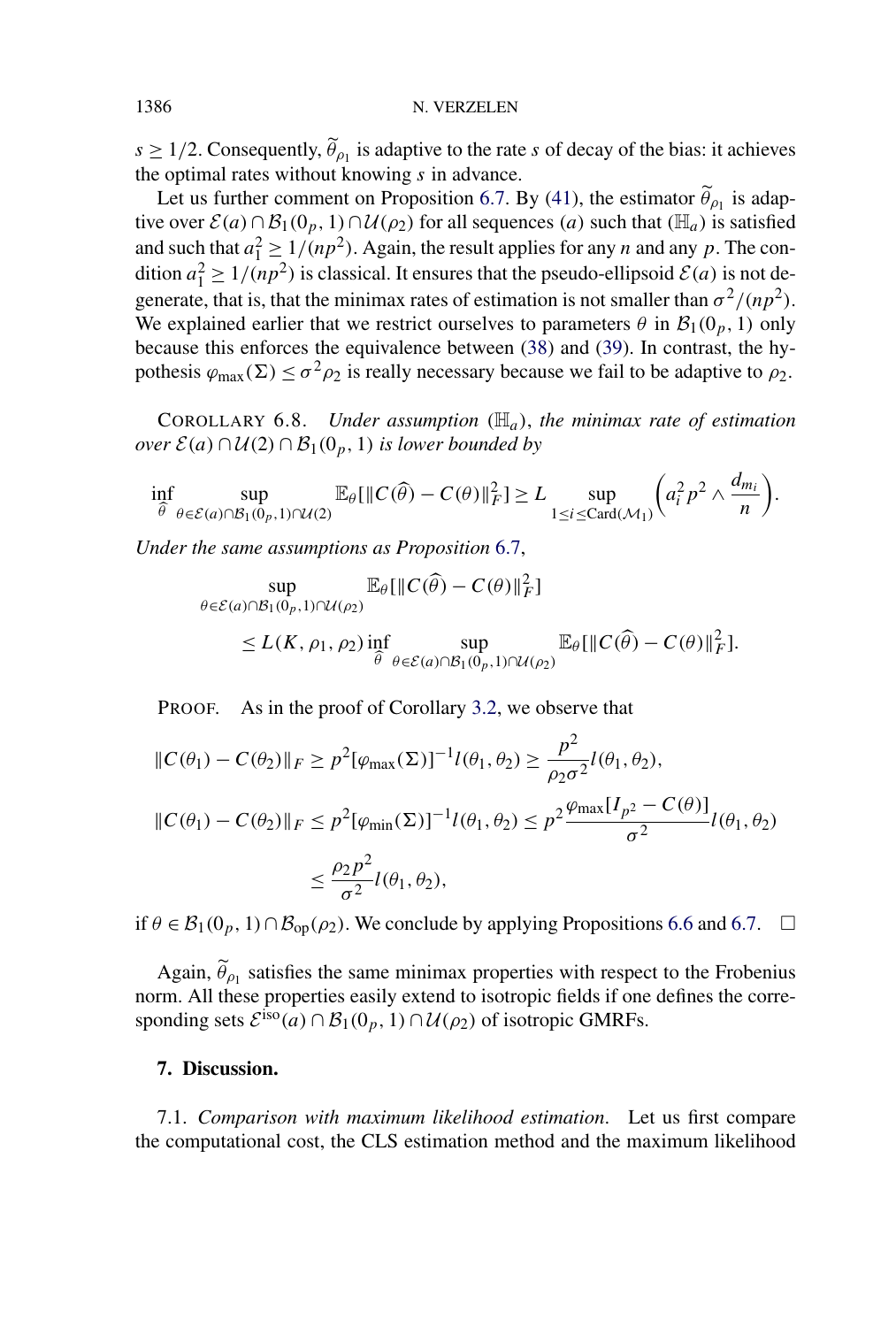estimator (MLE). For toroidal lattices, fast algorithms based on two-dimensional fast-Fourier transformation (see, for instance, [31]) allow to compute the MLE as fast as the CLS estimator. More details on the computation of the CLS estimators for toroidal lattices are given in [37], Section 2.3. When the lattice is not a torus, the MLE becomes intractable because it involves the optimization of a determinant of size  $p^2$ . In contrast, the CLS criterion  $\gamma_{n,p}(\cdot)$  defined in (16) is a quadratic function of *θ*. Consequently, CLS estimators are still computationally amenable. We extend our model selection to nontoroidal lattices in [37].

Let us compare the risk of CLS estimators and MLE. Given a small-dimensional model *m*, the risk of the *parametric* CLS estimator and the *parametric* MLE have been compared from an asymptotic point of view ([17], Section 4.3). It is generally accepted (see, for instance, Cressie [10], Section 7.3.1) and that *parametric* CLS estimators are almost as efficient as parametric MLE for the major part of the parameter spaces  $\Theta_m^+$ . We have nonasymptotically assessed this statement in Proposition 6.2 by minimax arguments. Nevertheless, for some parameters  $\theta$  that are close to the border of  $\Theta_m^+$ , Kashyap and Chellappa [22] have pointed out that CLS estimators are less efficient than MLE. If we have proved nonasymptotic bounds for CLS-based model selection method, we are not aware of any such result for model selection procedures based on MLE.

7.2. *Concluding remarks*. We have developed a model selection procedure for choosing the neighborhood of a GMRF. In Theorem 3.1, we have proven a nonasymptotic upper bound for the risk of the estimator  $\tilde{\theta}_{\rho_1}$  with respect to the prediction error  $l(\cdot, \cdot)$ . Under assumption  $(\mathbb{H}_1)$ , this bound is shown to be optimal from an asymptotic point of view if the support of *θ* belongs to one of the models in the collection. If assumption  $(\mathbb{H}_2)$  is fulfilled, we are able to obtain an oracle-type inequality for  $\widetilde{\theta}_{\rho_1}$ . Moreover,  $\widetilde{\theta}_{\rho_1}$  is minimax adaptive to the sparsity of  $\theta$  under  $(\mathbb{H}_1)$ . Finally, it simultaneously achieves the minimax rates of estimation over a large class of sets  $\mathcal{E}(a)$  if  $(\mathbb{H}_2)$  holds. Some of these properties still hold if we use the Frobenius loss function. The case of isotropic Gaussian fields is handled similarly.

However, in the oracle inequality (32) and in the minimax bounds (37) and (41), we either perform an assumption on the  $l_1$  norm of  $\theta$  or on the smallest eigenvalue of  $(I_{p^2} - C(\theta))$ . When  $\|\theta\|_1$  tends to one or  $\varphi_{\text{min}}[I_{p^2} - C(\theta)]$  tends to 0, there is a distortion between the upper bound  $\mathbb{E}_{\theta}[l(\widetilde{\theta}_{\rho_1}, \theta)]$  provided by Theorem 3.1 and the lower bounds given by Corollary 4.6 or Proposition 6.2. This limitation seems intrinsic to our penalization method which is linear with respect to the dimension, whereas the asymptotic variance term  $\mathbb{E}_{\theta}[l(\widehat{\theta}_{m,\rho_1}, \theta)]$  depends in a complex way on the dimension of the model  $m$  and on the target  $\theta$ . In our opinion, achieving adaptivity with respect to the smallest eigenvalue of  $(I_{p^2} - C(\theta))$  (or, equivalently, the largest value of  $\Sigma$ ) would require a different penalization technique. Nevertheless, we are not aware of any procedure in a covariance estimation setting that is adaptive to the largest eigenvalues of  $\Sigma$ .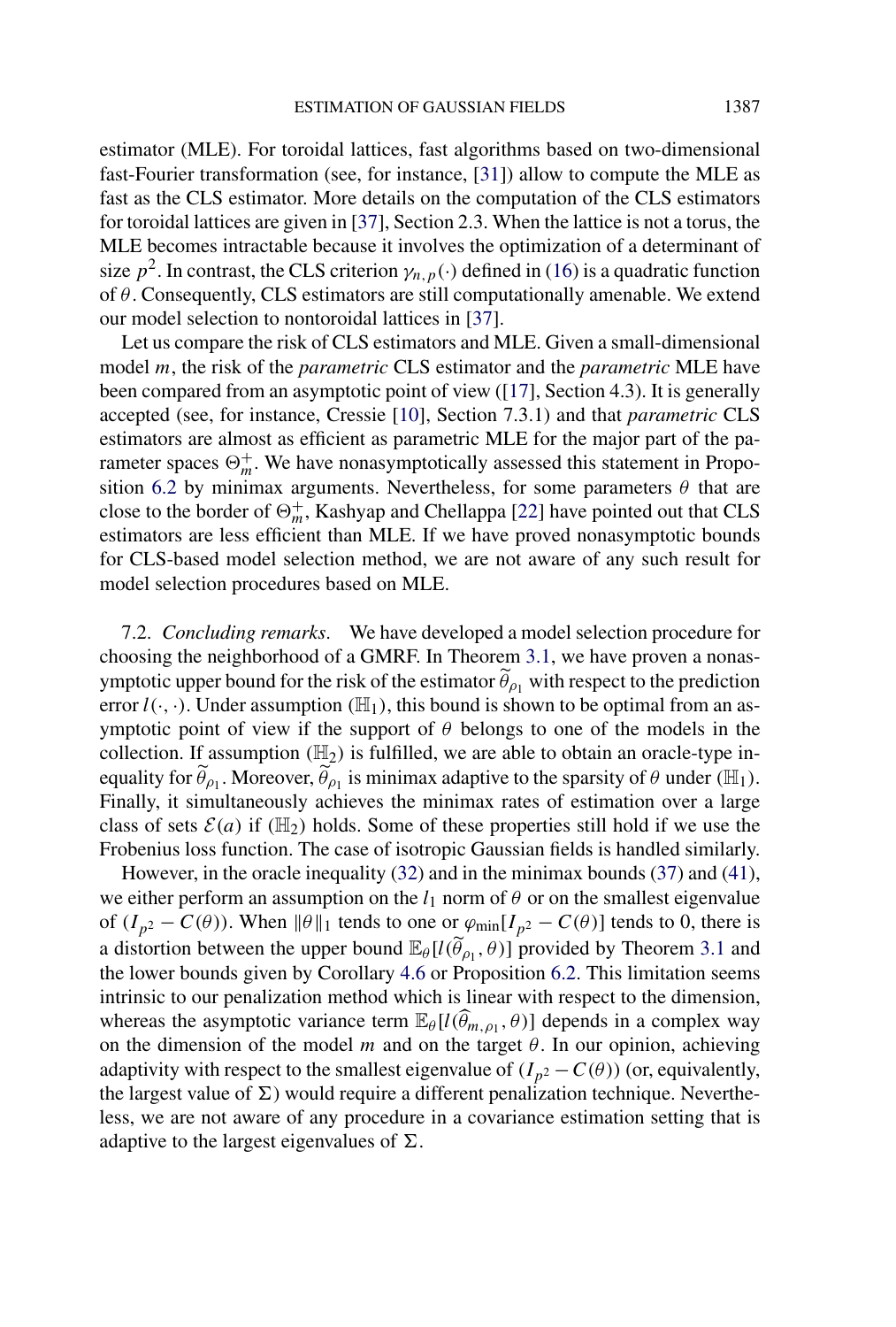So far, we have provided an estimation procedure for  $(I_{p^2} - C(\theta)) = \sigma^2 \Sigma^{-1}$ . If we aim at estimating the precision matrix  $\Sigma^{-1}$ , we also have to take into account the quantity  $\sigma^2$ . It is natural to estimate it by  $\tilde{\sigma}^2 := \gamma_{n,p^2}(\tilde{\theta}_{\rho_1})$  as done for instance by Guyon in [17], Section 4.3, in the parametric setting. Then, we obtain the estimate  $\tilde{\Sigma}^{-1} := \tilde{\sigma}^2 (I_{p^2} - C(\tilde{\theta}_{p_1})$ . It is of interest to study the adaptive properties of this estimator with respect to loss functions such as the Frobenius or operator norm as is done in [28] in the nonstationary setting. Nevertheless, let us mention that the matrix  $\tilde{\Sigma}^{-1}$  is not necessarily invertible since the estimator  $\tilde{\theta}_{\rho_1}$  belongs to the closure of  $\Theta^+$ .

The choice of the quantity  $\rho_1$  is problematic. On one hand,  $\rho_1$  should be large enough so that assumption  $(H_1)$  is fulfilled. On the other hand, a large value of  $\rho_1$ yields worse bounds in Theorem 3.1. Moreover, the largest eigenvalue of  $(I_{p^2} C(\theta)$ ) is unknown in practice, which makes more difficult the choice of  $\rho_1$ . We see two possible answers to this issue:

- First, moderate values of  $\rho_1$  are sufficient to enforce  $(\mathbb{H}_1)$  if the target  $\theta$  is sparse as illustrated in Table 2.
- Second, we believe that the bounds for the risk are pessimistic with respect to  $\rho_1$ . A future direction of research is to derive risk bounds for  $\tilde{\theta}_{\rho_1}$  with  $\rho_1 = +\infty$ . In [37], we illustrate that such a procedure gives rather good results in practice.

In Theorem 3.1, we only provide a lower bound of the penalty so that the procedure performs well. However, this bound depends on the largest eigenvalue of  $\Sigma$  which is seldom known in practice and we did not give any advice for choosing a "reasonable" constant  $K$  in practice. This is why we introduce in [37] a data-driven method based on the *slope heuristics* of Birgé and Massart [7] for calibrating the penalty. We also provide numerical evidence of its performances on simulated data. For instance, the procedure outperforms variogram-based methods for estimating Matérn correlations.

We have mentioned in the Introduction that the toroidal assumption for the lattice is somewhat artificial in several applications. Nevertheless, we needed to neglect the edge effects in order to derive nonasymptotic properties for  $\theta_{\rho_1}$  as in Theorem 3.1. In practice, it is often more realistic to suppose that we observe a small window of a Gaussian field defined on the whole plane  $\mathbb{Z}^2$ . The previous nonasymptotic properties do not extend to this new setting. Nevertheless, Lakshman and Derin have shown in [23] that there is no phase transition within the valid parameter space for GMRFs defined on the plane  $\mathbb{Z}^2$ . In short, this implies that the distribution of a field observed in a fixed window of a GMRF does not asymptotically depend on the bound condition. Therefore, it is reasonable to think that our estimation procedure performs well if it was adapted to this new setting. In [37], we describe such an extension and we provide numerical evidence of its performances.

7.3. *Possible extensions*. In many statistical applications stationary Gaussian fields (or Gaussian Markov random fields) are not directly observed. For instance,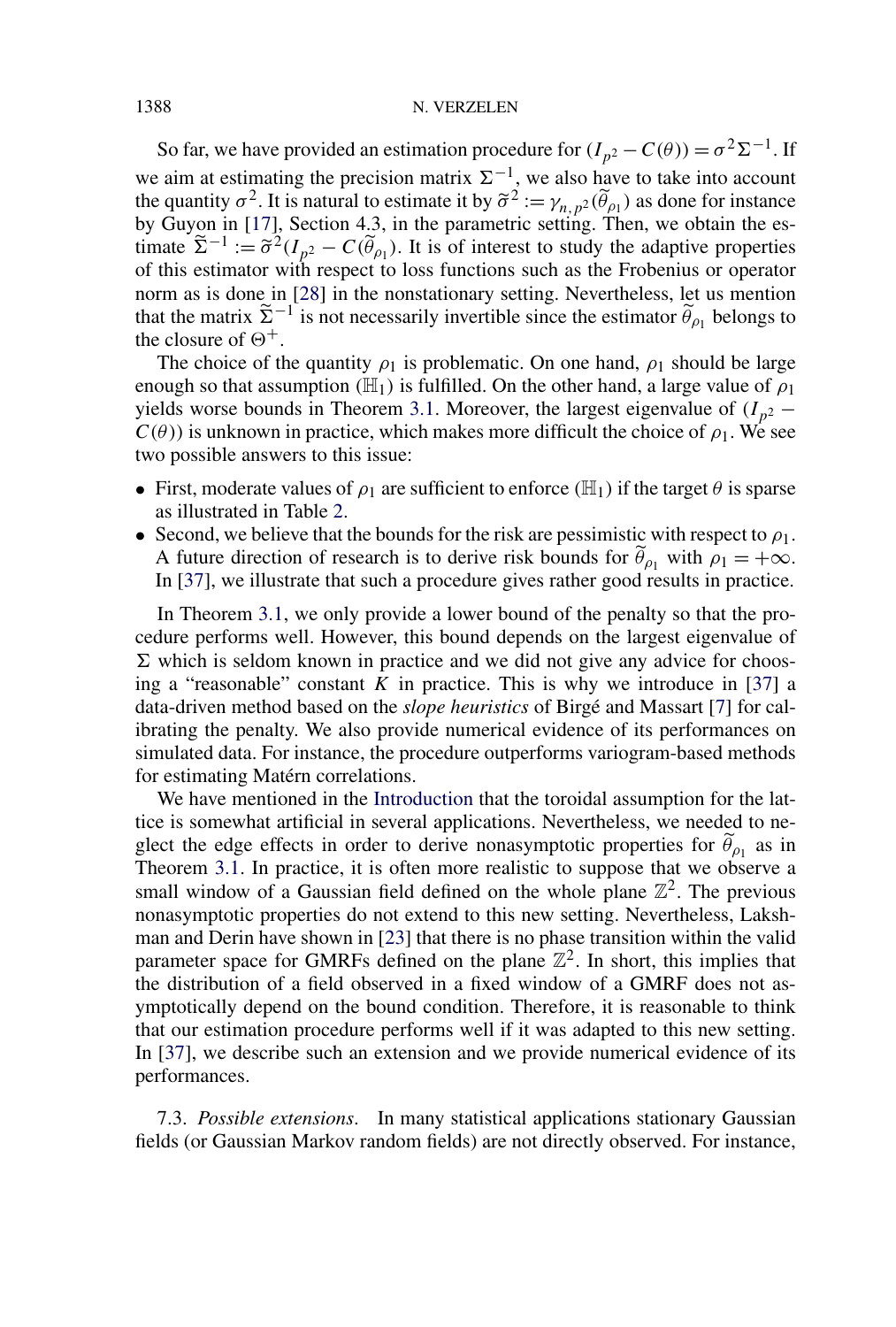Aykroyd [1] or Dass and Nair [13] use compound Gaussian Markov random fields to account for nonstationarity and steep variations. The wavelet transform has emerged as a powerful tool in image analysis. the wavelet coefficients of an image are sometimes modeled using hidden Markov models [12, 27]. More generally, the success of the GMRF is mainly due to the use of hierarchical models involving latent GMRFs [30]. The study and the implementation of our penalization strategy for selecting the complexity of the latent Markov models is an interesting direction of research.

## **8. Proofs.**

8.1. *A concentration inequality*. In this section, we prove a new concentration inequality for suprema of Gaussian chaos of order 2. It will be useful for proving Theorem 3.1.

PROPOSITION 8.1. *Let F be a compact set of symmetric matrices of size r*,  $(Y^1, \ldots, Y^n)$  *be a n-sample of a standard Gaussian vector of size r and Z be the random variable defined by*

$$
Z := \sup_{R \in F} \text{tr}[R(\overline{YY^*} - I_r)].
$$

*Then*

(42) 
$$
\mathbb{P}(Z \geq \mathbb{E}(Z) + t) \leq \exp\bigg[-\bigg(\frac{t^2}{L_1 \mathbb{E}(W)} \wedge \frac{t}{L_2 B}\bigg)\bigg],
$$

*where the quantities B and W are such that*

$$
B := \frac{2}{n} \sup_{R \in F} \varphi_{\text{max}}(R),
$$
  

$$
W := \frac{4}{n} \sup_{R \in F} \text{tr}(R\overline{YY^*}R').
$$

The main argument of this proof is to transfer a deviation inequality for suprema of Rademacher chaos of order 2 to suprema of Gaussian chaos. Talagrand [35] has first given in Theorem 1.2 a concentration inequality for such suprema of Rademacher chaos. Boucheron et al. [8] have recovered the upper bound applying a new methodology based on the entropy method. We adapt their proof to consider nonnecessarily homogeneous chaos of order 2. More details are found in the technical Appendix [36].

## 8.2. *Proof of Theorem* 3.1.

PROOF. We only consider the case of anisotropic estimators. The proofs and lemma are analogous for isotropic estimators. We first fix a model  $m \in \mathcal{M}$ . By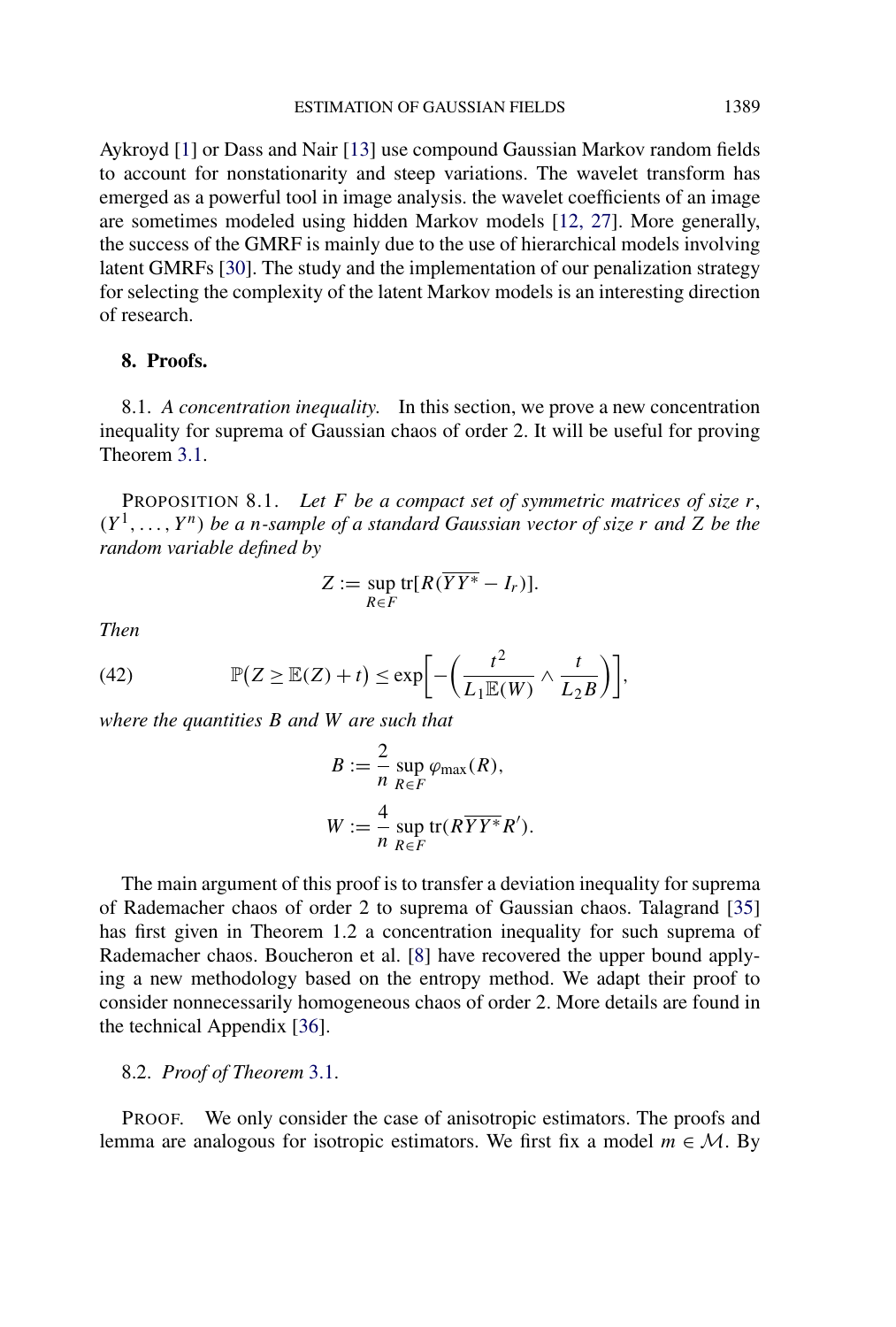definition, the model  $\hat{m}$  satisfies

$$
\gamma_{n,p}(\widetilde{\theta}_{p_1}) + \text{pen}(\widehat{m}) \leq \gamma_{n,p}(\theta_{m,p_1}) + \text{pen}(m).
$$

For any  $\theta' \in \Theta^+$ ,  $\overline{\gamma}_{n,p}(\theta')$  stands for the difference between  $\gamma_{n,p}(\theta')$  and its expectation  $\gamma(\theta')$ . Then, the previous inequality turns into

$$
\gamma(\widetilde{\theta}_{\rho_1}) \leq \gamma(\theta_{m,\rho_1}) + \overline{\gamma}_{n,p}(\theta_{m,\rho_1}) - \overline{\gamma}_{n,p}(\widetilde{\theta}_{\rho_1}) + \text{pen}(m) - \text{pen}(\widehat{m}).
$$

Subtracting the quantity  $\gamma(\theta)$  to both sides of this inequality yields

(43) 
$$
l(\widetilde{\theta}_{\rho_1}, \theta) \le l(\theta_{m,\rho_1}, \theta) + \overline{\gamma}_{n,p}(\theta_{m,\rho_1}) - \overline{\gamma}_{n,p}(\widetilde{\theta}_{\rho_1}) + \text{pen}(m) - \text{pen}(\widehat{m}).
$$

The proof is based on the control of the random variable  $\overline{\gamma}_{n,p}(\theta_{m,\rho_1}) - \overline{\gamma}_{n,p}(\tilde{\theta}_{\rho_1})$ .

LEMMA 8.2. *For any positive number*  $\alpha$ ,  $\xi$ , *and*  $\delta$  > 1 *the event*  $\Omega_{\xi}$  *defined by*

$$
\Omega_{\xi} = \begin{cases} \overline{\gamma}_{n,p}(\theta_{m,\rho_1}) - \overline{\gamma}_{n,p}(\widetilde{\theta}_{\rho_1}) \\ \leq \frac{1}{\sqrt{\delta}} l(\widetilde{\theta}_{\rho_1}, \theta) + \frac{\sqrt{\delta}}{\sqrt{\delta} - 1} l(\theta_{m,\rho_1}, \theta) \\ + \frac{K_0 \delta^2 \rho_1^2 \varphi_{\text{max}}(\Sigma)}{np^2} \bigg[ (1 + \alpha/2)(d_m + d_{\widehat{m}}) + \frac{\xi^2}{\delta - 1} \bigg] \end{cases},
$$

*satisfies*

$$
\mathbb{P}(\Omega_{\xi}^{c}) \le \exp\left\{-L_{1}\xi\left[\frac{\alpha}{\sqrt{1+\alpha/2}}\wedge\sqrt{n}\right]\right\}
$$

$$
\times \sum_{m'\in\mathcal{M}} \exp\left\{-L_{2}\sqrt{d_{m'}}\left(\frac{\alpha}{\sqrt{1+\alpha/2}}\wedge\frac{\alpha^{2}}{1+\alpha/2}\right)\right\}.
$$

A similar lemma holds in the isotropic case. In particular, we choose  $\alpha = (K - \alpha)^2$  $K_0$ *)/K*<sub>0</sub> and  $\delta = \sqrt{(1 + \alpha)/(1 + \alpha/2)}$ . Lemma 8.2 implies that on the event  $\Omega_{\xi}$ ,

$$
\overline{\gamma}_{n,p}(\theta_{m,\rho_1}) - \overline{\gamma}_{n,p}(\widetilde{\theta}_{\rho_1}) \le \frac{1}{\sqrt{\delta(\alpha)}} l(\widetilde{\theta}_{\rho_1}, \theta) + \frac{\sqrt{\delta(\alpha)}}{\sqrt{\delta(\alpha)} - 1} l(\theta_{m,\rho_1}, \theta) + \text{pen}(m) + \text{pen}(\widehat{m}) + \frac{K_0 \xi^2 \delta(\alpha)^2 \rho_1^2 \varphi_{\text{max}}(\Sigma)}{np^2(\delta(\alpha) - 1)}.
$$

Thus, gathering this bound with inequality (43) yields

$$
\frac{\delta(\alpha)^{1/2} - 1}{\delta(\alpha)^{1/2}} l(\widetilde{\theta}_{\rho_1}, \theta) \leq [1 + \delta(\alpha)^{-1/2} (\delta(\alpha)^{1/2} - 1)^{-1}] l(\theta_{m, \rho_1}, \theta) + 2 \operatorname{pen}(m)
$$

$$
+ \frac{K_0 \xi^2 \rho_1^2 \varphi_{\max}(\Sigma) \delta(\alpha)^2}{n p^2 (\delta(\alpha) - 1)}
$$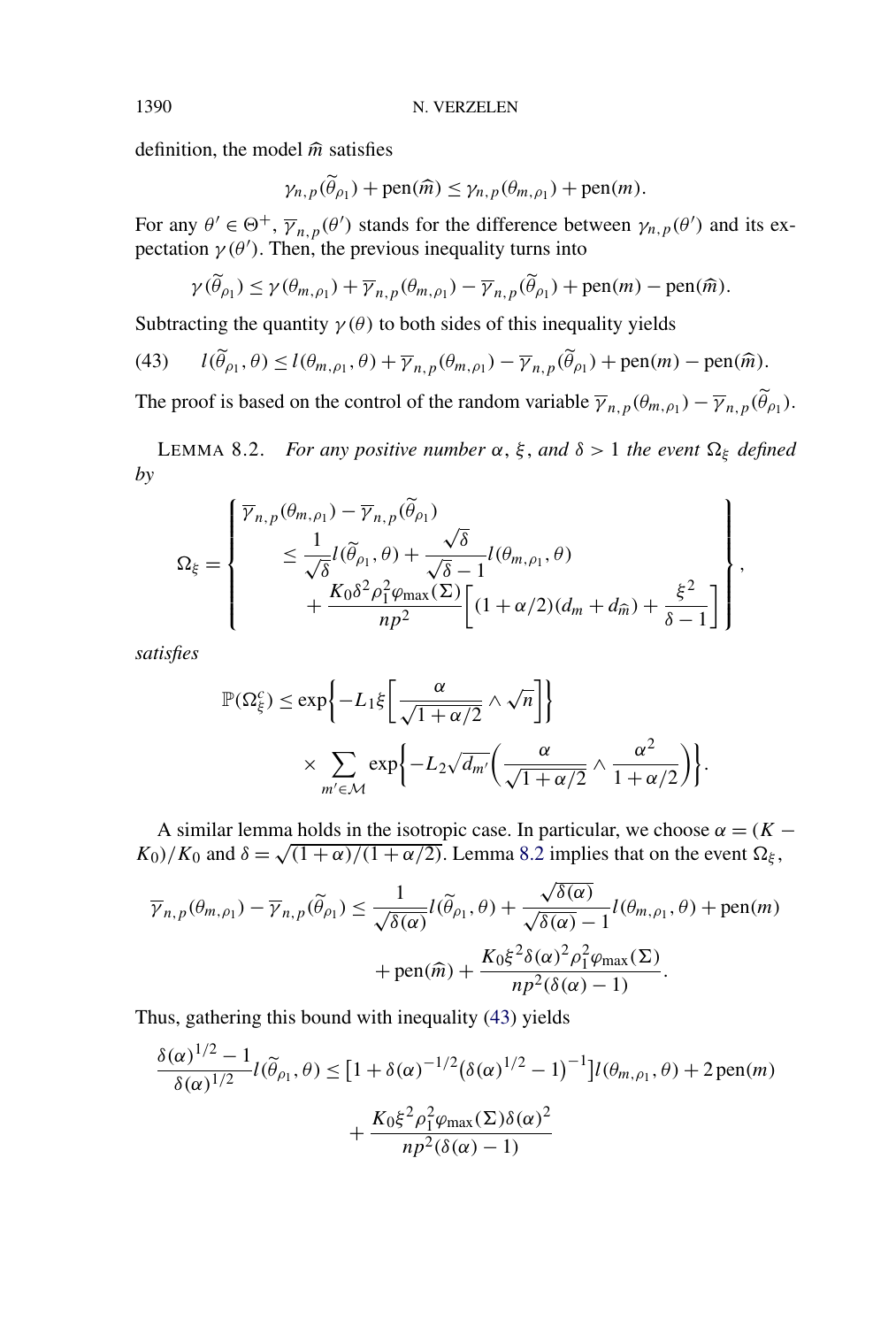with probability larger than  $1 - \mathbb{P}(\Omega_{\xi})$ . Integrating this inequality with respect to *ξ >* 0 leads to

(44)  
\n
$$
\frac{\delta(\alpha)^{1/2} - 1}{\delta(\alpha)^{1/2}} \mathbb{E}_{\theta}[l(\widetilde{\theta}_{\rho_1}, \theta)]
$$
\n
$$
\leq [1 + \delta(\alpha)^{-1/2} (\delta(\alpha)^{1/2} - 1)^{-1}] l(\theta_{m, \rho_1}, \theta)
$$
\n
$$
+ 2 \operatorname{pen}(m) + \frac{\delta(\alpha)^2 L(\alpha)}{(\delta(\alpha) - 1)[\alpha^2/(1 + \alpha/2) \wedge n]} \frac{\rho_1^2 \varphi_{\max}(\Sigma)}{np^2}.
$$

We upper bound  $[(\alpha^2/(1 + \alpha/2)) \wedge n]^{-1}$  by  $[(\alpha^2/(1 + \alpha/2)) \wedge 1]^{-1}$ . Since  $\alpha = \frac{K - K_0}{\alpha}$  it follows that  $\frac{-K_0}{K_0}$ , it follows that

$$
\mathbb{E}_{\theta}[l(\widetilde{\theta}_{\rho_1},\theta)] \le L_1(K)[l(\theta_{m,\rho_1},\theta) + \text{pen}(m)] + L_2(K)\frac{\rho_1^2\varphi_{\max}(\Sigma)}{np^2}.
$$

Taking the infimum over the models  $m \in \mathcal{M}$  allows us to conclude.  $\Box$ 

PROOF OF LEMMA 8.2. Throughout this proof, it is more convenient to express the quantities  $\overline{\gamma}_{n,p}(\cdot)$  and  $l(\cdot)$  in terms of covariance and precision matrices. Thanks to (19), we also provide a matricial expression for  $\gamma(\cdot)$ :

(45) 
$$
\gamma(\theta') = \frac{1}{p^2} tr[(I - C(\theta'))\Sigma(I - C(\theta'))].
$$

Gathering identities (45) and (17), we get

$$
\overline{\gamma}_{n,p}(\theta_{m,\rho_1}) - \overline{\gamma}_{n,p}(\tilde{\theta}_{\rho_1})
$$
\n
$$
= \frac{1}{p^2} tr[([I_{p^2} - C(\theta_{m,\rho_1})]^2 - [I_{p^2} - C(\tilde{\theta}_{\rho_1})]^2)(\overline{\mathbf{X}^{\mathbf{v}}\mathbf{X}^{\mathbf{v}*}} - \Sigma)].
$$

Since the matrices  $\Sigma$ ,  $(I_{p^2} - C(\theta_{m,\rho_1}))$  and  $(I_{p^2} - C(\tilde{\theta}_{\rho_1}))$  correspond to covariance or precision matrices of stationary fields on the two-dimensional torus, they are symmetric block circulant. By Lemma A.1, they are jointly diagonalizable in the same orthogonal basis. In the sequel, *P* stands for an orthogonal matrix associated with this basis. Then the matrices  $C(\theta_{m,\rho_1})$ ,  $C(\widetilde{\theta}_{\rho_1})$  and  $\Sigma$ , respectively, decompose in

$$
C(\theta_{m,\rho_1}) = P^* D(\theta_{m,\rho_1}) P, \qquad C(\widetilde{\theta}_{\rho_1}) = P^* D(\widetilde{\theta}_{\rho_1}) P, \qquad \Sigma = P^* D_{\Sigma} P,
$$

where the matrices  $D(\theta_{m,\rho_1})$ ,  $D(\tilde{\theta}_{\rho_1})$  and  $D_{\Sigma}$  are diagonal. Let the  $p^2 \times n$  matrix where the matrices  $D(\theta_{m}, \rho_1)$ ,  $D(\theta_{\rho_1})$  and  $D_{\Sigma}$  are diagonal. Let the  $p \times n$  matrix **Y** be defined by  $Y := \sqrt{\Sigma^{-1}}X^{\nu}$ . Clearly, the components of **Y** follow independent standard normal distributions. Gathering these new notation, we get

(46) 
$$
\overline{Y}_{n,p}(\theta_{m,\rho_1}) - \overline{\gamma}_{n,p}(\widetilde{\theta}_{\rho_1})
$$
  
= 
$$
\frac{1}{p^2} tr[([I_{p^2} - D(\theta_{m,\rho_1})]^2 - [I_{p^2} - D(\widetilde{\theta}_{\rho_1})]^2)D_{\Sigma}(\overline{YY^*} - I_{p^2})].
$$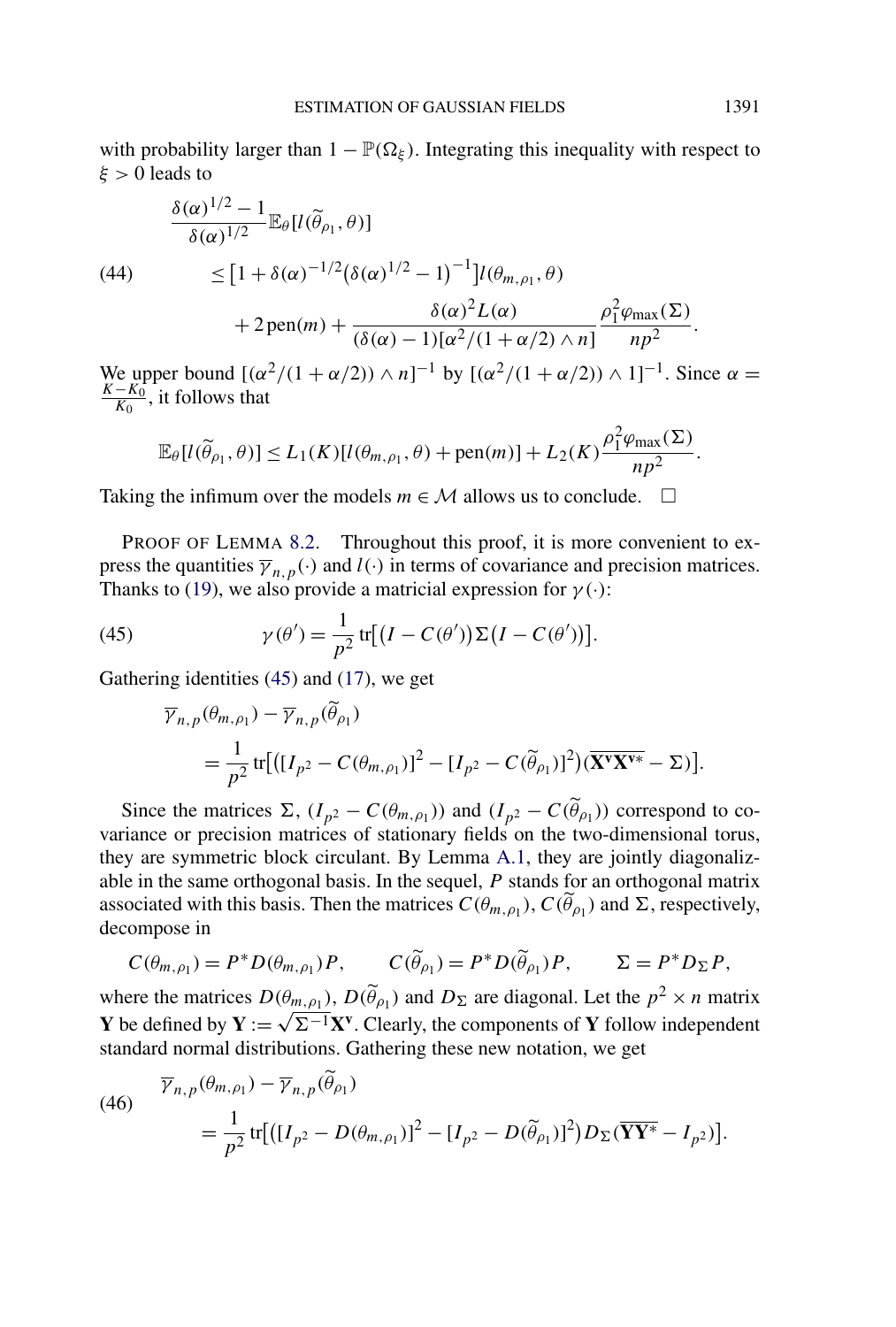Except  $\overline{YY^*}$  all the matrices in this last expression are diagonal and we may therefore commute them in the trace.

Let  $\langle \cdot, \cdot \rangle_{\mathcal{H}}$  and  $\langle \cdot, \cdot \rangle_{\mathcal{H}}$  be two inner products in the space of square matrices of size  $p^2$ , respectively, defined by

$$
\langle A, B \rangle_{\mathcal{H}} := \frac{\text{tr}(A^* \Sigma B)}{p^2}
$$
 and  $\langle A, B \rangle_{\mathcal{H'}} := \frac{\text{tr}(A^* D_{\Sigma} B)}{p^2}$ .

This first inner product is related to the loss function  $l(\cdot, \cdot)$  through the identity

$$
l(\theta', \theta) = ||C(\theta') - C(\theta)||_{\mathcal{H}}^2.
$$

Moreover, these two inner products clearly satisfy  $\|C(\theta')\|_{\mathcal{H}} = \|D(\theta')\|_{\mathcal{H}'}$  for any  $\theta' \in \Theta^+$ . Gathering these new notation, we may upper bound (46) by

$$
\overline{\gamma}_{n,p}(\theta_{m,\rho_1}) - \overline{\gamma}_{n,p}(\tilde{\theta}_{\rho_1})
$$
\n
$$
\leq ||[I_{p^2} - D(\theta_{m,\rho_1})]^2 - [I_{p^2} - D(\tilde{\theta}_{\rho_1})]^2||_{\mathcal{H}'}
$$
\n
$$
\times \sup_{\theta_1 \in \Theta_m, \theta_2 \in \Theta_{\tilde{m}}, \theta_1 \in \Theta_m, \theta_2 \in \Theta_{\tilde{m}}} \langle [I_{p^2} - D(\theta_1)]^2
$$
\n
$$
||[I_{p^2} - D(\theta_1)]^2 - [I_{p^2} - D(\theta_2)]^2||_{\mathcal{H}'} \leq 1 - [I_{p^2} - D(\theta_2)]^2, [\overline{\mathbf{YY}^*} - I_{p^2}]\rangle_{\mathcal{H}'}.
$$

The first term in this product is easily bounded as these matrices are diagonal:

$$
\begin{split} \|\left[I_{p^{2}}-D(\theta_{m,\rho_{1}})\right]^{2}-\left[I_{p^{2}}-D(\widetilde{\theta}_{\rho_{1}})\right]^{2}\|_{\mathcal{H}'}\\&=\text{tr}\bigg[\left(\left[I_{p^{2}}-D(\theta_{m,\rho_{1}})\right]^{2}-\left[I_{p^{2}}-D(\widetilde{\theta}_{\rho_{1}})\right]^{2}\right)^{2}\frac{D_{\Sigma}}{p^{2}}\bigg]^{1/2}\\&=\text{tr}\bigg[\left[D(\theta_{m,\rho_{1}})-D(\widetilde{\theta}_{\rho_{1}})\right]^{2}\frac{D_{\Sigma}}{p^{2}}\left[2I_{p^{2}}-D(\theta_{m,\rho_{1}})-D(\widetilde{\theta}_{\rho_{1}})\right]^{2}\bigg]^{1/2}\\&\leq\varphi_{\text{max}}\left[2I_{p^{2}}-D(\theta_{m,\rho_{1}})-D(\widetilde{\theta}_{\rho_{1}})\right]\|D(\theta_{m,\rho_{1}})-D(\widetilde{\theta}_{\rho_{1}})\|_{\mathcal{H}'}.\end{split}
$$

Since  $\theta_{m,\rho_1}$  and  $\widetilde{\theta}_{\rho_1}$ , respectively, belong to  $\Theta_{m,\rho_1}^+$  and  $\Theta_{m,\rho_1}^+$ , the largest eigenvalues of the matrices  $I_{p^2} - C(\theta_{m,\rho_1})$  and  $I_{p^2} - C(\widetilde{\theta}_{\rho_1})$  are smaller than  $\rho_1$ . Hence, we get

$$
\varphi_{\max}[2I_{p^2} - D(\theta_{m,\rho_1}) - D(\tilde{\theta}_{\rho_1})] \n= \varphi_{\max}[I_{p^2} - C(\theta_{m,\rho_1})] + \varphi_{\max}[I_{p^2} - C(\tilde{\theta}_{\rho_1})] \le 2\rho_1.
$$

Let us turn to the second term in (47). First, we embed the set of matrices over which the supremum is taken in a ball of a vector space. For any model  $m' \in \mathcal{M}$ , let  $U_{m'}$  be the space generated by the matrices  $D(\theta')^2$  and  $D(\theta')$  for  $\theta' \in \Theta_{m'}$ . In the sequel, we note  $d_{m/2}$  the dimension of  $U_{m'}$ . The space  $U_{m,m'}$  is defined as the sum of  $U_m$  and  $U_{m'}$  whereas  $d_{m^2,m^2}$  stands for its dimension. Finally, we note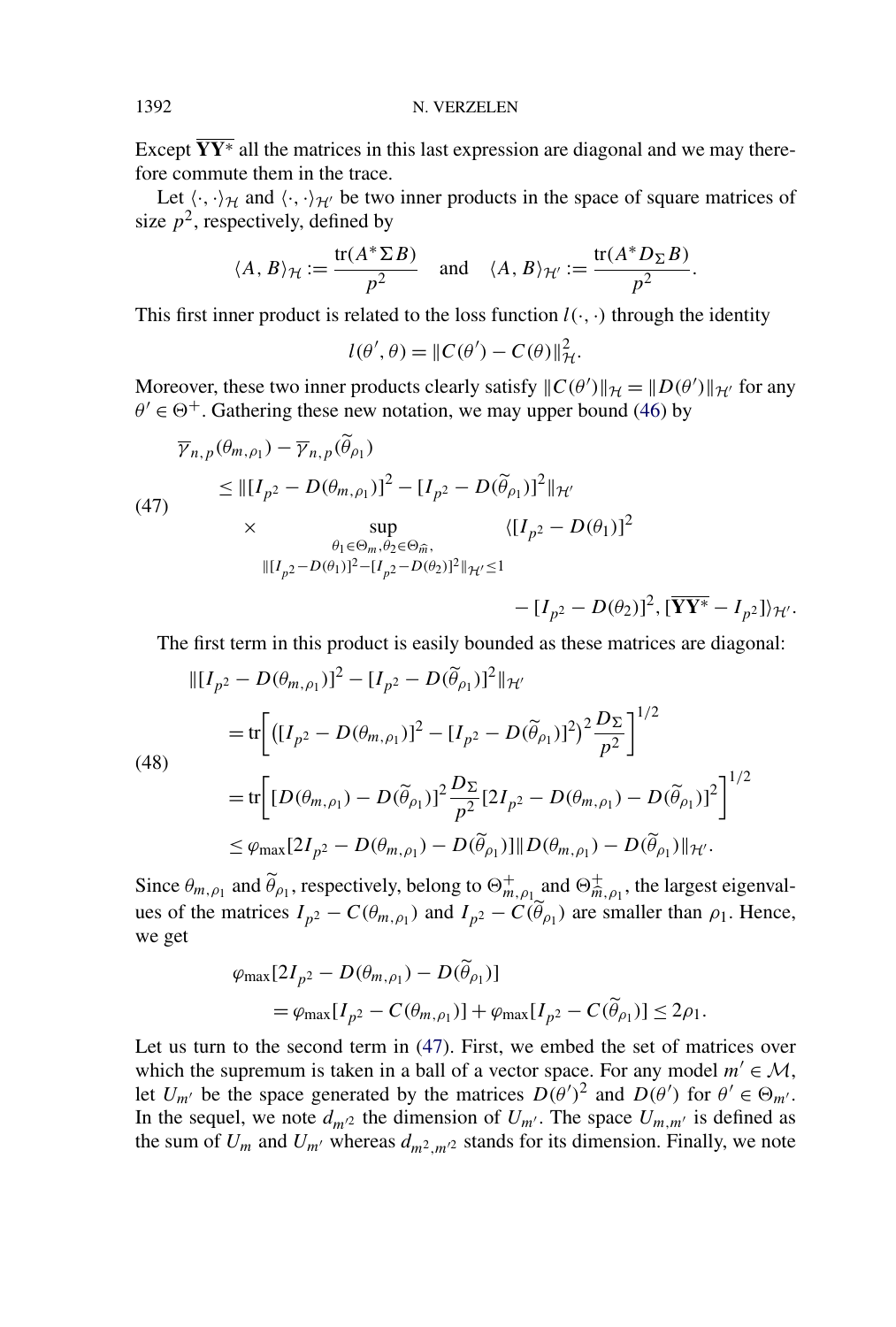$\mathcal{B}_{m^2,m^2}^{\mathcal{H}}$  the unit ball of  $U_{m,m'}$  with respect to the inner product  $\langle | \rangle_{\mathcal{H}}$ . Gathering these notation, we get

$$
\sup_{R=[I-D(\theta_1)]^2-[I_{p^2}-D(\theta_2)]^2, \atop \theta_1\in\Theta_m,\theta_2\in\Theta_{\widehat{m}} \text{ and } \|R\|_{\mathcal{H}'}\leq 1} \langle R, \overline{YY^*}-I_{p^2}\rangle_{\mathcal{H}'} \leq \sup_{R\in\mathcal{B}_{m^2,\widehat{m}^2}^{\mathcal{H}'}} \frac{1}{p^2} \text{tr}[RD_{\Sigma}(\overline{YY^*}-I_{p^2})].
$$

Applying the classical inequality  $ab \leq \delta a^2 + \delta^{-1} b^2/4$  and gathering inequalities (47) and (48) yields

(49) 
$$
\overline{\gamma}_{n,p}(\theta_{m,\rho_1}) - \overline{\gamma}_{n,p}(\widetilde{\theta}_{\rho_1}) \leq \delta^{-1} \| C(\theta_{m,\rho_1}) - C(\widetilde{\theta}_{\rho_1}) \|_{\mathcal{H}}^2 + \rho_1^2 \delta \sup_{R \in \mathcal{B}_{m^2,\widehat{m}^2}^{\mathcal{H}'}} \frac{1}{p^2} tr^2 [RD_{\Sigma}(\overline{YY^*} - I_{p^2})].
$$

For any model  $m' \in \mathcal{M}$ , we define the random variable  $Z_{m'}$  as

$$
Z_{m'} := \sup_{R \in \mathcal{B}_{m^2, m'^2}^{\mathcal{H'}}} \frac{1}{p^2} \operatorname{tr}[RD_{\Sigma}(\overline{YY^*} - I_{p^2})].
$$

The variables  $Z_{m'}$  turn out to be suprema of Gaussian chaos of order 2. In order to bound  $Z_{\hat{m}}$ , we simultaneously control the deviations of  $Z_{m'}$  for any model  $m' \in \mathcal{M}$ thanks to the following lemma.

LEMMA 8.3. *For any positive numbers*  $\alpha$  *and*  $\xi$  *and any model*  $m' \in \mathcal{M}$ , P  $\sqrt{2}$  $Z_{m'} \geq$  $\sqrt{2\varphi_{\text{max}}(\Sigma)}$ *n*  $\{\sqrt{1 + \alpha/2}\sqrt{d_{m^2,m^2}} + \xi\}$ !  $\leq \exp\left\{-L_2\sqrt{d_{m'}}\left(\frac{\alpha}{\sqrt{1+\alpha/2}}\wedge\frac{\alpha^2}{1+\alpha}\right)\right\}$  $1 + \alpha/2$  $\left(-L_1 \xi \left[\frac{\alpha}{\sqrt{1 + \alpha/2}}\right]\right)$  $\wedge \sqrt{n}$ ].

This result is a consequence from a general concentration inequality for suprema Gaussian chaos of order 2 stated in Proposition 8.1. Its proof is postponed to the technical Appendix [36]. Let us fix the positive numbers  $\alpha$  and  $\xi$ . Applying Lemma 8.3 to any model  $m' \in \mathcal{M}$ , the event  $\Omega'_\xi$  defined by

$$
\Omega'_{\xi} = \left\{ Z_{\widehat{m}} \le \sqrt{\frac{2\varphi_{\max}(\Sigma)}{n}} \left[ \sqrt{1 + \alpha/2} \sqrt{d_{m^2, \widehat{m}^2}} + \xi \right] \right\}
$$

satisfies

$$
\mathbb{P}(\Omega_{\xi}^{\prime c}) \le \exp\bigg\{-L_1\xi \bigg[\frac{\alpha}{\sqrt{1+\alpha/2}} \wedge \sqrt{n}\bigg]\bigg\}
$$
  
\$\times \sum\_{m' \in \mathcal{M}} \exp\bigg\{-L\_2\sqrt{d\_{m'}} \bigg(\frac{\alpha}{\sqrt{1+\alpha/2}} \wedge \frac{\alpha^2}{1+\alpha/2}\bigg)\bigg\}.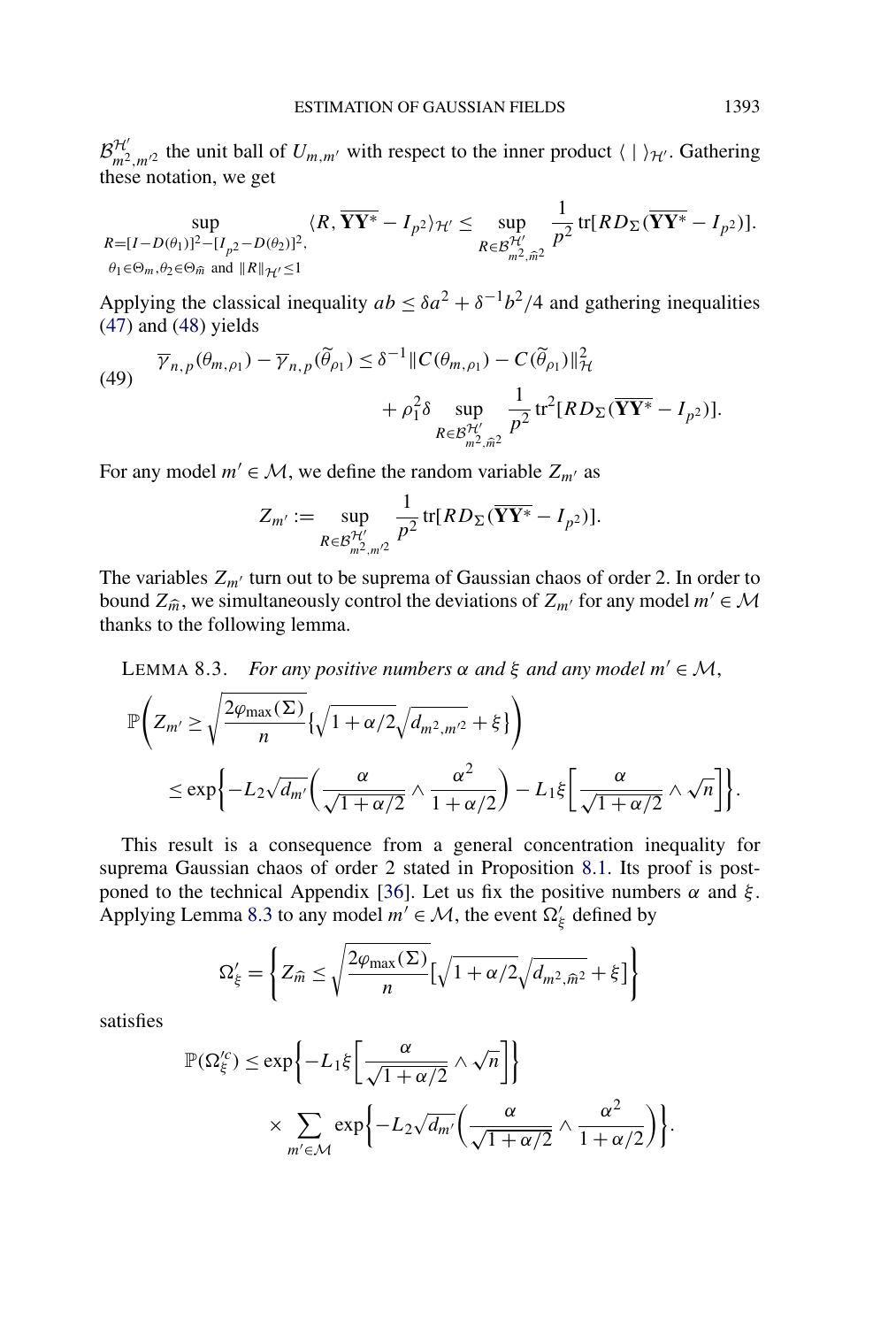$\mathbb{R}^2$ 

From inequality (49), it follows that

$$
\overline{\gamma}_{n,p}(\theta_{m,\rho_1}) - \overline{\gamma}_{n,p}(\tilde{\theta}_{\rho_1})
$$
\n
$$
\leq \delta^{-1} ||C(\theta_{m,\rho_1}) - C(\tilde{\theta}_{\rho_1})||^2_{\mathcal{H}}
$$
\n
$$
+ \frac{2\delta\rho_1^2 \varphi_{\max}(\Sigma)}{np^2} \left\{\sqrt{1 + \alpha/2} \sqrt{d_{m^2,\widehat{m}^2}} + \xi\right\}^2,
$$

conditionally to  $\Omega'_{\xi}$ . By the triangle inequality,

$$
||C(\theta_{m,\rho_1}) - C(\widetilde{\theta}_{\rho_1})||_{\mathcal{H}} \leq ||C(\theta_{m,\rho_1}) - C(\theta)||_{\mathcal{H}} + ||C(\widetilde{\theta}_{\rho_1}) - C(\theta)||_{\mathcal{H}}.
$$

We recall that the loss function  $l(\theta', \theta)$  equals  $||C(\theta') - C(\theta)||_{\mathcal{H}}^2$ . We apply twice<br>the inequality  $(a + b)^2 \le (1 + \beta)a^2 + (1 + \beta^{-1})b^2$ . Setting the first  $\beta$  to  $\sqrt{\delta} - 1$ , it follows that

$$
\overline{\gamma}_{n,p}(\theta_{m,\rho_1}) - \overline{\gamma}_{n,p}(\tilde{\theta}_{\rho_1})
$$
\n
$$
\leq \frac{1}{\sqrt{\delta}} l(\tilde{\theta}_{\rho_1}, \theta) + \frac{\sqrt{\delta}}{\sqrt{\delta} - 1} l(\theta_{m,\rho_1}, \theta)
$$
\n
$$
+ \frac{2\delta \rho_1^2 \varphi_{\max}(\Sigma)}{np^2} [d_{m^2, \widehat{m}^2}(1+\beta)(1+\alpha/2) + \xi^2(1+\beta^{-1})].
$$

By the definition of  $U_{m,\hat{m}}$ , its dimension  $d_{m^2,\hat{m}^2}$  is bounded by  $d_{m^2} + d_{\hat{m}^2}$ . Choosing *β* = *δ* − 1 yields

(50)  
\n
$$
\overline{\gamma}_{n,p}(\theta_{m,\rho_1}) - \overline{\gamma}_{n,p}(\tilde{\theta}_{\rho_1})
$$
\n
$$
\leq \frac{1}{\sqrt{\delta}} l(\tilde{\theta}_{\rho_1}, \theta) + \frac{\sqrt{\delta}}{\sqrt{\delta} - 1} l(\theta_{m,\rho_1}, \theta)
$$
\n
$$
+ \frac{2\delta^2 \rho_1^2 \varphi_{\text{max}}(\Sigma)}{np^2} [d_{m^2}(1 + \alpha/2) + d_{\tilde{m}^2}(1 + \alpha/2)]
$$
\n
$$
+ \frac{8\xi^2 \varphi_{\text{max}}(\Sigma)\delta^2}{np^2(\delta - 1)}.
$$

To conclude, we need to compare the dimension  $d_{m^2}$  of the space  $U_{m'}$  with  $d_{m'}$ .

LEMMA 8.4. *For any model*  $m \in \mathcal{M}$ , *it holds that* 

$$
d_{m^2}\leq Ld_m,
$$

*where L is a numerical constant between* 4 *and* 5.48.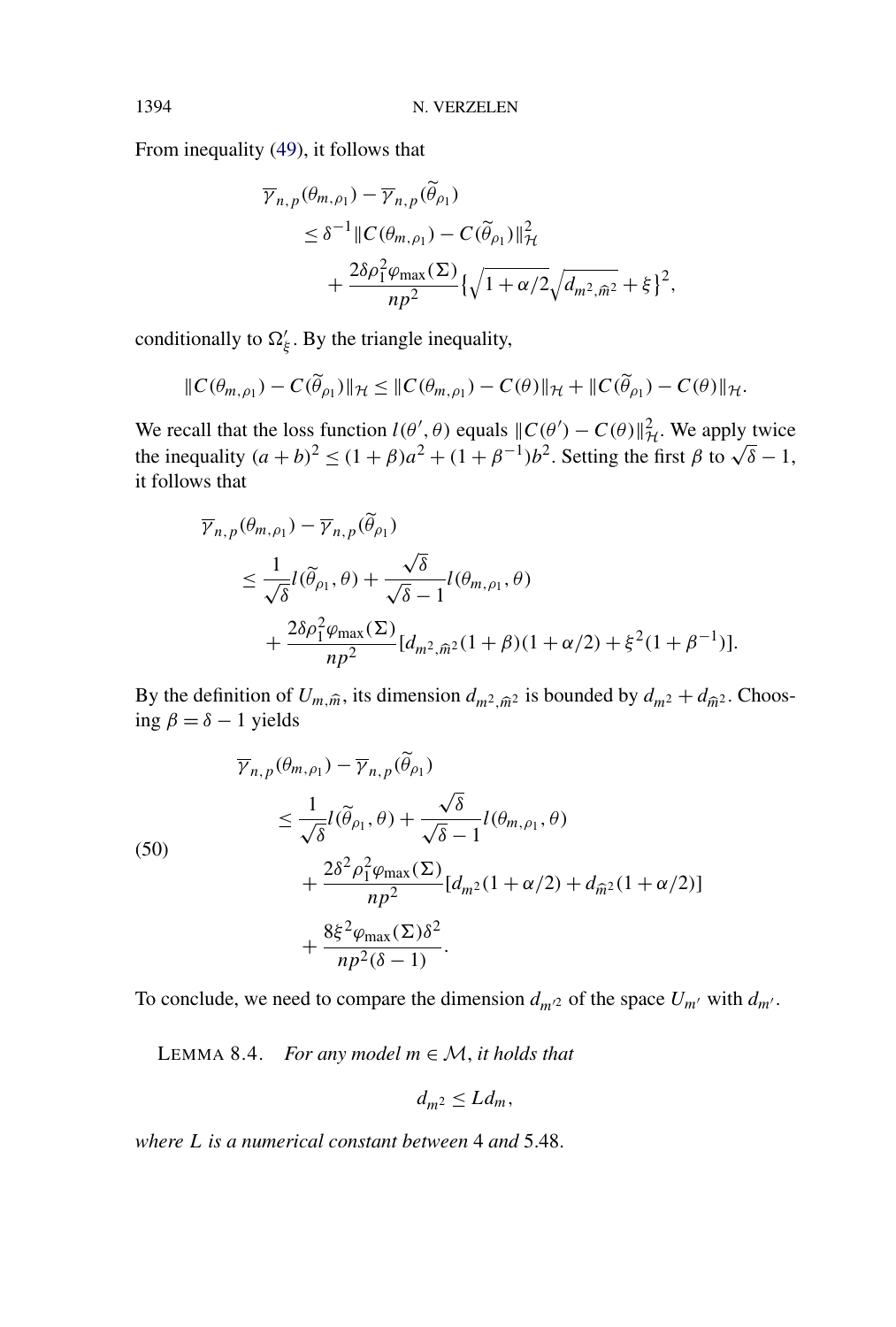The proof is postponed to the technical Appendix [36]. Defining the universal constant  $K_0 := 2L$ , we derive from (50) that

$$
\overline{\gamma}_{n,p}(\theta_{m,\rho_1}) - \overline{\gamma}_{n,p}(\widetilde{\theta}_{\rho_1})
$$
\n
$$
\leq \frac{1}{\sqrt{\delta}} l(\widetilde{\theta}_{\rho_1}, \theta) + \frac{\sqrt{\delta}}{\sqrt{\delta} - 1} l(\theta_{m,\rho_1}, \theta)
$$
\n
$$
+ \frac{K_0 \delta^2 \rho_1^2 \varphi_{\max}(\Sigma)}{np^2} \bigg[ d_m(1 + \alpha/2) + d_{\widehat{m}}(1 + \alpha/2) + \frac{\xi^2}{\delta - 1} \bigg]
$$

with probability larger than  $\mathbb{P}(\Omega'_\xi)$ . The isotropic case is analogous if we replace  $d_m$  by  $d_m^{\text{iso}}$ .  $\Box$ 

8.3. *Proofs of the minimax results*. Let us first prove a minimax lower bound on hypercubes  $C_m(\theta', r)$ . We recall that these hypercubes are introduced in Definition 6.1.

LEMMA 8.5. *Let m be a model in*  $M_1$  *that satisfies*  $d_m \leq \sqrt{n} p$ *, and let*  $\theta'$  *be a* matrix in  $\Theta_m \cap \mathcal{B}_1(0_p, 1)$ . Then, for any positive number  $r$  such that  $(1 - \|\theta'\|_1 - \theta')$ 2*rdm) is positive*,

$$
\inf_{\widehat{\theta}} \sup_{\theta \in \mathrm{Co}[\mathcal{C}_m(\theta', r)]} \mathbb{E}_{\theta}[l(\widehat{\theta}, \theta)] \geq L\sigma^2 \bigg(r \wedge \frac{1 - \|\theta'\|_1}{\sqrt{np^2}}\bigg)^2 d_m,
$$

*where*  $\text{Co}[\mathcal{C}_m(\theta', r)]$  *denotes the convex hull of*  $C_m(\theta', r)$ *. Similarly, let m be a model in*  $M_1$  *such*  $d_m^{\text{iso}} \leq \sqrt{n} p$ , *and let*  $\theta'$  *be a matrix in*  $\Theta_m^{\text{iso}} \cap B_1(0_p, 1)$ *. Then*, *for any positive number r such that*  $(1 - ||\theta'||_1 - 8rd_m^{\text{iso}})$  *is positive*,

$$
\inf_{\widehat{\theta}} \sup_{\theta \in \text{Co}[\mathcal{C}_m^{\text{iso}}(\theta',r)]} \mathbb{E}_{\theta}[l(\widehat{\theta},\theta)] \geq L\sigma^2 \bigg(r \wedge \frac{1 - \|\theta'\|_1}{\sqrt{np^2}}\bigg)^2 d_m^{\text{iso}}.
$$

PROOF OF PROPOSITION 6.2. The first result derives from Lemma 8.5 applied to the hypercube  $C_m(0_p, (np^2)^{-1/2})$ . We prove the second result using the  $\lim_{m \to \infty} \int_0^{\infty} \frac{\mu}{m} \exp\left(\frac{m(n-p)}{n} + \frac{n}{p}\right) dx$ <br>
same lemma with  $C_m[\theta', (1 - \|\theta\|_1)/(\sqrt{n}p)]$ .  $\square$ 

PROOF OF LEMMA 8.5. This lower bound is based on an application of Fano's approach. See [38] for a review of this method and comparisons with Le Cam's and Assouad's lemma. The proof follows three main steps: first, we upper bound the Kullback–Leibler entropy between distributions corresponding to  $\theta_1$  and  $\theta_2$  in the hypercube. Second, we find a set of points in the hypercube well separated with respect to the Hamming distance. Finally, we conclude by applying Birgé's version of Fano's lemma. More details can be found in the technical Appendix [36].  $\Box$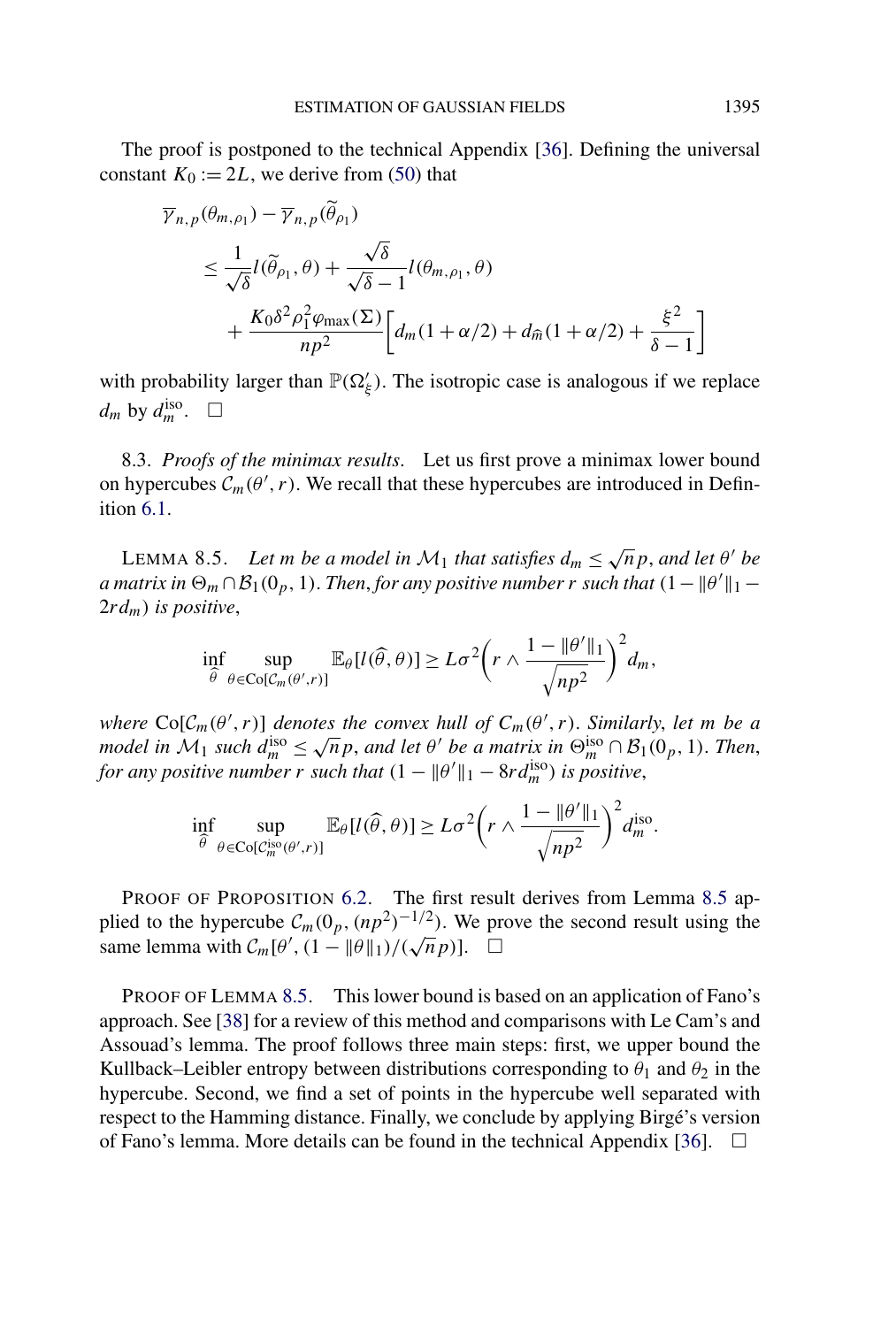1396 N. VERZELEN

PROOF OF PROPOSITION 6.6. First, observe that the set  $\mathcal{E}(a) \cap \mathcal{B}_1(0_p, 1/2)$ is included in  $\mathcal{E}(a) \cap \mathcal{B}_1(0_p, 1) \cap \mathcal{U}(2)$ . We then derive minimax lower bounds on  $\mathcal{E}(a) \cap \mathcal{B}_1(0_p, 1/2)$  from the lower bounds on hypercubes.

Let  $m_i$  be a model in  $\mathcal{M}_1$  such that  $d_m$  is smaller than  $\sqrt{n} p$ . Let us look for positive numbers *r* such that the hypercube  $[\mathcal{C}_{m_i}(0_p, r)]$  is included in the set  $\mathcal{E}(a)$  ∩  $\mathcal{B}_1(0_p, 1/2)$ .

LEMMA 8.6. *Let m be a model in* M<sup>1</sup> *and r be a positive number smaller than*  $1/(4d_m)$ *. For any*  $\theta \in \text{Co}[\mathcal{C}_m(0_p, r)]$ ,

$$
\text{var}_{\theta}(X_{[0,0]}) \leq \sigma^2 (1 + 16d_m r^2).
$$

The proof is postponed to the technical Appendix [36]. If we choose

$$
r \leq \frac{a_i}{16\sigma\sqrt{d_{m_i}}},
$$

then  $2r d_{m_i}$  is smaller than  $1/8$  by assumption *(H<sub>a</sub>)*. Applying Lemma 8.6, we then derive that  $\text{Var}_{\theta}(X_{[0,0]}) \leq \sigma^2 + a_i^2$ . Hence, we get the upper bound  $\sum_{j=1}^{i}$ [Var $(X_{[0,0]}|X_{m_{j-1}})$  − Var $(X_{[0,0]}|X_{m_j})$ ] ≤  $a_i^2$  and it follows that

$$
\sum_{j=1}^{\text{Card}(\mathcal{M}_1)} \frac{\text{Var}(X_{[0,0]}|X_{m_{k-1}}) - \text{Var}(X_{[0,0]}|X_{m_j})}{a_j^2} \le 1,
$$

since the sequence  $(a_j)_{1 \leq j \leq \text{Card}(\mathcal{M}_1)}$  is nonincreasing. Consequently,  $\text{Co}[\mathcal{C}_m(0_p,$ *r*)] is a subset of  $\mathcal{E}(a) \cap \mathcal{B}_1(0_p, 1/2)$ . By Lemma 8.5, we get

(51)  
\n
$$
\inf_{\widehat{\theta}} \sup_{\theta \in \mathcal{E}(a) \cap \mathcal{B}_1(0_p, 1/2)} \mathbb{E}_{\theta}[l(\widehat{\theta}, \theta)] \ge L\sigma^2 \left(\frac{a_i^2}{16\sigma^2} \wedge \frac{d_{m_i}}{np^2}\right)
$$
\n
$$
\ge L\left(a_i^2 \wedge \frac{\sigma^2 d_{m_i}}{np^2}\right).
$$

Considering all models  $m \in \mathcal{M}_1$  such that  $d_m \leq \sqrt{n} p$  yields

(52) 
$$
\inf_{\widehat{\theta}} \sup_{\theta \in \mathcal{E}(a) \cap \mathcal{B}_1(0_p, 1/2)} \mathbb{E}_{\theta}[l(\widehat{\theta}, \theta)] \ge L \sup_{i \le \text{Card}(\mathcal{M}_1), d_{m_i} \le \sqrt{n}p} \bigg(a_i^2 \wedge \frac{\sigma^2 d_{m_i}}{np^2}\bigg).
$$

If the maximal dimension  $d_{m_{\text{Card}(\mathcal{M}_1)}}$  is smaller than  $\sqrt{n}p$ , the proof is complete. In the opposite case, we need to show that the supremum (40) over all models *m* ∈  $M_1$  is achieved at some model *m* of dimension less than  $\sqrt{n} p$ .

LEMMA 8.7. *For any integer*  $1 \le i \le \text{Card}(\mathcal{M}_1) - 1$ , *the ratio*  $d_{m_{i+1}}/d_{m_i}$  *is less than* 2.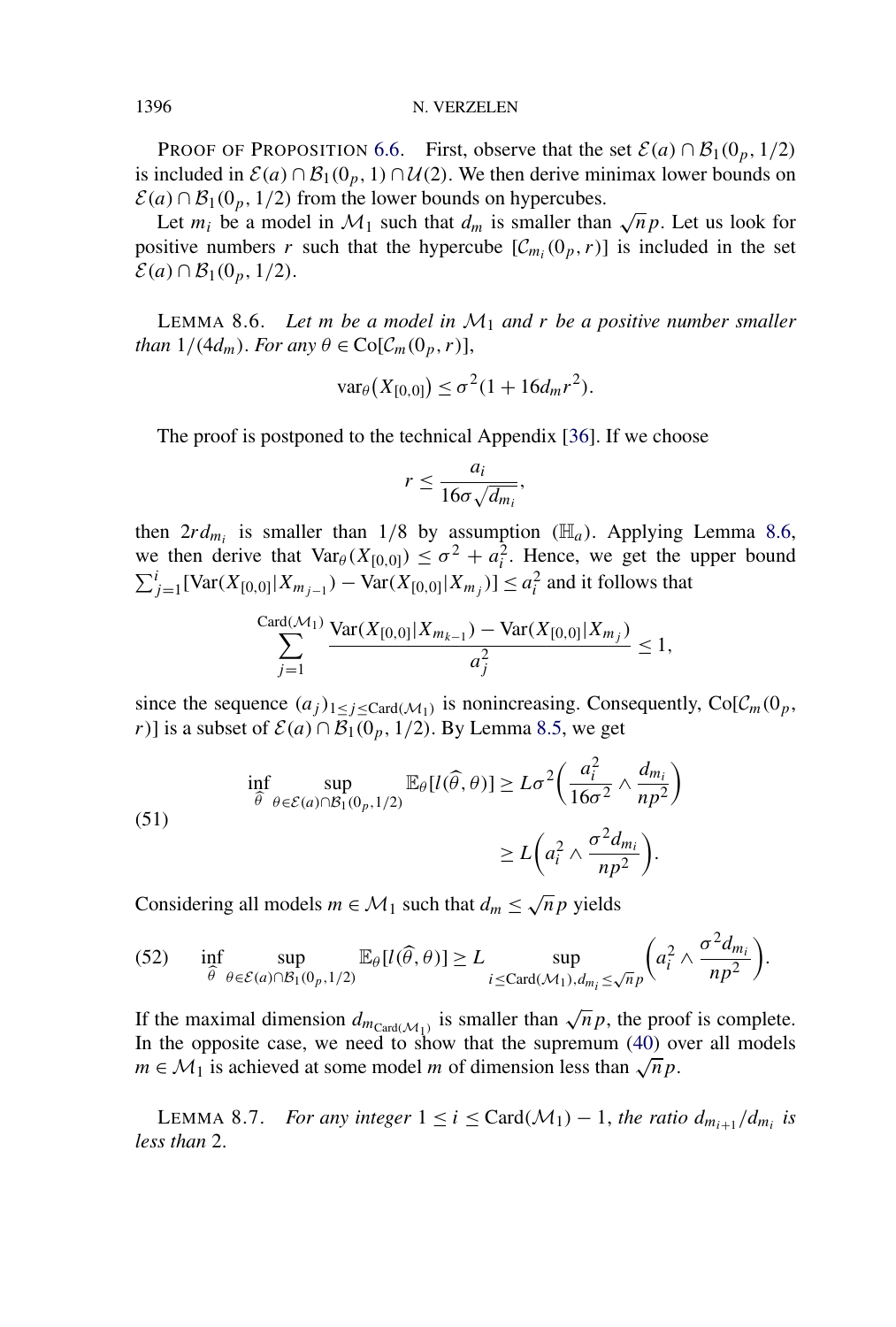The proof of Lemma 8.7 is postponed to the technical Appendix [36]. Let *i* The proof of Lemma 8.7 is postponed to the technical Appendix [50]. Let *t* be the largest integer such that  $d_{m_{i'}} \leq \sqrt{n} p$ . Since *i'* is smaller than Card( $\mathcal{M}_1$ ), we know from Lemma 8.7 that  $\sqrt{n} p/2 \le d_{m_{i'}} \le \sqrt{n} p$ . By assumption  $(\mathbb{H}_a)$ ,  $a_{i'}^2$  is smaller than  $\sigma^2/d_{m_{i'}}$ . Gathering these bounds yields

$$
a_{i'}^2 \leq \frac{\sigma^2}{d_{m_{i'}}} \leq \frac{4d_{m_{i'}}\sigma^2}{np^2}.
$$

Since the sequence  $(a_i)_{1 \leq i \leq \text{Card}(\mathcal{M}_1)}$  is nonincreasing, the supremum (40) over all models in  $\mathcal{M}_1$  is either achieved for some  $i \leq i'$  or is smaller than  $4(a_i^2) \wedge a_i^2$  $\sigma^2 d_{m_{i'}}/(np^2)$ ).  $\Box$ 

PROOF OF COROLLARY 6.3. Observe that  $\text{Co}[\mathcal{C}_m(0_p, 1/(4d_m))]$  is included in  $\Theta_m \cap \mathcal{B}_1(0_p, 1/2)$ . This last set is, itself, included in  $\Theta_{m,\rho_1}^+ \cap \mathcal{U}(\rho_2)$ . Applying Lemma 8.5, we get the following minimax lower bound:

$$
\inf_{\widehat{\theta}} \sup_{\theta \in \Theta_{m,\rho_1}^+ \cap \mathcal{U}(\rho_2)} \mathbb{E}[l(\widehat{\theta}, \theta)] \ge L\sigma^2 \frac{d_m}{np^2}
$$

since the dimension  $d_m$  is smaller than  $np^2$ . Applying Theorem 3.1, we derive that

$$
\sup_{\theta \in \Theta_{m,\rho_1}^+ \cap \mathcal{U}(\rho_2)} \mathbb{E}[l(\widetilde{\theta}_{\rho_1}, \theta)] \le L(K)\sigma^2 \rho_1^2 \rho_2 \frac{d_m}{np^2} + L_2(K) \frac{\rho_1^2}{np^2} \sup_{\theta \in \Theta_{m,\rho_1}^+ \cap \mathcal{U}(\rho_2)} \varphi_{\max}(\Sigma)
$$
  

$$
\le L(K, \rho_1, \rho_2) \sigma^2 \frac{d_m}{np^2}.
$$

We conclude by combining the two different bounds.  $\Box$ 

PROOF OF PROPOSITION 6.7. This result derives from the upper bound of the risk of  $\tilde{\theta}_{\rho_1}$  stated in Theorem 3.1 and the minimax lower bound stated in Proposition 6.6. For details, we refer to the technical Appendix [36].  $\Box$ 

### 8.4. *Proofs of the asymptotic risk bounds*.

PROOF OF PROPOSITION 4.4. This result is closely related to Proposition 4.11 in [17]. In fact, we extend his proof to stationary fields on a torus. In the sequel, we shall only consider nonisotropic GMRFs, the isotropic case being similar. Let us fix a model *m* in the collection  $\mathcal{M}_1$  and let us assume  $(\mathbb{H}_1)$ .

We define the  $d_m \times p^2$  matrix  $\chi_m^v$  as

$$
(\chi_m^v)^* := ([C(\Psi_{i_k,j_k})X^v], k = 1, ..., d_m).
$$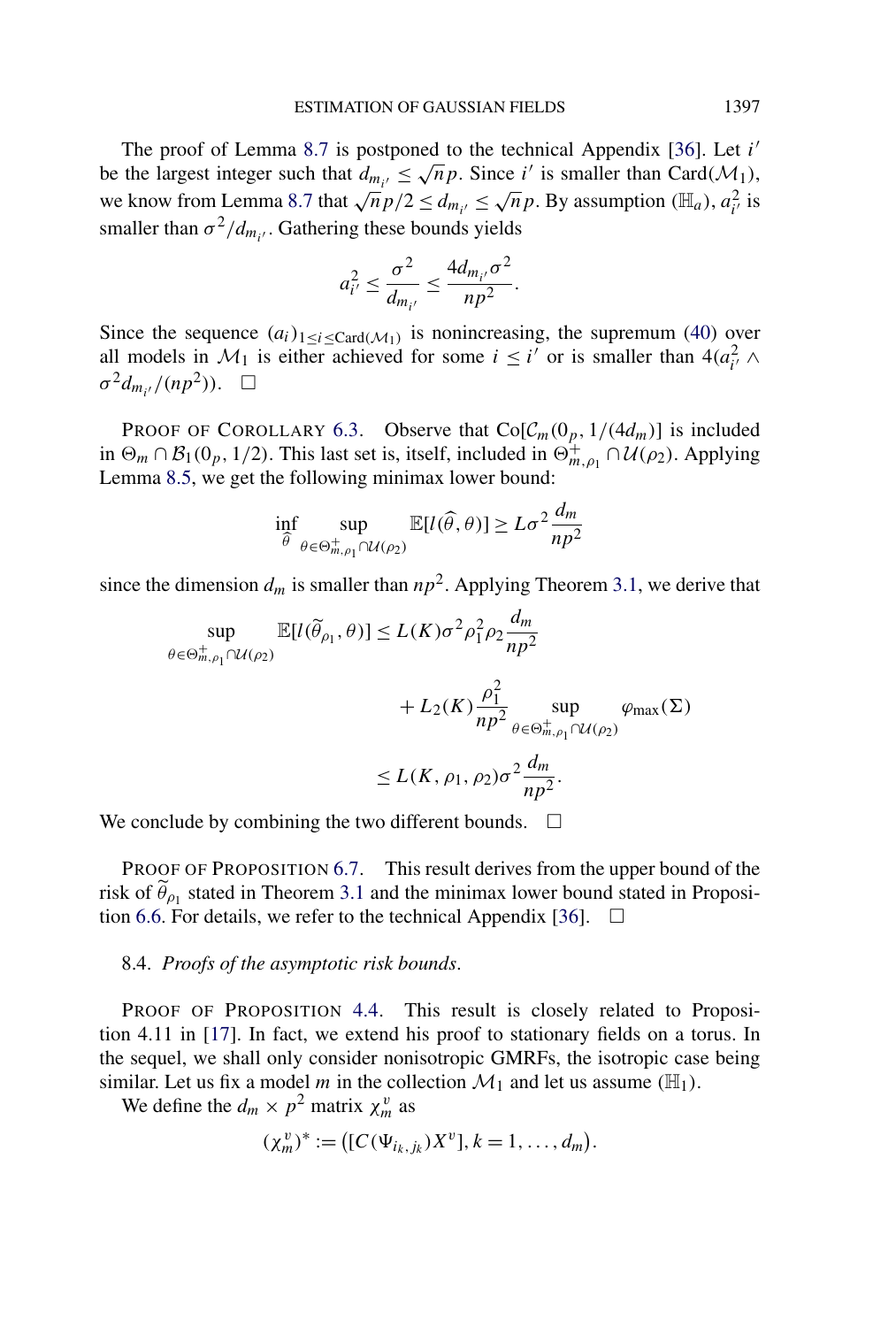#### 1398 N. VERZELEN

For any  $(i, j) \in \{1, ..., p\}^2$ , the  $[(i - 1)p + j]$ th row of  $\chi_m^v$  corresponds to the list of covariates used when performing the regression of  $X_{[i,j]}$  with respect to its neighbors in the model *m*. Contrary to the previous proofs, we need to express the  $n \times p^2$  matrix **X**<sup>**v** in terms of a vector. This is why we define the vector **X**<sup>**V**</sup> of size</sup>  $np^2$  as

$$
\mathbf{X}_{[p^2(j-1)+p(i_1-1)+i_2]}^{\mathbf{V}} := \mathbf{X}_{[i_1,i_2]}^j
$$

for any  $(i_1, i_2) \in \{1, \ldots, p\}^2$  and any  $j \leq n$ . Similarly, let  $\chi_m^V$  be the  $d_m \times np^2$ matrix defined as

$$
\chi^{\mathbf{V}}_{m[k,p^2(j-1)+p(i_1-1)+i_2]} := \chi^j_{m[p(i_1-1)+i_2]}
$$

for any  $(i_1, i_2) \in \{1, ..., p\}^2$  and any  $j \leq n$ .

We are not able to work out directly the asymptotic risk of  $\theta_{m,p_1}$ . This is why we introduce a new estimator  $\check{\theta}_m$  whose asymptotic distribution is easier to derive. Afterward, we shall prove that  $\hat{\theta}_m$  and  $\hat{\theta}_{m,\rho_1}$  have the same asymptotic distribution. Let us, respectively, define the estimators  $\check{a}_m$  in  $\mathbb{R}^{d_m}$  and  $\check{\theta}_m$  as

(53)  

$$
\check{a}_m := ((\chi_m^{\mathbf{V}})^* \chi_m^{\mathbf{V}})^{-1} \chi_m^{\mathbf{V}} \mathbf{X}^{\mathbf{V}},
$$

$$
\check{\theta}_m := \sum_{k=1}^{d_m} \check{a}_{m[k]} \Psi_{i_k, j_k},
$$

where we recall that  $(\Psi_{i_1,j_1}, \ldots, \Psi_{i_{dm},j_{dm}})$  is a basis of  $\Theta_m$ . Obviously,  $\check{\theta}_m$  is a conditional least squares estimator since it minimizes the expression (16) of  $\gamma_{n,p}(\cdot)$ over the whole space  $\Theta_m$ . Consequently,  $\check{\theta}_m$  coincides with  $\widehat{\theta}_{m,\rho_1}$  if  $\check{\theta}_m$  belongs to  $\Theta_{m,\rho_1}^+$ .

For the second result, we assume that assumption  $(H_2)$  holds. Applying Corollary 4.2, we know that for any  $(k, l) \in \Lambda$ ,  $X_{[k,l]}$  decomposes as

(54) 
$$
X_{[k,l]} = \sum_{(i,j)\in m} \theta_{m,\rho_1[i,j]} X_{[k+i,l+j]} + \varepsilon_{m[k,l]},
$$

where  $\varepsilon_{m[k,l]}$  is independent from  $\{X_{[k+i,l+j]}, (i,j) \in m\}$ . For the first result, the same decomposition holds since  $\theta$  is assumed to belong to  $\Theta_{m,\rho_1}^+$ , and  $\theta_{m,\rho_1}$ , therefore, equals *θ*.

Let  $a_m \in \mathbb{R}^{d_m}$  be the unique vector such that  $\theta_{m,\rho_1} = \sum_{k=1}^{d_m} a_{m[k]} \Psi_{i_k,j_k}$ . Then, the previous decomposition becomes

$$
X^v = a_m^* \chi_m^v + \varepsilon_m^v.
$$

Gathering this last identity with (53) yields

$$
\check{a}_m - a_m = \left(\frac{1}{np^2}(\boldsymbol{\chi}_m^{\mathbf{V}})^* \boldsymbol{\chi}_m^{\mathbf{V}}\right)^{-1} \left(\frac{1}{np^2} \boldsymbol{\chi}_m^{\mathbf{V}} \boldsymbol{\varepsilon}_m^{\mathbf{V}}\right),
$$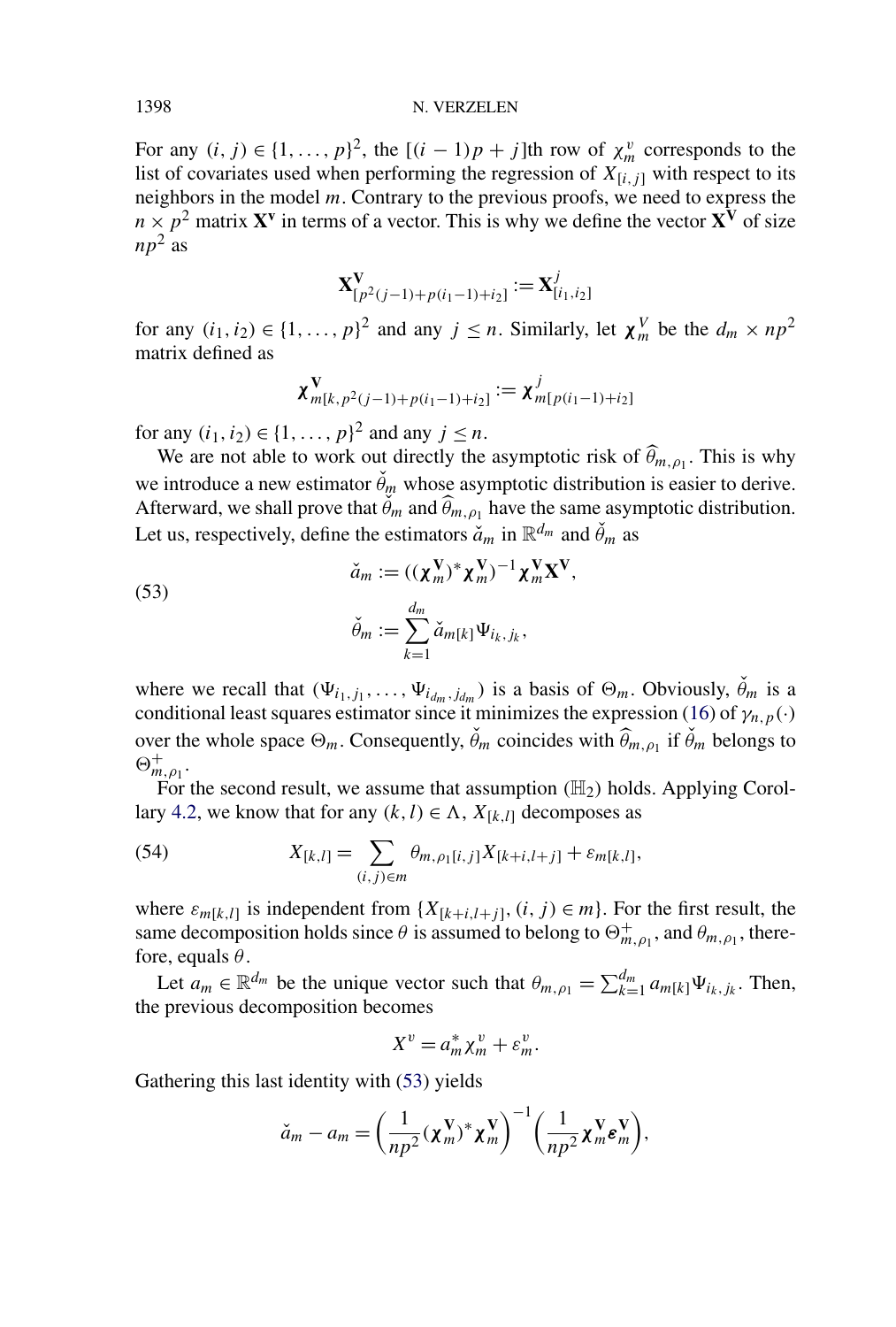where the vector  $\epsilon_m^V$  of size  $np^2$  corresponds to the *n* observations of the vector  $\varepsilon_m^v$ . When *n* goes to the infinity,  $1/(np^2)(\chi_m^V)^* \chi_m^V$  converges almost surely to the covariance matrix *V* by the law of large numbers. By definition, the variable  $\varepsilon_{m[i,j]}$  is independent from the  $[(i-1)p+j]$ th row of  $\chi_{m[i,j]}^v$ . It follows that  $\mathbb{E}_{\theta}(\chi_m^{\mathbf{V}} \mathbf{\varepsilon}^{\mathbf{V}}) = 0$ . Applying again the law of large numbers we conclude that  $\check{a}_m$  converges almost surely toward  $a_m$  and that  $\check{\theta}_m$  converges almost surely toward  $\theta_{m,\rho_1}$ . Additionally, the central limit theorem states that the random vecward  $\theta_{m,\rho_1}$ . Additionally, the central finite integreent states that the random vector  $1/(\sqrt{n}p)\chi_m^V\epsilon^V$  converges in distribution toward a zero mean Gaussian vector tor whose covariance matrix equals  $1/p^2 \text{Var}_{\theta}(\chi_m^v \varepsilon_m^v)$ . By decomposition (54),  $\varepsilon_m^v = (I - C(\theta_{m,\rho_1}))X^v$  while the *k*th row of  $\chi_m^v$  equals  $[C(\Psi_{i_k,j_k})X^v]^*$ . Thus for any  $1 \leq k, l \leq d_m$ ,

$$
\frac{1}{p^2} \text{Var}_{\theta}(\chi_m^v \varepsilon_m^v)_{[k,l]} = \frac{1}{p^2} \text{cov}_{\theta}[(X^v)^* C(\Psi_{i_k,j_k})[I - C(\theta_{m,\rho_1})]X^v,
$$

$$
(X^v)^* C(\Psi_{i_l,j_l})[I - C(\theta_{m,\rho_1})]X^v].
$$

As the covariance matrix of  $X^v$  is  $\sigma^2(I - C(\theta))^{-1}$ , we obtain, by standard Gaussian properties,

$$
\frac{1}{p^2} \text{Var}_{\theta}(\chi_m^v \varepsilon_m^v)_{[k,l]}
$$
\n
$$
= \frac{2\sigma^4}{p^2} \text{cov}_{\theta} \big[ [I - C(\theta)]^{-1} C(\Psi_{i_k,j_k}) [I - C(\theta_{m,\rho_1})] \big] \times [I - C(\theta)]^{-1} C(\Psi_{i_l,j_l}) [I - C(\theta_{m,\rho_1})] \big].
$$

By Lemma A.1, all these matrices are diagonalizable in the same basis and, therefore, commute with each other. We conclude that  $\frac{1}{p^2} \text{Var}_{\theta}(\chi_m^v \varepsilon_m^v) = 2\sigma^4 W$ , and

$$
\sqrt{n} p(\check{a}_m - a_m) \to \mathcal{N}(0, V^{-1} W V^{-1}).
$$

As  $\widehat{\theta}_{m,\rho_1}$  belongs to  $\Theta^+_{m,\rho_1}$ , there exists a unique vector  $\widehat{a}_m \in \mathbb{R}^{d_m}$  such that  $\widehat{\theta}_{m,\rho_1} = \sum_{k=1}^{d_m}$  $\frac{d_m}{k-1} \widehat{a}_{m[k]} \Psi_{i_k,j_k}$ . The matrix  $\theta_{m,\rho_1}$  belongs to the open set  $\Theta_{m,\rho_1}^+$  for the two cases of the propositions. Indeed,  $\theta_{m,\rho_1}$  equals  $\theta$  in the first situation. In the second situation, this is due to the fact that  $\theta$  satisfies ( $\mathbb{H}_2$ ) and to Lemma 4.1.

Since  $\check{\theta}_m$  converges almost surely to  $\theta_{m,\rho_1}$ , the matrix  $\check{\theta}_m$  belongs to *m* with probability going to one when *n* goes to infinity. If follows that the estimators  $\check{a}_m$ and  $\widehat{a}_m$  coincide with probability going to one. By Slutsky's lemma, we obtain that

$$
\sqrt{n}p(\widehat{a}_m - a_m) \to \mathcal{N}(0, V^{-1}WV^{-1}).
$$

Let us express the risk of  $\hat{\theta}_{m,\rho_1}$  with respect to the distribution of  $\hat{a}_m$ :

$$
l(\widehat{\theta}_{m,\rho_1},\theta_{m,\rho_1}) = \mathbb{E}_{\theta} \left[ \sum_{k=1}^{d_m} (\widehat{a}_{m[k]} - a_{m[k]}) \operatorname{tr}(\Psi_{i_k,j_k} X) \right]^2
$$

$$
= \operatorname{tr}[V(\widehat{a}_m - a_m)^*(\widehat{a}_m - a_m)].
$$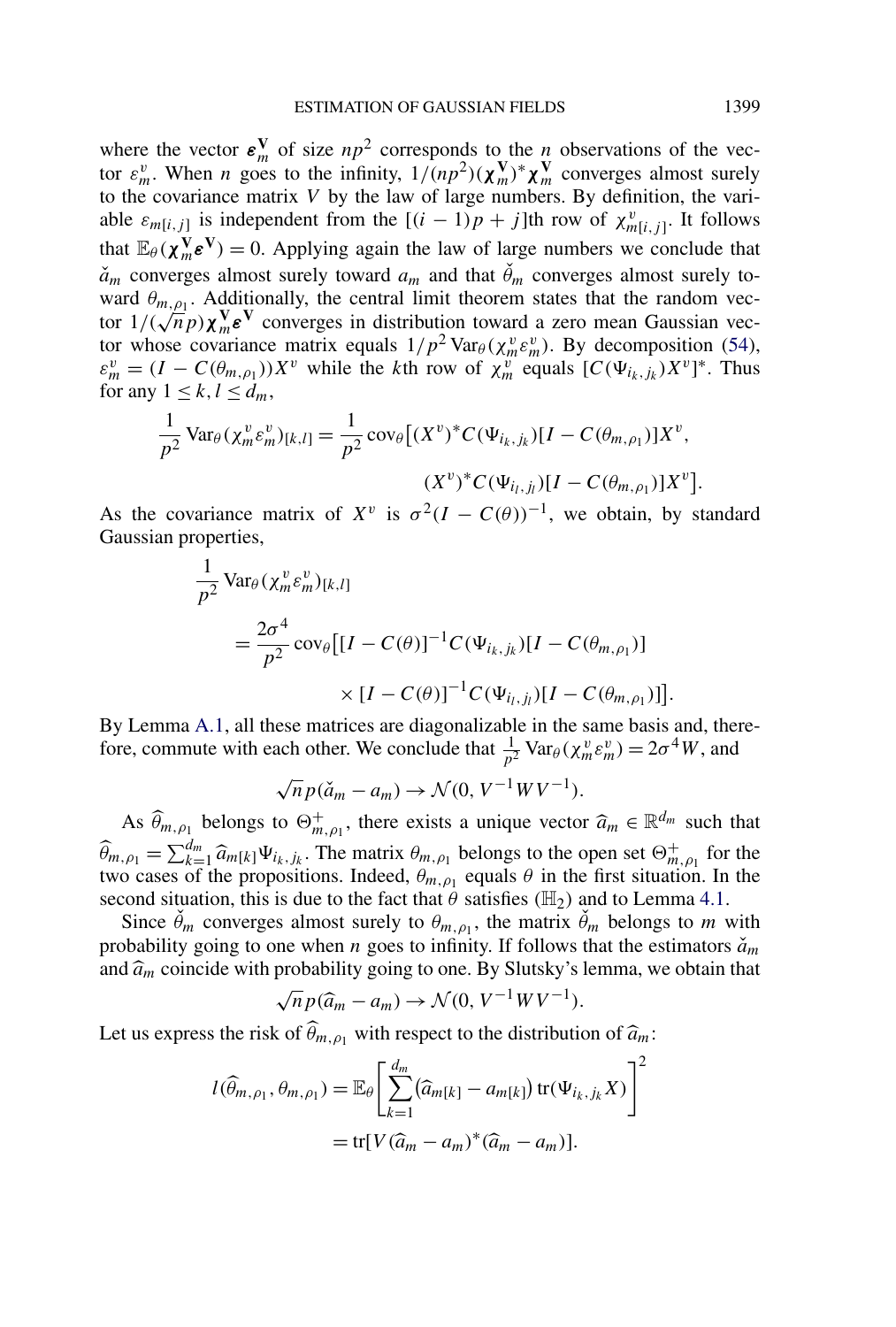#### 1400 N. VERZELEN

By Portmanteau's lemma,  $np^2 l(\hat{\theta}_{m,\rho_1}, \theta_{m,\rho_1})$  converges in distribution toward a random variable whose expectation is  $tr(WV^{-1})$ . In order to conclude, it remains to prove that the sequence  $[np^2 l(\hat{\theta}_{m,\rho_1}, \theta)]_{n \geq 1}$  is asymptotically uniformly integrable.

Let us consider a model selection procedure with the collection  $\mathcal{M} = \{m\}$  and a penalty term satisfying the assumptions of Theorem 3.1. Arguing as in the proof of this theorem, we derive from identity (44) the following property. For any  $\xi > 0$ , with probability larger than  $1 - L_1 \exp[-L_2 \xi]$ ,

$$
np^{2}l(\widehat{\theta}_{m,\rho_1},\theta_{m,\rho_1})\leq L_3d_m\varphi_{\max}(\Sigma)+L_4\xi^2\varphi_{\max}(\Sigma).
$$

This clearly implies that the sequence  $[np^2 l(\hat{\theta}_{m,\rho_1}, \theta_{m,\rho_1})]_{n \geq 1}$  is asymptotically uniformly integrable and the first part of the result follows.

For the first result of the proposition, we have stated that  $\theta$  equals  $\Theta_m$ . As a consequence,

$$
\lim_{n\to+\infty}\mathbb{E}_{\theta}[l(\widehat{\theta}_{m,\rho_1},\theta)]=2\sigma^4\,\text{tr}[W V^{-1}].
$$

Also, the term  $W_{[k,l]}$  here equals tr[ $C(\Psi_{i_k,j_k})C(\Psi_{i_l,j_l})$ ]. This last quantity is zero if  $k \neq l$  and equals  $||C(\Psi_{i_k,j_k})||_F^2$  if  $k = l$ .  $\Box$ 

PROOF OF PROPOSITION 4.7. As  $\theta$  belongs to  $\Theta^+ \cap \mathcal{B}_1(0_p, \eta)$ , the largest eigenvalue of  $\Sigma$  is smaller than  $\sigma^2/(1 - \eta)$ . Applying Theorem 3.1, we get

$$
\mathbb{E}_{\theta}[l(\widetilde{\theta}_{\rho_1}, \theta)] \le L(K) \inf_{m \in \mathcal{M}} \left[ l(\theta_{m, \rho_1}, \theta) + K \frac{\sigma^2}{np^2(1-\eta)} \right]
$$
  
 
$$
\le L(K, \eta) \inf_{m \in \mathcal{M}} \left[ l(\theta_{m, \rho_1}, \theta) + K \frac{\sigma^2}{np^2}(1-\eta)^3 \right].
$$

Gathering this bound with the result of Corollary 4.6 enables us to conclude.  $\Box$ 

#### APPENDIX

LEMMA A.1. *There exists an orthogonal matrix P which simultaneously diagonalizes every*  $p^2 \times p^2$  *symmetric block circulant matrices with*  $p \times p$  *blocks. Conversely*, *if θ is a square matrix of size p which satisfies* (3), *then the matrix*  $D(\theta) = PC(\theta)P^*$  *is diagonal and satisfies* 

(55) 
$$
D(\theta)_{[(i-1)p+j,(i-1)p+j]} = \sum_{k=1}^{p} \sum_{l=1}^{p} \theta_{[k,l]} \cos(2\pi (ki/p + lj/p))
$$

*for any*  $1 \leq i, j \leq p$ .

This lemma is proved in [29], Section 2.6.2 when is *P* a unitary matrix. A slight modification of their proof allows to show that *P* is orthogonal in our case. The difference comes from the fact that contrary to Rue and Held we also assume that  $C(\theta)$  is symmetric.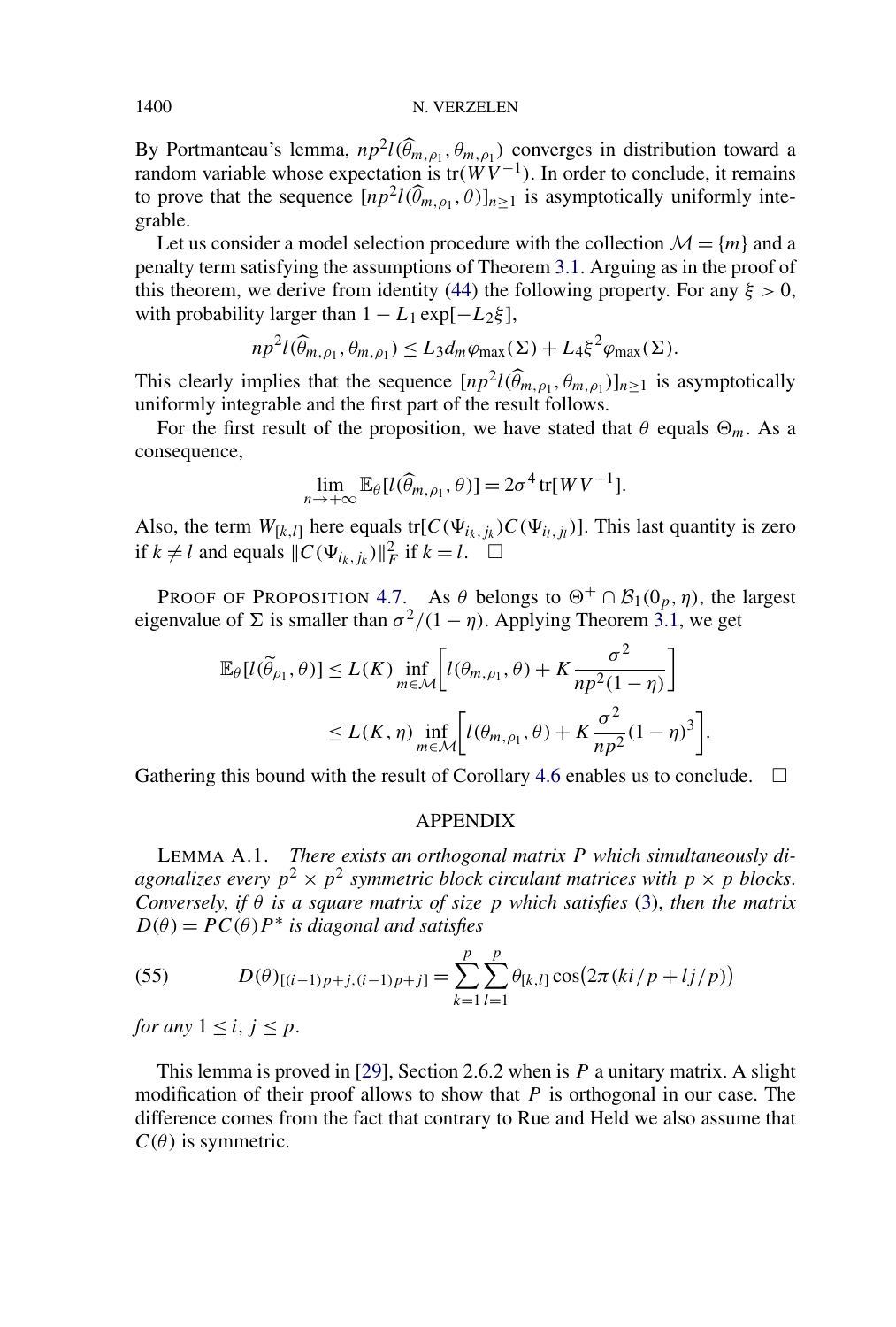This lemma states that all symmetric block circulant matrices are simultaneously diagonalizable. Moreover, expression (55) explicitly provides the eigenvalues of the  $C(\theta)$  as the two-dimensional discrete Fourier transform of the  $p \times p$ matrix *θ*.

**Acknowledgments.** I am grateful to Pascal Massart for many fruitful discussions. I also thank the referees and the associate editor for their suggestions that led to an improvement of the manuscript.

### REFERENCES

- [1] AYKROYD, R. (1998). Bayesian estimation for homogeneous and inhomogeneous Gaussian random fields. *IEEE Trans. Pattern Anal. Machine Intell.* **20** 533–539.
- [2] BESAG, J. E. (1975). Statistical analysis of non-lattice data. *Statistica* **24** 179–195.
- [3] BESAG, J. E. (1977). Efficiency of pseudolikelihood estimation for simple Gaussian fields. *Biometrika* **64** 616–618. [MR0494640](http://www.ams.org/mathscinet-getitem?mr=0494640)
- [4] BESAG, J. E. and KOOPERBERG, C. (1995). On conditional and intrinsic autoregressions. *Biometrika* **82** 733–746. [MR1380811](http://www.ams.org/mathscinet-getitem?mr=1380811)
- [5] BESAG, J. E. and MORAN, P. A. P. (1975). On the estimation and testing of spatial interaction in Gaussian lattice processes. *Biometrika* **62** 555–562. [MR0391451](http://www.ams.org/mathscinet-getitem?mr=0391451)
- [6] BIRGÉ, L. and MASSART, P. (2001). Gaussian model selection. *J. Eur. Math. Soc. (JEMS)* **3** 203–268. [MR1848946](http://www.ams.org/mathscinet-getitem?mr=1848946)
- [7] BIRGÉ, L. and MASSART, P. (2007). Minimal penalties for Gaussian model selection. *Probab. Theory Related Fields* **138** 33–73. [MR2288064](http://www.ams.org/mathscinet-getitem?mr=2288064)
- [8] BOUCHERON, S., BOUSQUET, O., LUGOSI, G. and MASSART, P. (2005). Moment inequalities for functions of independent random variables. *Ann. Probab.* **33** 514–560. [MR2123200](http://www.ams.org/mathscinet-getitem?mr=2123200)
- [9] BROCKWELL, P. J. and DAVIS, R. A. (1991). *Time Series: Theory and Methods*, 2nd ed. Springer, New York. [MR1093459](http://www.ams.org/mathscinet-getitem?mr=1093459)
- [10] CRESSIE, N. A. C. (1993). *Statistics for Spatial Data*. Wiley, New York. [MR1239641](http://www.ams.org/mathscinet-getitem?mr=1239641)
- [11] CRESSIE, N. A. C. and VERZELEN, N. (2008). Conditional-mean least-squares of Gaussian Markov random fields to Gaussian fields. *Comput. Statist. Data Anal.* **52** 2794–2807. [MR2419542](http://www.ams.org/mathscinet-getitem?mr=2419542)
- [12] CROUSE, M., NOWAK, R. and BARANIUK, R. (1998). Wavelet-based statistical signal processing using hidden Markov models. *IEEE Trans. Signal Process.* **46** 886–902. [MR1665651](http://www.ams.org/mathscinet-getitem?mr=1665651)
- [13] DASS, S. C. and NAIR, V. N. (2003). Edge detection, spatial smoothing, and image reconstruction with partially observed multivariate data. *J. Amer. Statist. Assoc.* **98** 77–89. [MR1977200](http://www.ams.org/mathscinet-getitem?mr=1977200)
- [14] EDWARDS, D. (2000). *Introduction to Graphical Modelling*, 2nd ed. Springer, New York. [MR1880319](http://www.ams.org/mathscinet-getitem?mr=1880319)
- [15] GRAY, R. (2006). *Toeplitz and Circulant Matrices: A Review*, rev. ed. Now Publishers, Norwell, MA.
- [16] GUYON, X. (1987). Estimation d'un champ par pseudo-vraisemblance conditionnelle: Étude asymptotique et application au cas Markovien. In *Spatial processes and spatial time series analysis (Brussels, 1985)*. *Travaux Rech.* **11** 15–62. Publ. Fac. Univ. Saint-Louis, Brussels. [MR0947996](http://www.ams.org/mathscinet-getitem?mr=0947996)
- [17] GUYON, X. (1995). *Random Fields on a Network*. Springer, New York. [MR1344683](http://www.ams.org/mathscinet-getitem?mr=1344683)
- [18] GUYON, X. and YAO, J. (1999). On the underfitting and overfitting sets of models chosen by order selection criteria. *J. Multivariate Anal.* **70** 221–249. [MR1711522](http://www.ams.org/mathscinet-getitem?mr=1711522)